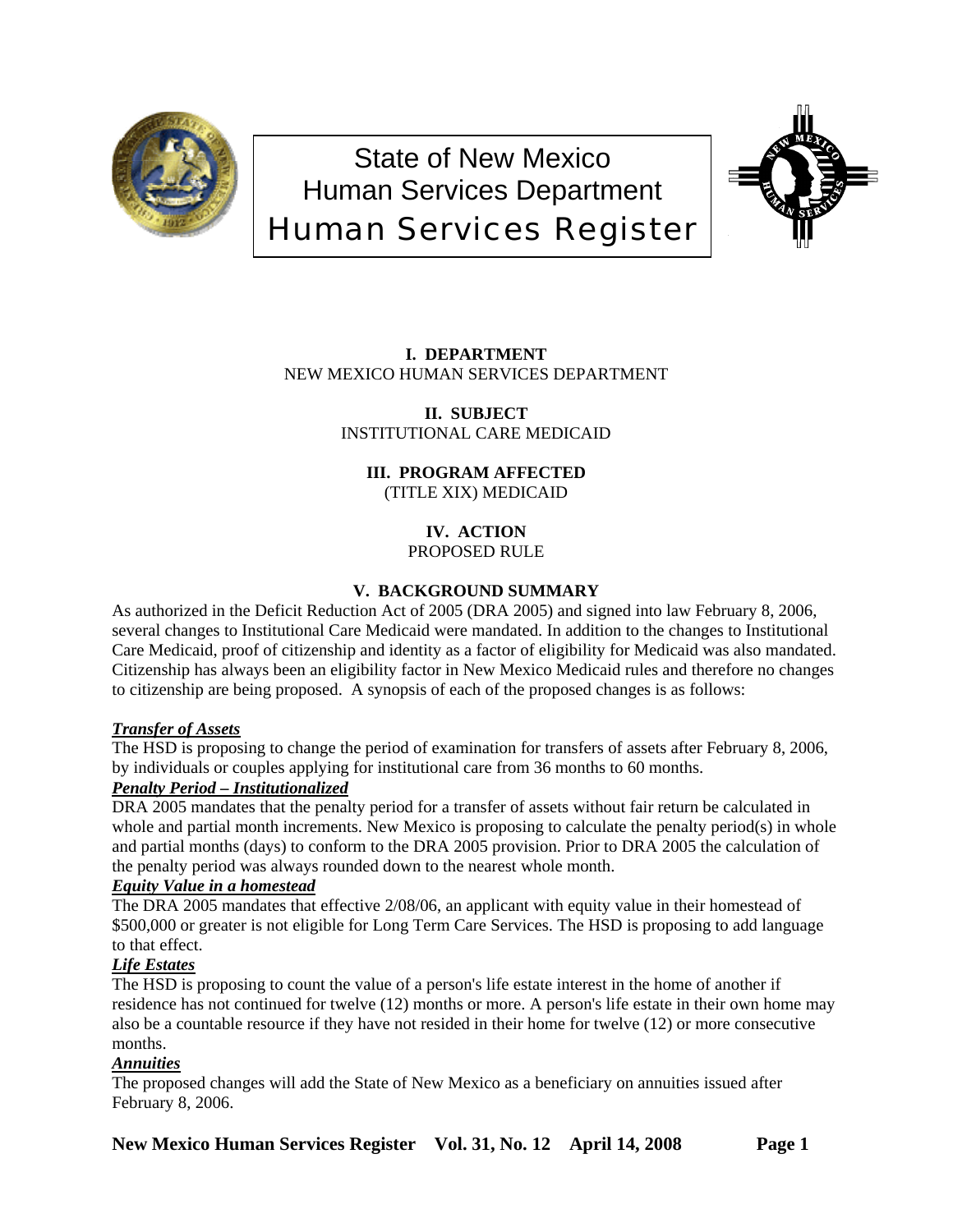# *Other*

Infrequent and irregular income changes are being made to comport with SSI Methodology language. Other miscellaneous changes have been made to update terminology and clarify procedures and regulatory language.

### **VI. RULES**

These regulations will be contained in sections 8.200.510, 8.215.500, and 8.281.500 NMAC and ICM 600 of the Medical Assistance Eligibility Manual. All manual sections are available on the Medical Assistance Division web site at [www.state.nm.us/hsd/mad.html.](http://www.state.nm.us/hsd/mad.html) If you do not have Internet access, a copy of the regulations may be requested by contacting the Medical Assistance Division at 827-3156.

# **VII. EFFECTIVE DATE**

The Department proposes to implement these regulations effective August 1, 2008.

# **VIII. PUBLIC HEARING**

A public hearing to receive testimony on these proposed regulations will be held at 9:00 a.m., on June 13, 2008, in the Rio Grande Room of the Toney Anaya Building, 2550 Cerrillos Road, Santa Fe, New Mexico

If you are a person with a disability and you require this information in an alternative format or require a special accommodation to participate in the public hearing, please contact the Division toll free at 1-888- 997-2583 and ask for extension 7-3156, in Santa Fe call 827-3156, or through the Department TDD system, 1-800-609-4833, in Santa Fe call 827-3184. The Department requests at least ten (10) days advance notice to provide requested alternative formats and special accommodations.

### **IX. ADDRESS**

Interested persons may address written or recorded comments to:

Pamela S. Hyde, J.D., Secretary Human Services Department P.O. Box 2348 Santa Fe, New Mexico 87504-2348

These comments must be received no later than 5:00 p.m., on June 13, 2008. Written and recorded comments will be given the same consideration as oral comments made at the public hearing. Interested persons may also address comments via electronic mail to: [Magdalena.Romero@state.nm.us.](mailto:Magdalena.Romero@state.nm.us)

### **X. PUBLICATIONS**

Publication of these regulations approved by:

\_\_\_\_\_\_\_\_\_\_\_\_\_\_\_\_\_\_\_\_\_\_\_\_\_\_\_\_\_\_\_\_\_\_\_\_

PAMELA S. HYDE, J.D., SECRETARY HUMAN SERVICES DEPARTMENT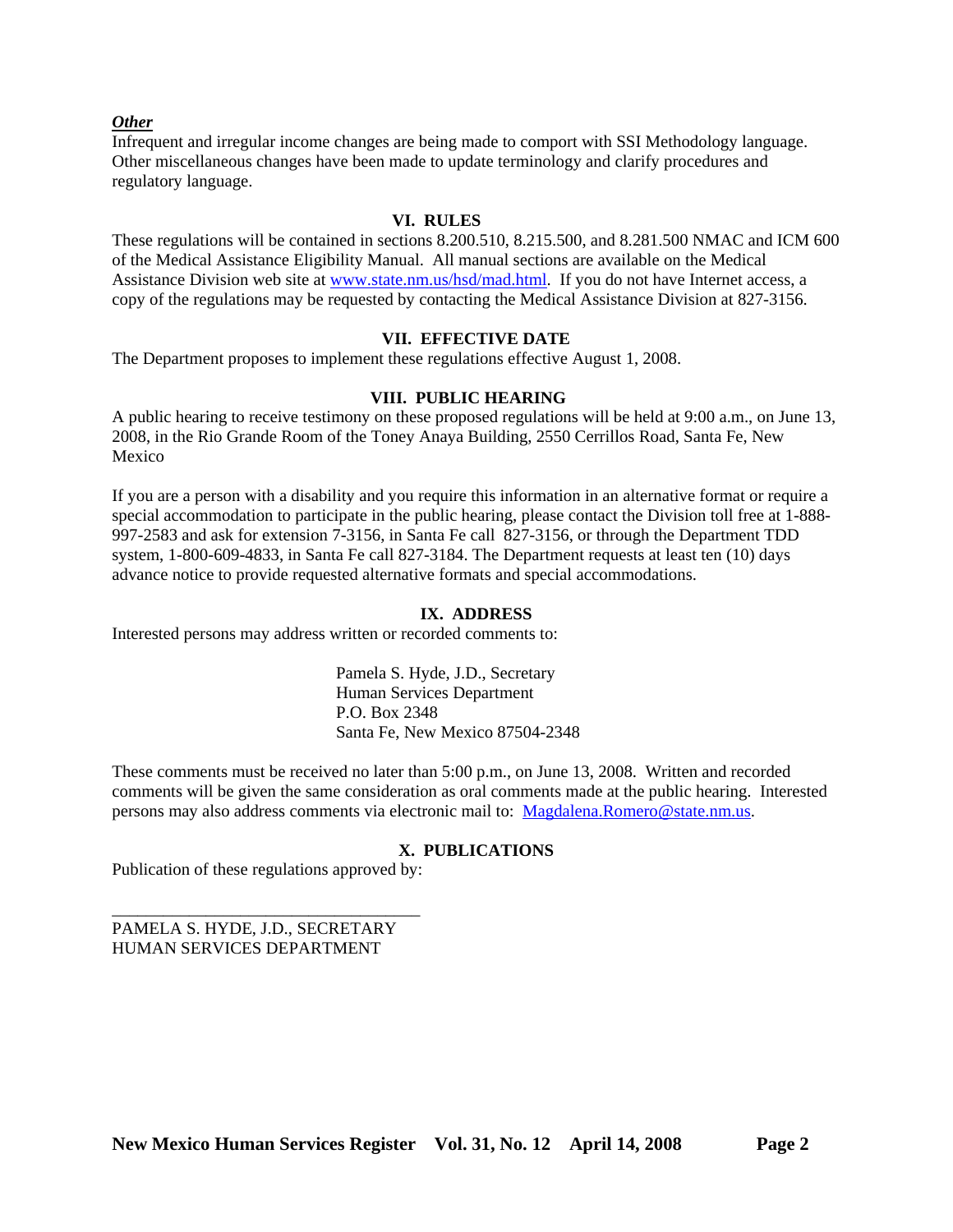# **600 BENEFIT DESCRIPTION**

An applicant/recipient who is eligible for Institutional Care Medicaid is eligible to receive the full range of Medicaid-covered services, unless coverage is restricted due to transfer of asset penalties. [2-1-95, 7-1-00]

# **620 BENEFIT DETERMINATION**

Application for Institutional Care Medicaid is made using the Application/Redetermination of Eligibility for Medical Assistance of Aged, Blind and Disabled Individuals (Form MAD 381).

Completed applications must be acted upon and notice of approval, denial, or delay sent out within  $[\text{thirty} (30)]$  45 days  $[6f]$  from the date of registration. The  $[\text{ISS}]$  ISD worker explains time limits to the applicant and informs him or her of the date by which the application should be processed.

[2-1-95, 7-1-00]

# **620.1 Representatives Applying on Behalf of Individuals**

If a representative makes application on behalf of an institutionalized individual, the representative is relied upon for information. The [ISS] ISD worker sends all notices to the applicant/recipient in care of the representative.

 If the individual who makes an application is an employee of the institution, the [ISS] ISD worker contacts the applicant's family or other involved individuals. The [ISS] ISD worker focuses on the applicant/recipient's current circumstances and on past circumstances which may provide clues to existing or potential resources.

[02-01-95]

# **623 INITIAL BENEFITS**

For an applicant/recipient who loses SSI eligibility after entering an institution, the Institutional Care Medicaid application date is the first day of the month of SSI termination or the month the application is received by the [ISS] ISD worker, whichever is earlier. [02- 01-95]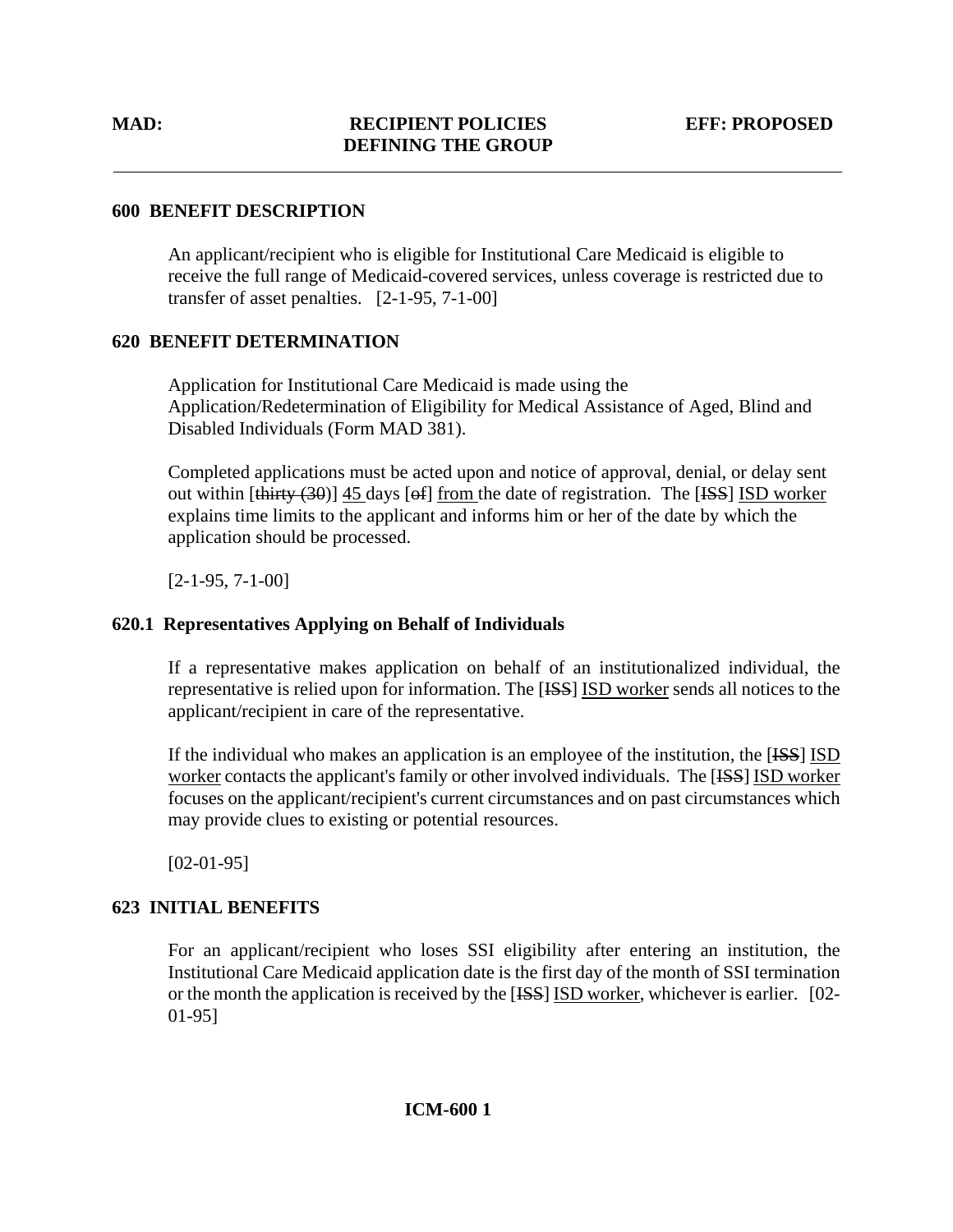# **623.1 Notice of Determination**

Applicants eligible for Institutional Care Medicaid are notified of the approval and advised of the amount, if any, of the medical care credit.

Applicants who are ineligible are notified of the denial and provided with an explanation of appeal rights.

[02-01-95]

# **624 ONGOING BENEFITS**

A complete redetermination of eligibility must be performed by the [ISS] ISD worker for each open case at least annually. The redetermination includes contact with the recipient, representative or if applicable, the institution's contact person. [02-01-95]

# **624.1 Regular Reviews**

For each regular yearly review, the [ISS] ISD worker must determine:

- 1. Whether medical care credit payments are up to date. An overdue balance may indicate a change in circumstances that is unreported, particularly where rental property is involved; and
- 2. Whether the deposit to the recipient's personal fund is consistently no more than [\$30] the applicable personal needs allowance amount per month. A larger deposit may indicate an increase in income that is unreported or a previously unidentified source of income.

 $[02-01-95]$ 

# **624.2 Additional Reviews**

Additional reviews are scheduled by the [ISS] ISD worker depending upon the nature of the recipient's income, resources or medical condition. The following situations may require more frequent review:

- 1. Social Security cost-of-living increases;
- 2. VA cost-of-living increases;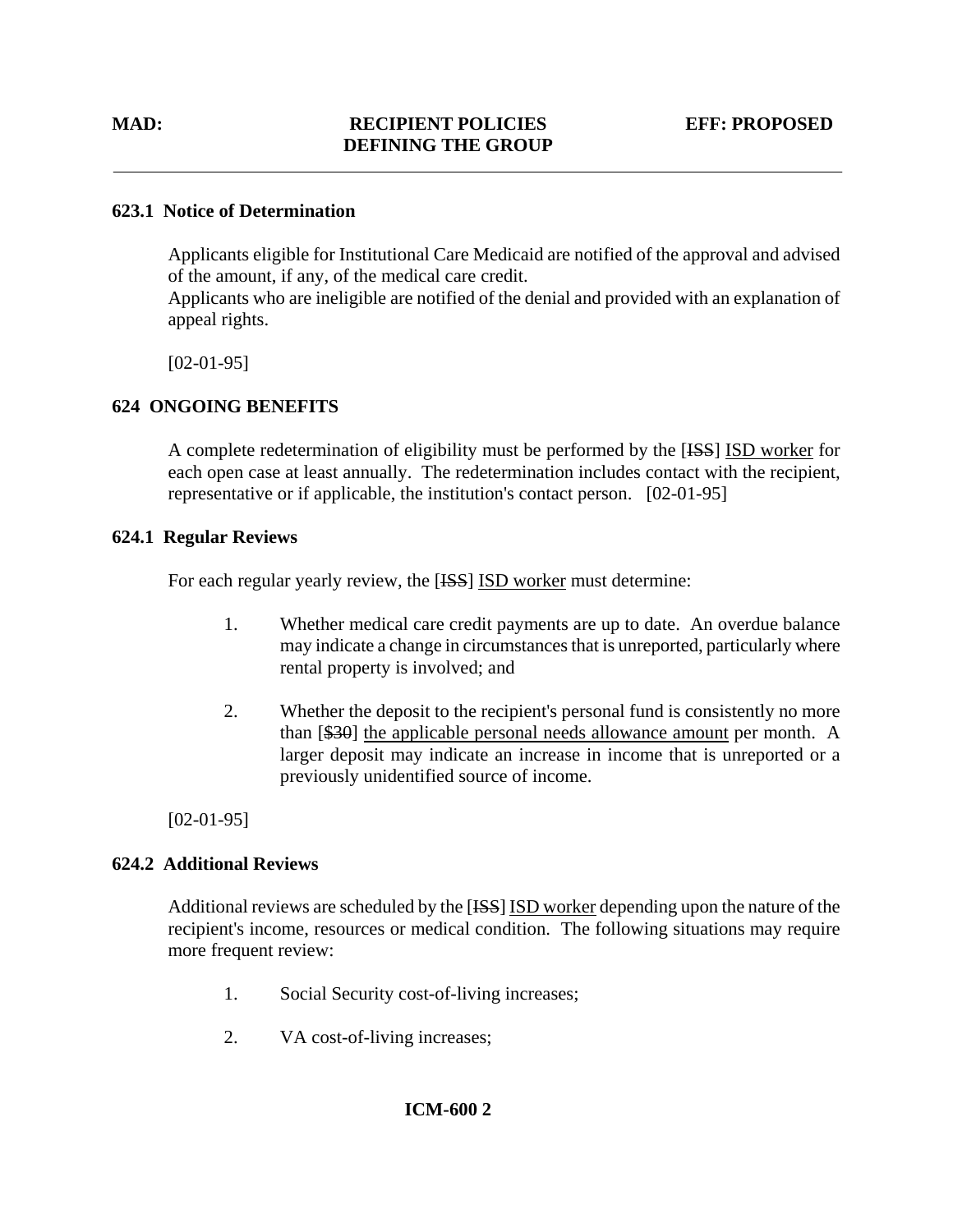- 3. Rental income which is sporadic and requires review every  $[\frac{\text{three}}{(3)}]$  three months; or
- 4. Level of care changes and determinations. The end date on the abstract must be posted for follow-up. The utilization review contractor confirmation form, Notice of Level of Care - Certification Period, is valid for [sixty (60) day] 60 days for high level nursing facility (NF) or low level NF starting from the date on the form.

 $[02-01-95]$ 

# **625 RETROACTIVE BENEFIT COVERAGE**

Up to  $[\theta]$  three  $(\theta)$  three months of retroactive Medicaid coverage can be furnished to applicants who have received Medicaid-covered services during the retroactive period and would have met applicable eligibility criteria had they applied during the  $[\frac{4 \text{hree}}{3}]$  three months prior to the month of application [42 CFR § 435.914]. [02-01-95]

# **625.1 Application for Retroactive Benefit Coverage**

Application for retroactive Medicaid can be made by checking "yes" in the "Application for Retroactive Medical Payments" box on the Application/Redetermination of Eligibility for Medical Assistance of Aged, Blind and Disabled Individuals (Form MAD 381) or by checking "yes" to the question on "Does anyone in your household have unpaid medical expenses in the last  $[there (3)]$  three months?" on the Application for Assistance (Form ISD 100).

Applications for retroactive Medicaid benefits must be made within 180 days from the date of application for assistance. Medicaid-covered services which were furnished more than  $[\frac{two (2)}]$  two years prior to application are not covered.

[2-1-95, 7-1-00]

# **625.2 Approval Requirements**

To establish retroactive eligibility, the [ISS] ISD worker must verify that all conditions of eligibility were met for each of the  $[\frac{three(3)}{three(6)}]$  three retroactive months and that the applicant received Medicaid-covered services. Each month must be approved or denied on its own merits. Retroactive eligibility can be approved on either the [ISD2] eligibility system or on the retroactive Medicaid Eligibility Authorization (Form ISD 333). [2-1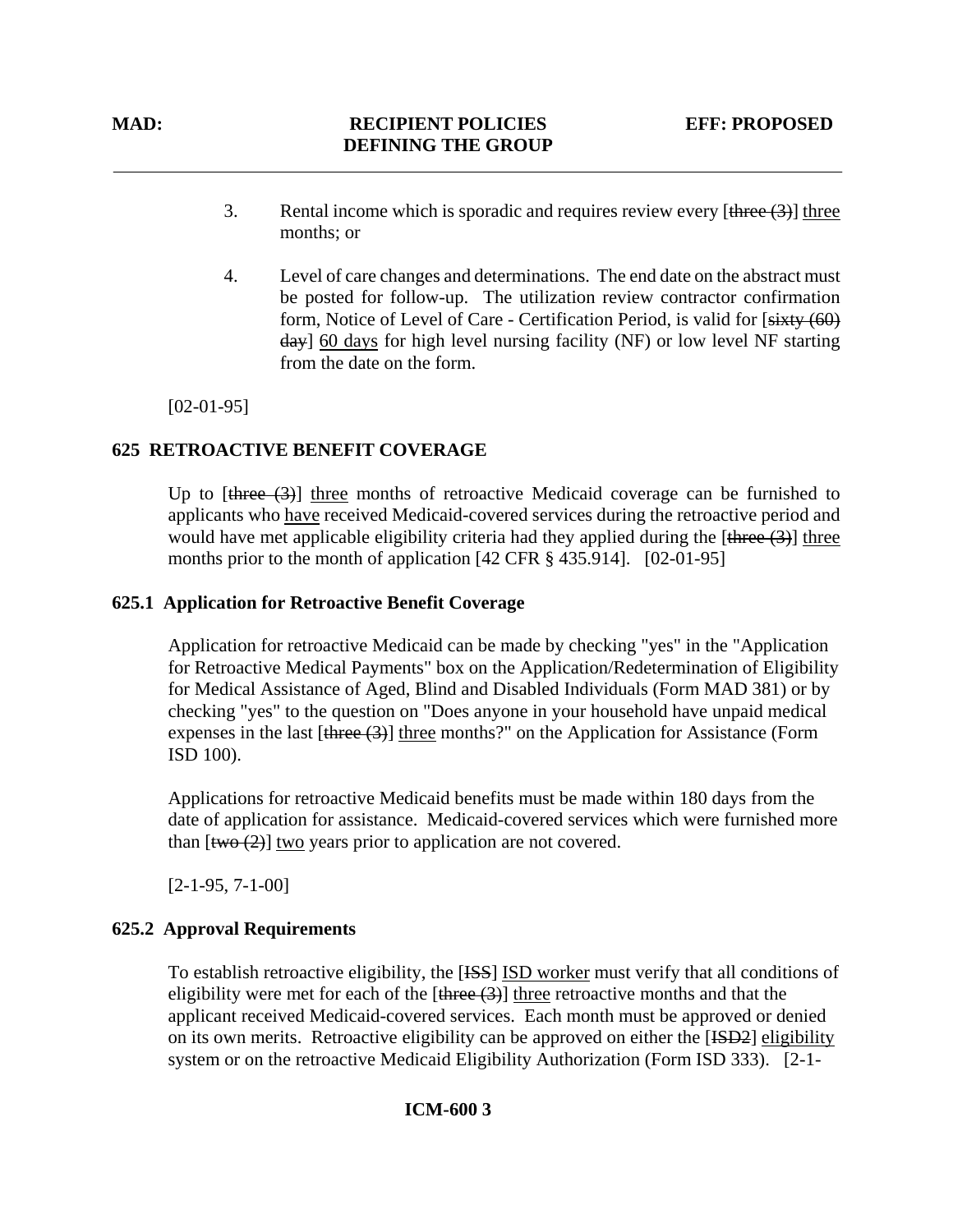95, 7-1-00]

# **625.3 Notice**

**625.31 Notice to Applicant** The applicant must be informed if any of the retroactive months are denied.

**625.32 Recipient Responsibility to Notify Provider** After the retroactive eligibility has been established, the [ISS] ISD worker must notify the recipient that he/she is responsible for informing all providers with outstanding bills of the retroactive eligibility determination. If the recipient does not inform all providers and furnish verification of eligibility which can be used for billing and the provider consequently does not submit the billing within 120 days from the date of approval of retroactive coverage, the recipient is responsible for payment of the bill.

 $[02-01-95]$ 

# **630 CHANGES IN ELIGIBILITY**

The following procedures apply when an Institutional Care Medicaid recipient leaves an institution:

- 1. The recipient is notified in writing that his/her eligibility for Institutional Care Medicaid has terminated;
- 2. The Institutional Care Medicaid case is closed;
- 3. The recipient is [referred to the Children Youth and Families Department, Social Services Division, if other services are indicated and the recipient requests them; and] screened for other Medicaid program eligibility; or
- 4. The recipient is referred to the Social Security Administration for determination of eligibility for SSI benefits, if appropriate.

If a recipient dies in an institution, the case is closed the following month.

[02-01-95]

# **630.1 Discharge Status**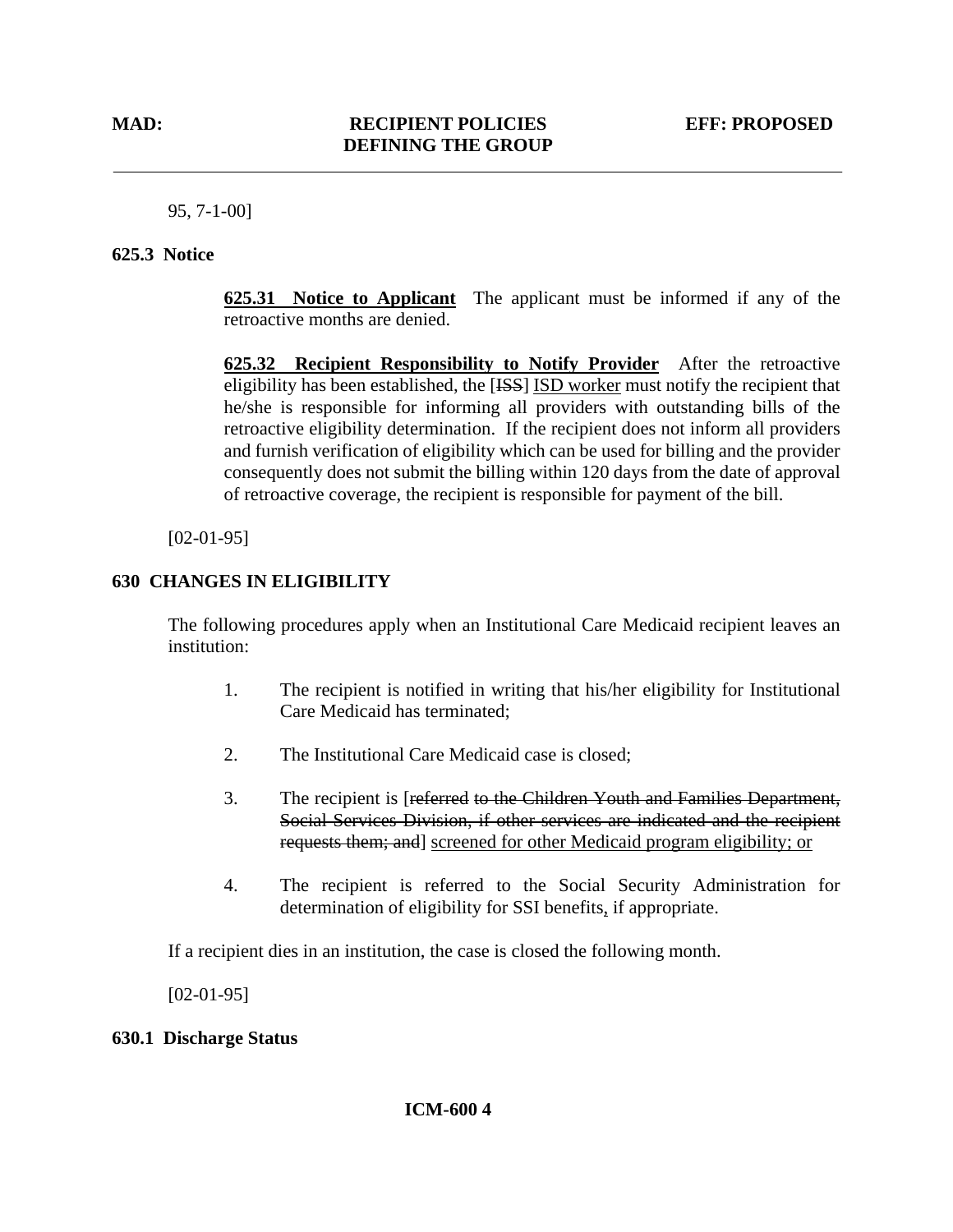Discharge status continues after the UR contractor determines that there is no medical necessity for a high NF or low NF placement. Discharge status does not apply to an acute care placement. After placement in discharge status, the recipient continues to be eligible for Institutional Care Medicaid since he/she still requires institutional care.

**630.11 Abstract Submission** Discharge status requires a new abstract be submitted at regular intervals. The institution must attach verification to the abstract that adequate placement has been and is being sought.

**630.12 Case Closure** The [ISS] ISD worker takes no action to close a case until the recipient is actually discharged from the institution. If the recipient is transferred from high NF to low NF, Medicaid coverage is not interrupted, unless the recipient is ineligible for other reasons.

[02-01-95]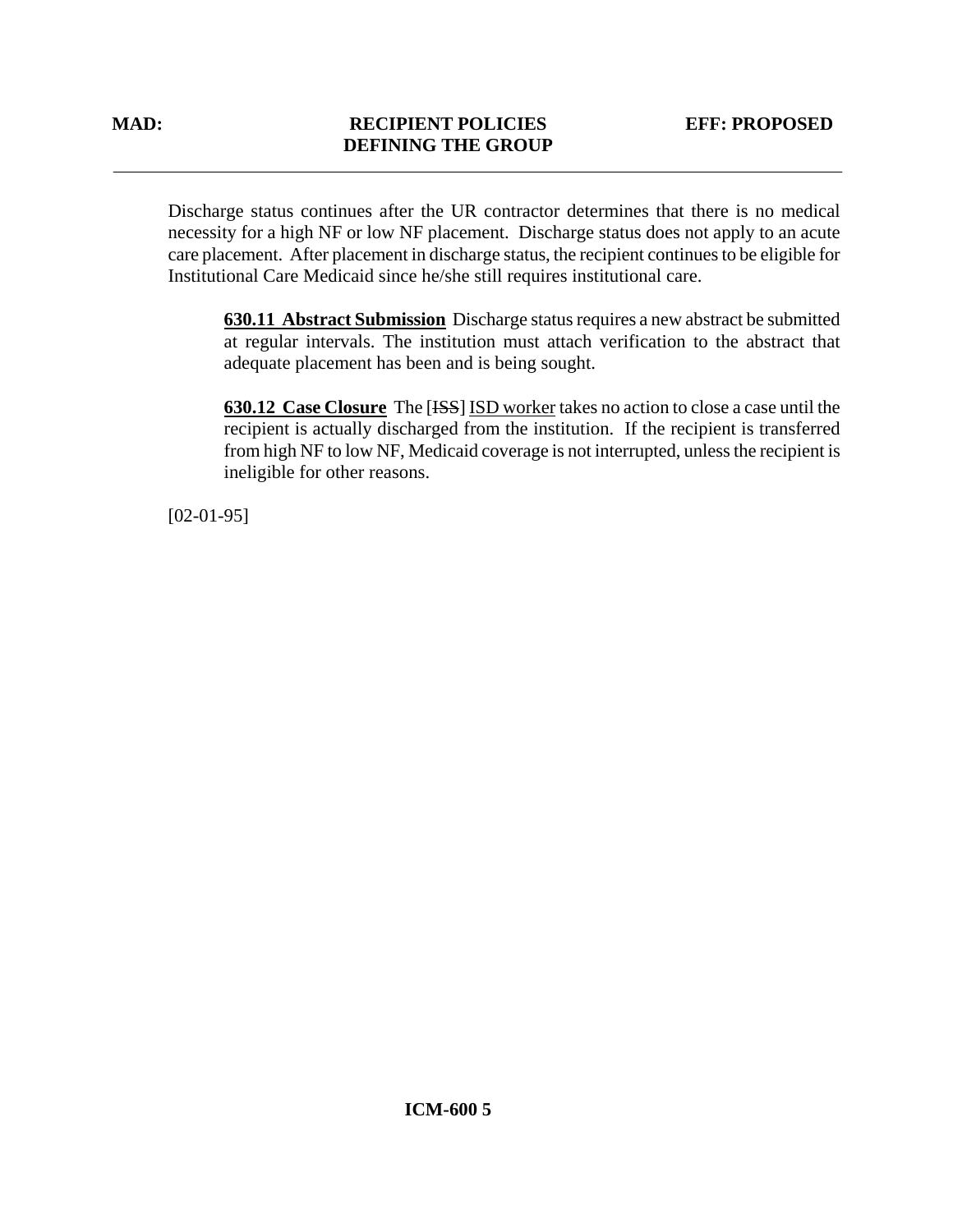#### **TITLE 8 SOCIAL SERVICES**

#### **CHAPTER 281 MEDICAID ELIGIBILITY – INSTITUTIONAL CARE (CATEGORIES 081, 083, 084) PART 500 INCOME AND RESOURCE STANDARDS**

**8.281.500.5 EFFECTIVE DATE:** February 1, 1995, unless a later date is cited at the end of a section. [2-1-95; 8.281.500.5 NMAC - Rn, 8 NMAC 4.ICM.000.5, 3-1-01; A, 8-1-08]

#### **8.281.500.7 DEFINITIONS** [RESERVED]

 A. **Actuarially sound:** With respect to an annuity or promissory note, the payments made to the beneficiary do not exceed his/her life expectancy and returns to the beneficiary at least equal to the amount used to establish the contract.

 B. **Annuity:** A financial instrument usually sold by a life insurance company, that pays out a regular income at fixed intervals for a certain period of time, often beginning at a certain age and continuing for the life of the owner

C. **Assets:** All income and resources of an applicant/recipient and their spouse, if applicable,

D. **Bona fide:** A bona fide agreement is made in good faith and is legally valid.

E. **Community spouse:** The spouse of an institutionalized spouse who is residing in the community and not in an institution.

 F. **Community spouse resource allowance:** An amount of a couples' resources that is set aside for the community spouse when the other spouse is institutionalized. There is a state minimum and a federal maximum amount of resources that can be set aside for the community spouse.

 G. **Encumbrance:** A general term for any claim or lien on a parcel of real property, including mortgages, deeds of trust and abstracts of judgments.

 H. **Fair Market value:** An estimate of the value of an asset, if sold at the prevailing price at the time it was actually transferred. Value is based on criteria used in appraising the value of assets for the purpose of determining Medicaid eligibility.

 I. **Home equity:** (Also known as equity value.) The value of a home minus the total amount owed on it in mortgages, liens and other encumbrances.

 J. **Income:** Anything that an applicant/recipient receives in cash or in kind that he/she can use to meet his/her needs for food and shelter. In-kind income is not cash, but is actual food or shelter, or something that the applicant/recipient can use to get one of these.

 K. **Institutionalized spouse:** An applicant/recipient who is in an acute care hospital, nursing facility, intermediate care facility for the mentally retarded, swingbed or certified in-state inpatient rehabilitation center.

Life estate: An interest in property that exists for the life of a person. For example, an individual gives a life estate in a house to person A and the remainder to person B. A has a life estate and B has a remainder interest until person A dies.

 M. **Liquid resource:** Cash or something that can easily be converted to cash within twenty (20) business days.

 N. **Loan:** A transaction in which one party advances money to, or on behalf of another party, who promises to repay the lender in full, with or without interest.

O**. Lookback period:** A period of time in the past through which the ISS may examine all financial transactions for asset transfers.

 P. **Minimum monthly maintenance needs allowance:** A minimum level of income that the federal government allows to be set aside for the support of the community spouse when the other spouse is in an institution.

 Q. **Negotiable agreement:** An agreement (i.e., a loan) in which the ownership of the agreement and the whole amount of money can be transferred from one person to another.

 R. **Non-liquid resource:** An asset such as real property, which cannot be easily converted to cash within twenty (20) days.

 S. **Promissory note:** A promissory note is a written, unconditional agreement in which one person promises to pay a specified sum of money at a specified time to another person.

 T. **Relative:** Relative is defined as son/daughter; grandson/granddaughter; step-son/step-daughter; in-laws; mother/father; step-mother/step-father; half sister/half brother; grandmother/grandfather; aunt/uncle; sister/brother; step-brother/step-sister; and niece/nephew.

U. **Remainder/remainderman:** An interest in property that occurs after a life estate. For example,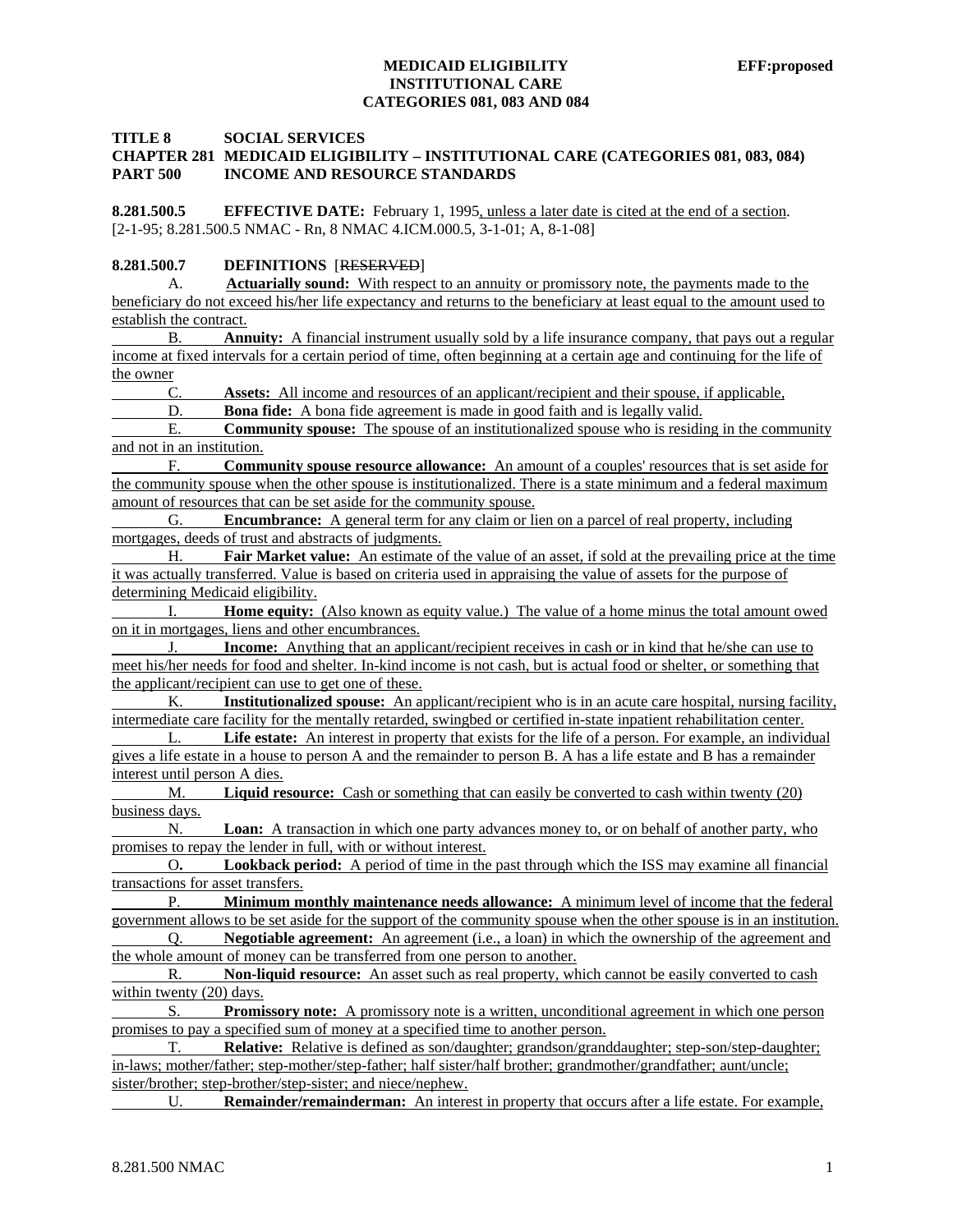an individual gives a life estate in a house to person A and the remainder to person B. A has a life estate and B has a remainder interest. Person B is also called the remainderman.

 V. **Resources:** Cash or other liquid assets and any real or personal property that applicant/recipient (or spouse if any) owns and could convert to be used for his/her support and maintenance.

W. **Restricted coverage:** Eligibility for medicaid except for payment for long term care services in a nursing facility.

 X. **Reverse mortgage:** A loan against home equity providing cash advances to a borrower and requiring no repayment until a future date.

 Y. **Transfer:** To change over the possession, control or ownership of something. [8.281.500.7 NMAC; A, 8-1-08]

**8.281.500.9 NEED DETERMINATION:** [Eligibility for the institutional care medicaid programs is always prospective. Applicants/recipients must meet, or expect to meet, all financial eligibility criteria in the month for which a determination of eligibility is made.] Applicants for and recipients of institutional care medicaid must apply for and take all necessary steps to obtain any income or resources to which they may be entitled. Such steps must be taken within thirty (30) days of the date the human services department (HSD) furnishes notice of the potential entitlement.

 A. **Failure to apply for and take steps to determine eligibility for other benefits:** Failure or refusal to apply for and take all necessary steps to determine eligibility for other benefits after notice is received results in an applicant/recipient becoming ineligible for institutional care medicaid.

 B. **Exceptions to general requirement:** Applicants/recipients who have elected a lower VA payment do not need to reapply for veterans administration improved pension (VAIP) benefits. Crime victims are not required to accept victims compensation payments from a state-administered fund as a condition of medicaid eligibility.

[2-1-95; 7-31-97; 8.281.500.9 NMAC – Rn, 8 NMAC 4.ICM.500, 3-1-01; A, 8-1-08]

**8.281.500.11 APPLICABLE RESOURCE STANDARDS:** The resource criteria and eligibility standards of this section apply to all applicants for and recipients of institutional care medicaid. An applicant/recipient is eligible for institutional care medicaid on the factor of resources if countable resources do not exceed two thousand dollars (\$2,000). Some of an applicant/recipient's resources are counted in the eligibility determination and some resources are excluded. Any resource which is not specifically excluded under 8.281.500.13 NMAC is considered a countable resource for the purpose of determining institutional care medicaid eligibility.

 [A. **Liquid resources:** The face value of liquid resources such as cash, savings or checking accounts is considered in determining medicaid eligibility. The countable value of resources such as securities, bonds, real estate contracts and promissory notes is based on their current fair market value.

 (1) An applicant/recipient must provide verification of the value of all liquid resources. The resource value of a bank account is customarily verified by a statement from the bank showing the account balance as of the first moment of the first day of the month in question. If an applicant/recipient cannot provide this verification, the income support specialist (ISS) sends a bank or postal savings clearance to the appropriate institution(s).

 (2) If the applicant/recipient can demonstrate that a check was written and delivered to a payee but not cashed by the payee prior to the first moment of the first day of the month, the amount of that check is subtracted from the applicant/recipient's checking account balance to arrive at the amount to be considered a countable resource.]

A. **Liquid resources:** A liquid resource is cash or something that can easily be converted to cash within twenty (20) business days. The face or surrender value of liquid resources such as cash, savings or checking accounts, and other financial instruments is considered in determining medicaid eligibility. The countable value of liquid resources is based on their current fair market value.

 (1) An applicant/recipient must provide verification of the value of all liquid resources. The resource value of a bank account is customarily verified by a statement from the bank showing the account balance as of the first moment of the first day of the month in question. If an applicant/recipient cannot provide this verification, the ISD worker provides the applicant/recipient with a detailed request of all documents needed to determine eligibility.

 (2) If the applicant/recipient can demonstrate that a check was written and delivered to a payee but not cashed by the payee prior to the first moment of the first day of the month, the amount of that check is subtracted from the applicant/recipient's checking account balance to arrive at the amount to be considered a countable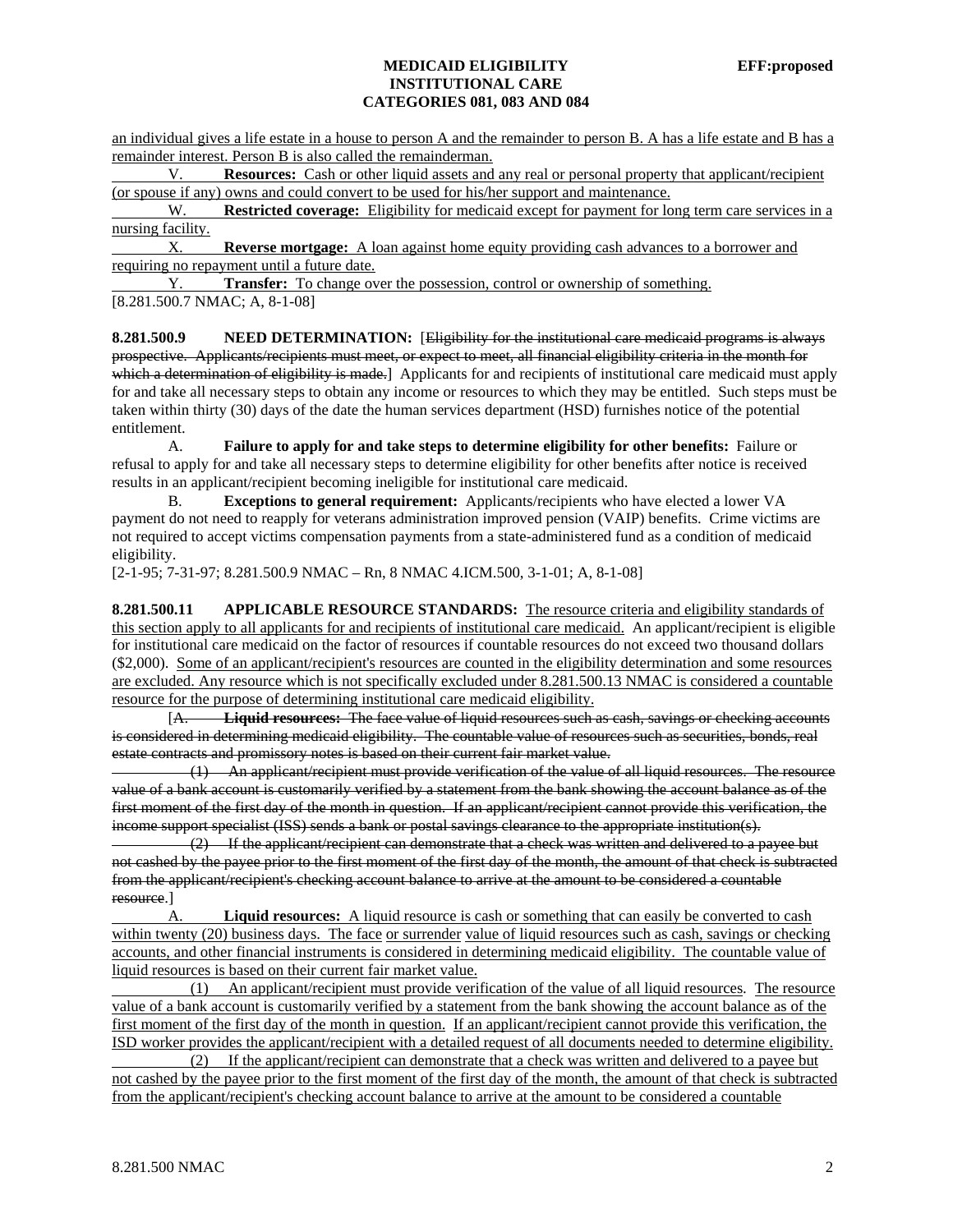resource.

B. **Nonliquid resources:** [The value of nonliquid resources is computed at current fair market value minus encumbrances or financial penalties for early withdrawal. See below for discussion of equity value.] A nonliquid resource is something such as real property that cannot easily be converted to cash within 20 business days. The value of non-liquid resources is computed at current fair market value minus encumbrances or financial penalties for early withdrawal.

[(1) **Real property:**

 (a) If an applicant/recipient is the sole owner of real property other than a home and has the right to dispose of it, the entire equity value is included as a countable resource.

 (b) If an applicant/recipient owns property with one or more individuals and the applicant/recipient has the right, authority or power to liquidate the property or his/her share of the property, it is considered a resource. If a property right cannot be liquidated, the property will not be considered a resource to the individual. The applicant/recipient must provide a copy of the legal document which indicates his/her interest in the property.

 (2) **Vehicles:** One automobile is totally excluded regardless of value if it is used for transportation for the individual or a member of the individual's household. Any other automobiles are considered to be nonliquid resources. Recreational vehicles and boats are considered household goods and personal effects rather than vehicles. (3) **Household goods and personal effects:** Household goods and personal effects are considered countable resources if the items were acquired or are held for their value or are held as an investment. Such items

can include but are not limited to: gems, jewelry that is not worn or held for family significance, or collectibles. (4) **Annuities:** Annuities belonging to the applicant/recipient or to the spouse of the

applicant/recipient must be declared. Annuities must be actuarially sound with no deferral and no balloon payments. Annuities purchased or issued after February 8, 2006 must meet the following additional requirements:

 $(a)$  the state is named as the remainder beneficiary in the first position for at least the total amount of medicaid expenditures paid on behalf of the institutionalized individual;

(b) it is non-assignable and irrevocable; and

 (c) the issuer agrees to notify the state when there is a change in the amount of income or prinicpal withdrawn for the annuity. The state may be named the remainder beneficiary in the second position if there is a community spouse or a disabled adult child, or a minor child or in the third position if there is a community spouse and a disabled adult child, or a minor child.

 (5) **Promissory notes:** A promissory note held by the applicant/recipient must be a bona fide loan. The ISD worker will evaluate the note and determine whether or not it is a bona fide loan. The value of the note, loan, or mortgage is the outstanding balance due as of the date of application for medicaid. The repayment terms must be actuarially sound, provide for equal payment amounts with no deferral or balloon payments, and it must contain a provision that prohibits cancellation of the balance upon the death of the lender.

 (6) **Pension funds:** A pension fund, if accessible to the applicant/recipient, is a countable resource. (7) **Individual retirement accounts (IRA):** An IRA is a tax-deductible savings account that sets aside money for retirement. Funds in an IRA are counted as an asset in their entirety less the amount of penalty for early withdrawal.

 (8) **Keogh plan:** A Keogh plan is a retirement plan established by a self-employed individual alone or for the self-employed individual and his or her employees. If the Keogh plan was established for the selfemployed individual alone, the funds in the plan are counted as an asset in their entirety less the amount of penalty for early withdrawal. If the Keogh plan was established for employees other than the spouse of the applicant/recipient, the funds do not count as an asset.

 (9) **Other financial instruments:** Other financial instruments will be evaluated to determine if they are a countable resource.

 (10) **Continuing care retirement community, assisted living, life care community or like living arrangement:** The portion of initial fees paid upon signing a contract for housing and care that has a potential to be refunded to the applicant/recipient are countable.]

[2-1-95, 7-31-97; 8.281.500.11 NMAC – Rn, 8 NMAC 4.ICM.511, 3-1-01; A, 1-1-06; A/E, 2-1-07; A, 8-1-08]

**8.281.500.12** COUNTABLE RESOURCES: Before a resource can be considered countable, the three (3) criteria listed below must be met.

A. **Ownership interest:** An applicant/recipient must have an ownership interest in a resource for it to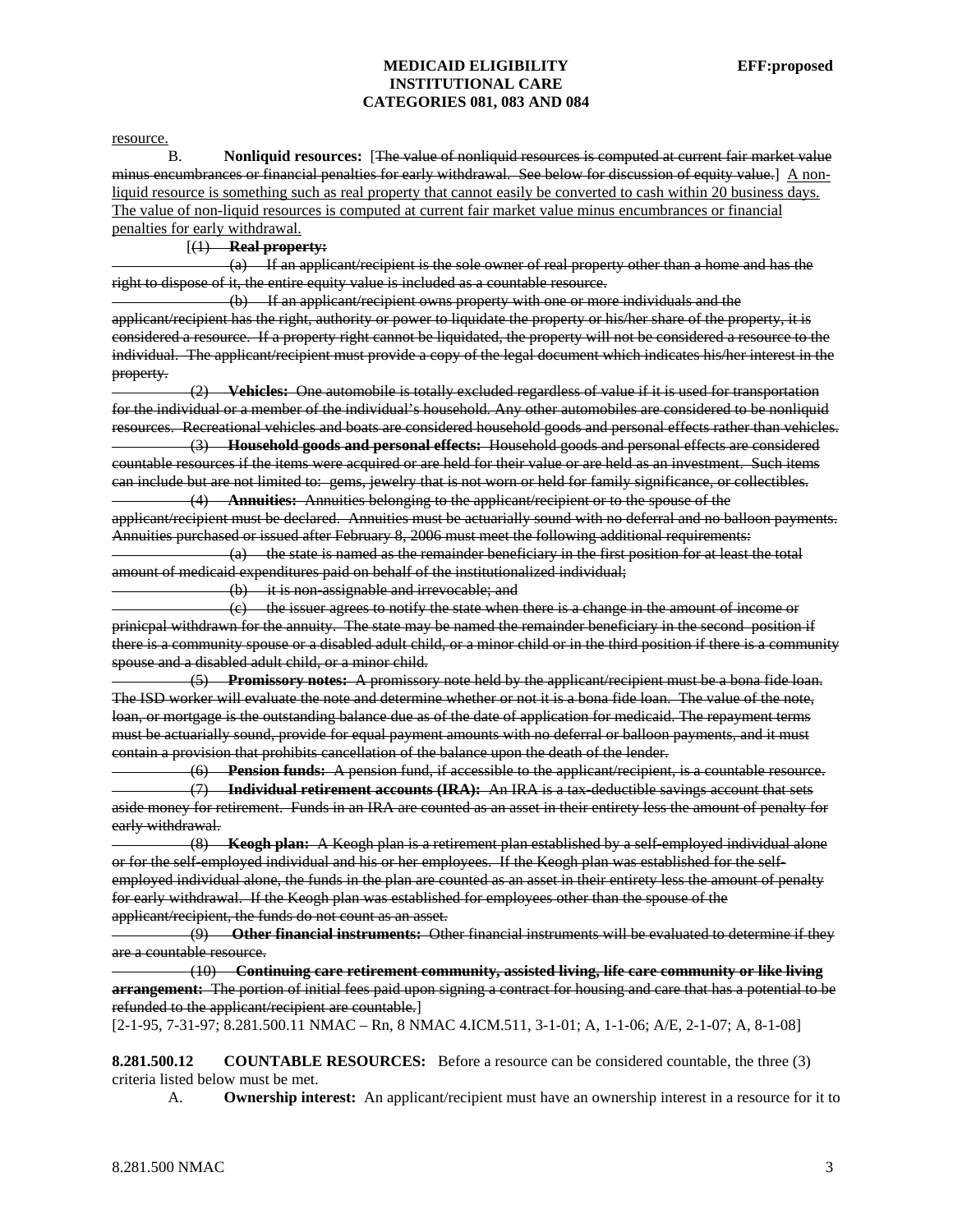be countable. The fact that an applicant/recipient has access to a resource, or has a legal right to use it, does not make it countable unless the applicant/recipient also has an ownership interest in it.

B. **Legal right to convert resource to cash:** An applicant/recipient must have the legal ability to spend the funds or to convert non-cash resources into cash.

 (1) **Physical possession of resource:** The fact that an applicant/recipient does not have physical possession of a resource does not mean it is not his/her resource. If he/she has the legal ability to spend the funds or convert the resource to cash, the resource is considered countable. Physical possession of savings bonds is a legal requirement for cashing them.

 (2) **Unrestricted use of resource:** An applicant/recipient is considered to have free access to the unrestricted use of a resource even if he/she can take those actions only through an agent, such as a representative payee, [ $\Theta$ ] guardian, conservator, trustee, or an individual acting pursuant to a power of attorney. If there is a legal bar to the sale of a resource, the resource is not countable. [If a co-owner of real property can bring an action to partition and sell the property, his/her interest in the property is a countable resource.] However, if a co-owner of real property can bring an action to partition and sell the property, his/her interest in the property is a countable resource.

 C. **Legal ability to use a resource:** If a legal restriction exists which prevents the use of a resource for the applicant/recipient's own support and maintenance, the resource is not countable.

D. **Joint ownership of resources:** If an applicant/recipient owns either liquid or non-liquid resources jointly with others, he/she has  $[\frac{\text{thirty (30)}}{30}$  days from the date requested by the  $[\frac{\text{ISS}}{1}$  ISD worker to submit all documentation required to verify his/her claims regarding ownership of, access to, and legal ability to use the resource for personal support and maintenance. Failure to do so results in the presumption that the resource is countable and belongs to the applicant/recipient.

 (1) **Jointly held property:** If jointly held property is identified during review of an active case, the [ISS] ISD worker must:

(a) determine whether the property is a countable resource;

 (b) determine whether the value of the jointly held property plus the value of other countable resources exceeds the allowable resource maximum; and

 (c) if the value of countable resources exceeds the allowable maximum, advance notice is furnished to the applicant/recipient of the intent to close the case and his/her right to verify claims regarding ownership of, access to and legal ability to use the property for personal support and maintenance.

 (i) If the applicant/recipient fails to provide required information or respond within the advance notice period, the case is closed.

 (ii) If, after expiration of the advance notice period but prior to the end of the month in which the advance notice expires, the applicant/recipient provides the required evidence to show the property is not a countable resource, or is countable in an amount which, when added to the value of other countable resources, does not exceed the maximum allowable limit, and eligibility continues to exist on all other factors, the case is reinstated for the next month.

 (2) **Joint bank accounts:** If liquid resources are in a joint bank account of any type, the applicant/recipient's ownership interest, while the parties to the account are alive, is presumed to be proportionate to the applicant/recipient's contributions to the total resources on deposit.

 (a) The applicant/recipient is presumed to own a proportionate share of the funds on deposit unless he/she presents clear and convincing evidence that the parties to the account intended the applicant/recipient to have a different ownership interest.

 (b) To establish the applicant/recipient's ownership interest in a joint account, the following are required:

(i) statement by the applicant/recipient regarding contributions to the account; reasons

for establishing the account; who owns the funds in the account; and any supporting documentation; plus

(ii) corroborating statements from the other account holder(s);

 (iii) if either the applicant/recipient or the other account holder is not capable of making a statement, the applicant/recipient or representative must obtain a statement from a third party who has knowledge of the circumstances surrounding the establishment of the joint account.

 (c) Failure to provide required documentation within thirty (30) days of the date requested by the [ISS] ISD worker results in a determination that the entire account amount belongs to the applicant/recipient. (d) If the existence of a jointly held bank account is identified during the review of an active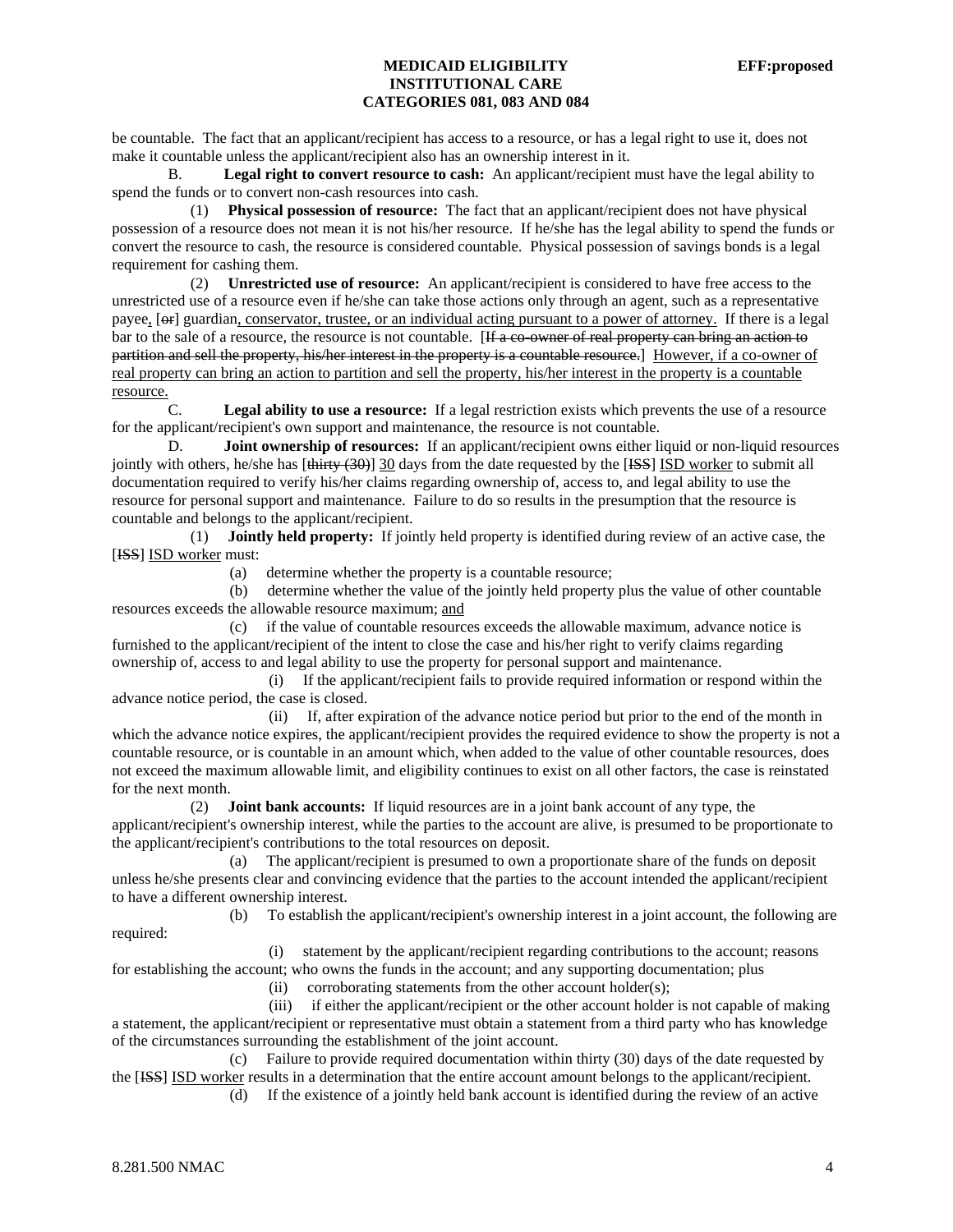case, the [ISS] ISD worker requests evidence of ownership and accessibility. If the evidence is not furnished within thirty (30) days of the request, the case is closed.

 **[**E. **Other countable resources:** Other liquid or non-liquid resources must be considered in the calculation of total countable resources. Under certain circumstances, the following non-liquid resources may be included in the calculation of countable resources:

(1) burial funds;

(2) burial spaces;

 $(3)$  life estates;

(4) life insurance; and

(5) income-producing property.]

E. **The home as a countable resource:** If the applicant/recipient or his/her representative states the applicant/recipient does not intend to return to the home and it is not the residence of the applicant/recipient's spouse or dependent relative, the home is considered a countable resource. If the applicant/recipient or his/her representative puts the home up for sale and it is not the primary residence of the applicant/recipient's spouse or a dependent relative, the home is considered a countable resource.

 F. **Value of property:** The applicant/recipient must supply the ISD worker with written documentation regarding the fair market value of the property from a real estate agent, title company or mortgage insurance company familiar with the area in which the property is located in addition to any encumbrances against the property. The ISD worker determines the equity value of the property by subtracting the amount of the encumbrances from the fair market value of the property. Definitions: "Relative" is defined as son/daughter; grandson/granddaughter; step-son/step-daughter; in-laws; mother/father; step-mother/step-father; half sister/half brother; grandmother/grandfather; aunt/uncle; sister/brother; step-brother/step-sister; and niece/nephew.

 G. **Hardship:** Applicants/recipients who are on restricted coverage due to excess equity in their homes may request an undue hardship waiver based on the criteria specified at 8.281.500.24 NMAC.

# H. **Real property**:

 (1) if an applicant/recipient is the sole owner of real property, other than the applicant/recipient's or his/her spouse's primary residence and has the right to dispose of it, the entire equity value is included as a countable resource; and

 (2) if an applicant/recipient owns property with one or more individuals and the applicant/recipient has the right, authority or power to liquidate the property or his/her pro-rata share of the property, it is considered a resource. If a property right cannot be liquidated, the property will not be considered a resource to the individual. The applicant/recipient must provide a copy of the legal document which indicates his/her interest in the property.

 I. **Vehicles:** One automobile is totally excluded regardless of value if it is used for transportation for the individual or a member of the individual's household. Any other automobiles are considered to be non-liquid resources. Recreational vehicles and boats are considered household goods and personal effects rather than vehicles.

 J**. Household goods and personal effects:** Household goods and personal effects are considered countable resources if the items were acquired or are held for their value or are held as an investment. Such items can include but are not limited to: gems, jewelry that is not worn or held for family significance, or collectibles.

 K. **Promissory notes**: If an applicant/recipient holds or owns a promissory note and the note is negotiable, it is a countable resource. The value is the outstanding principal balance due at the time of the medicaid application, unless the applicant/recipient proves that it has a lower value.

 (1) A promissory note held by the applicant/recipient must be a bona fide loan. This means that it must be legally valid and made in good faith. The ISD worker must evaluate the note and determine whether or not it is a bona fide loan. In order to determine if the note is a bona fide loan, the ISD worker should obtain documentation of the applicant/recipient's receipt of payments on the note at the time of application and at re-certification. If the applicant/recipient sells or transfers the promissory note, then he/she may be subject to a penalty for a transfer of assets for less than fair market value.

 (2) If the promissory note is non-negotiable, and the applicant/recipient receives payments on the note that could be used for food or shelter, then the amount of the payment retained in the month following receipt is a resource to the applicant/recipient.

 (3) If an applicant/recipient purchases a promissory note, loan or mortgage, the repayment terms must be actuarially sound, provide for equal payment amounts with no deferral or balloon payments, and it must contain a provision that prohibits cancellation of the balance upon the death of the lender. A promissory note not meeting these requirements shall be treated as a transfer of assets for less than fair market value. If a promissory note does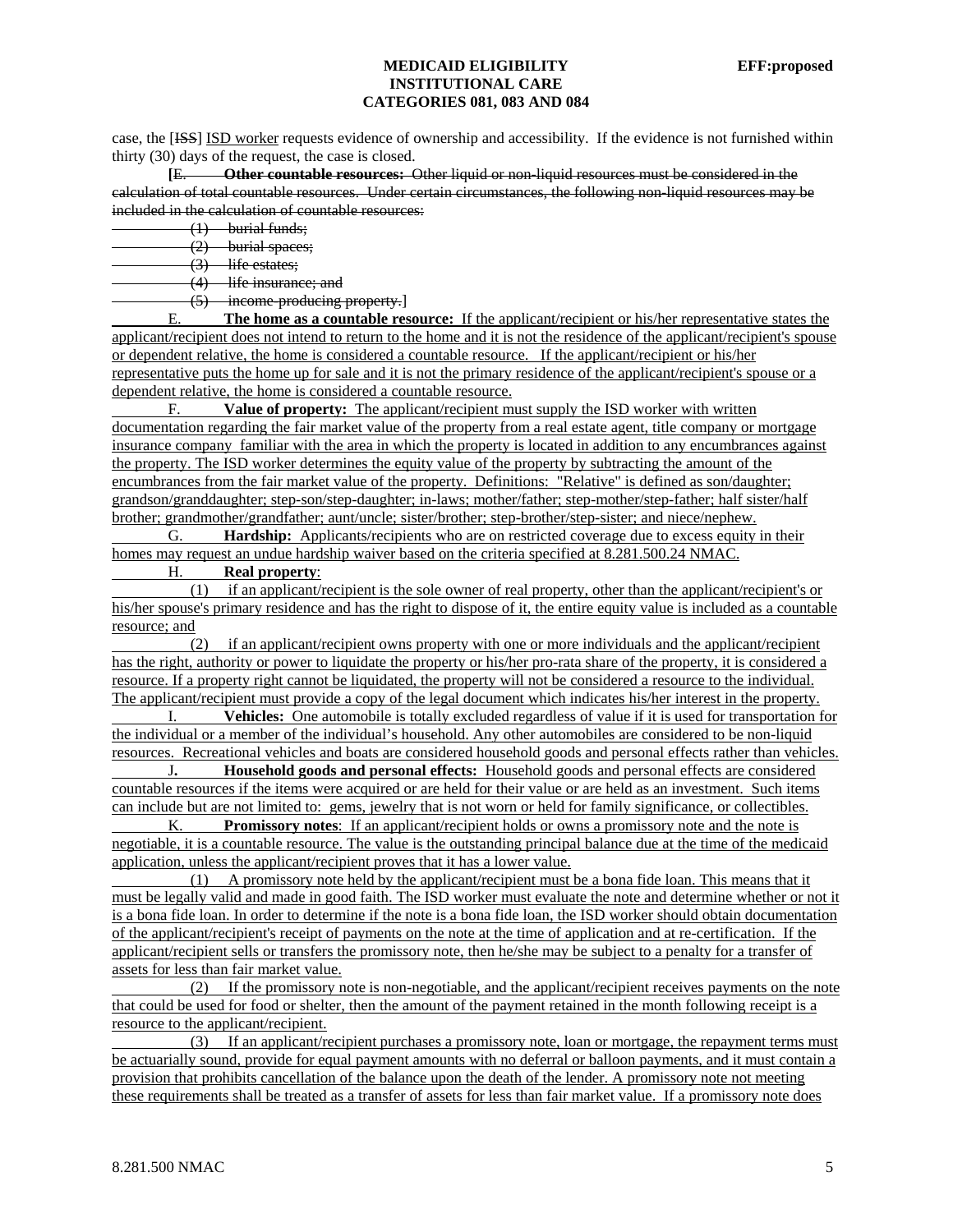not meet the requirements in (3) above, the value of the note, loan or mortgage is the outstanding balance due on the date of the applicant/recipient's application for medicaid.

**Pension funds**: A pension fund, if accessible to the applicant/recipient, is a countable resource. Any fees for withdrawal of the funds are subtracted from the balance and the remainder is a countable resource.

 M. **Individual retirement accounts (IRA):** An IRA is a tax-deductible savings account that sets aside money for retirement. Funds in an IRA are counted as an asset in their entirety less the amount of penalty for early withdrawal.

 N**. Keogh plan:** A Keogh plan is a retirement plan established by a self-employed individual alone or for the self-employed individual and his or her employees. If the Keogh plan was established for the self-employed individual alone, the funds in the plan are counted as an asset in their entirety less the amount of penalty for early withdrawal. If the Keogh plan was established for employees other than the spouse of the applicant/recipient, the funds do not count as an asset.

O. **Loans:** In some circumstances a loan may be a countable resource.

 (1) Negotiable loan. If an applicant/recipient owns a loan agreement or is a lender and the agreement is a negotiable, bona fide loan:

(a) the outstanding principal balance is a resource of the applicant/recipient;

 (b) the cash provided to the borrower is no longer the lender's resource because the lender cannot access it for his or her own use. The loan agreement replaces the cash as the lender's resource;

……………… … (c) payments that the lender receives from the borrower against the loan principal are conversions of a resource, not income. If retained, the payments are counted as the lender's resource starting in the month following the month of receipt; and

(d) interest income received by the lender is unearned income.

 (2) Non-negotiable loan. If the applicant/recipient owns a loan agreement or is a lender and the loan agreement is not a bona fide loan or is not negotiable:

(a) the agreement is not a resource of the lender;

(b) payments against the principal are income to the lender, not conversion of a resource;

 (c) the cash specified in the agreement may be a resource if the lender can access it for his or her own use; and

(d) interest income received by the lender is unearned income.

 (3) Bona fide loan. If the applicant/recipient is the borrower and the agreement is a bona fide loan: (a) the loan agreement itself is not a resource for the applicant/recipient; and.

 (b) the cash provided by the lender is not income, but is the borrower's resource if retained in the month following the month of receipt.

 (4) Not a bona fide loan. If the applicant/recipient is the borrower and the agreement is not a bona fide loan:

(a) the loan agreement itself is not a resource of the applicant/recipient; and

 (b) the cash provided by the lender is income in the month received and is a resource if retained in the month following the month it was received.

 (5) Informal loan. If the agreement is an agreement between individuals who are not in the business of lending money or providing credit, it is an informal loan. An informal loan is bona fide if it meets all of the following criteria:

(a) the agreement is enforceable under state law;

 (b) the agreement is in effect at the time that the cash is provided to the borrower. Money given to an individual with no obligation to repay cannot become a loan at a later date;

 (c) the obligation to repay the loan must be acknowledged by both the lender and the borrower. When money or property is given and accepted based on any understanding other than it is to be repaid by the receiver, there is no loan;

 (d) the agreement must include a plan or schedule for repayment, and the borrower's express intent to repay by pledging real or personal property or anticipated future income (such as SSI benefits);

 (e) the repayment plan or schedule must be feasible. In determining the plan's feasibility, consider the amount of the loan, the individual's resources and income and the individual's living expenses.

 (f) if the applicant/recipient is the borrower, the loan proceeds are a resource if they are retained in the month following the month of receipt. The resource value is the amount of the proceeds that the applicant/recipient still holds in the month following the month of receipt;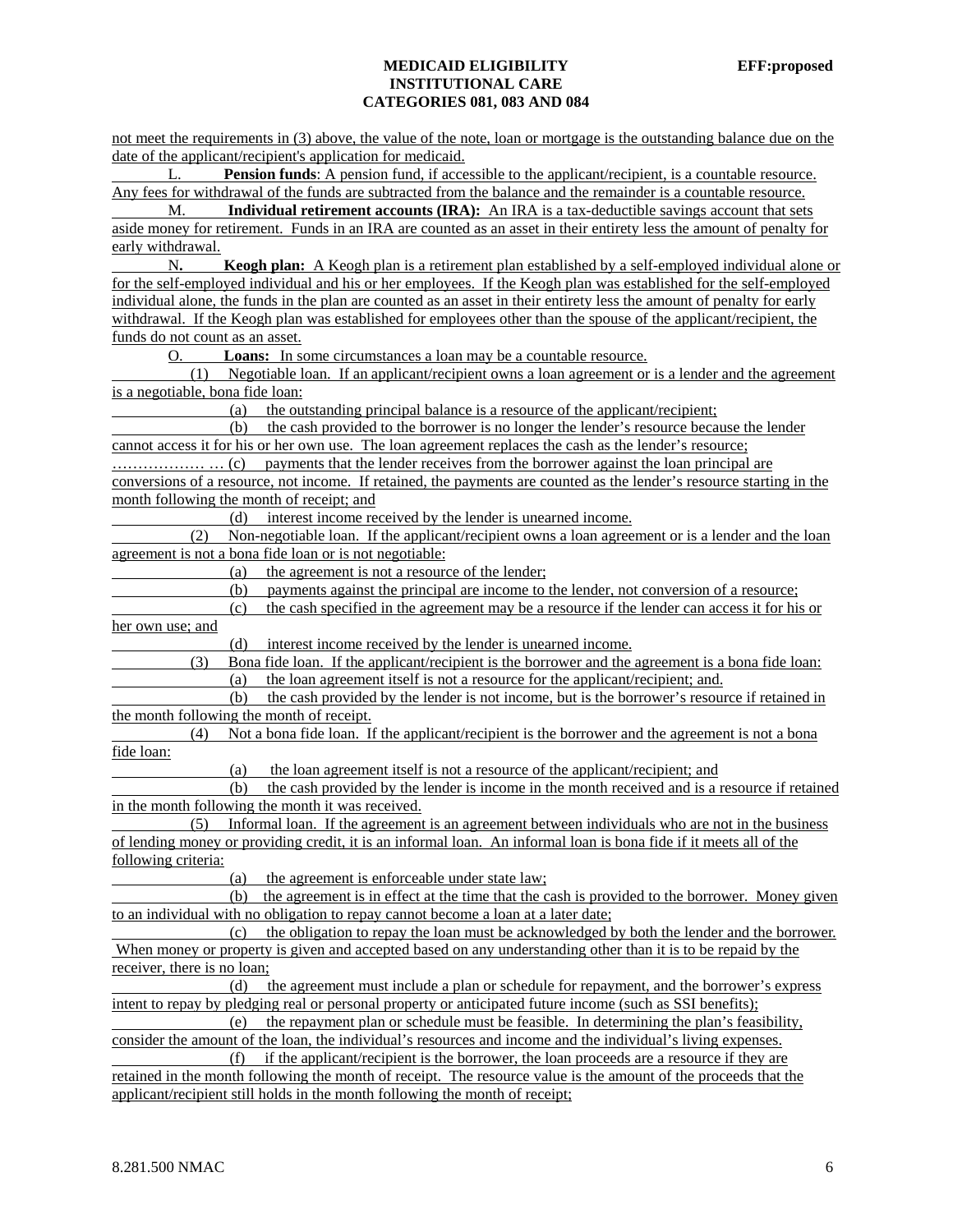(g) if the applicant/recipient is the lender, the agreement is a countable resource starting in the month after the month that the lender provides the proceeds to the borrower; and

 (h) the agreement's resource value is the outstanding principal balance unless the lender provides evidence that the loan has a lower value.

 P**. Other financial instruments:** Other financial instruments will be evaluated to determine if they are a countable resource.

 Q**. Continuing care retirement community, assisted living, life care community or like living**  arrangement: The portion of initial fees paid upon signing a contract for housing and care that has a potential to be refunded to the applicant/recipient is countable.

 R. **Other countable resources:** Other liquid or non-liquid resources must be considered in the calculation of total countable resources. The following non-liquid resources may be included in the calculation of countable resources if they cannot be excluded pursuant to 8.281.500.13 NMAC:

(1) burial funds;

 $(2)$  burial spaces;<br>(4) life insurance a

life insurance and other insurance products; [and]

(5) income-producing property; and

(6) other financial investment products.

[2-1-95, 7-31-97; 8.281.500.12 NMAC – Rn, 8 NMAC 4.ICM.512, 3-1-01; A/E, 2-1-07; A, 8-1-08]

**8.281.500.13 RESOURCE EXCLUSIONS:** Some types of resources can be excluded from the calculation of countable resources if they meet the specific criteria listed below.

A. **Burial fund exclusion:** Up to \$1,500 can be excluded from the countable liquid resources of an applicant/recipient if designated as his/her burial fund. An additional amount of up to \$1,500 can be excluded from countable liquid resources if designated as burial funds for the spouse of the applicant/recipient. The burial fund exclusion is separate from the burial space exclusion.

 (1) **Retroactive designation of burial funds:** An applicant/recipient can retroactively designate funds for burial back to the first day of the month in which the applicant/recipient intended the funds to be set aside for burial. The applicant/recipient must sign a statement indicating the month the funds were set aside for burial.

 (2) **Limit on exclusion:** An applicant/recipient can designate as much of his/her liquid resources as he/she wishes for burial purposes. However, only one burial fund allowance of up to \$1,500 each for the applicant/recipient and his/her spouse can be excluded from countable resources. A burial fund exclusion does not continue from one period of eligibility to another (i.e., across a period of ineligibility). For each new period of eligibility, any exclusion of burial funds must be developed as for an initial application.

 (3) **Removal of designation:** An applicant/recipient cannot "un-designate" burial funds, unless one of the following occurs:

(a) eligibility terminates;

 (b) part, or all, of the funds can no longer be excluded because the applicant/ recipient purchased excluded life insurance or an irrevocable burial contract which partially or totally offsets the available burial fund exclusion; or

 (c) the applicant/recipient uses the funds or any portion of the funds for another purpose. This action makes the funds countable. Any designated burial funds used for another purpose will be counted as income in the month withdrawn and as a resource thereafter.

 (4) **Reduction of burial fund exclusion:** The \$1,500 burial fund exclusion is reduced by the following:

(a) the face value of excluded life insurance policies;

 (b) assets held in irrevocable burial trusts; irrevocable means the value paid cannot be returned to the applicant/recipient;

(c) assets that are not burial space items held in irrevocable burial contracts;

(d) assets held in other irrevocable burial arrangements[ $\frac{1}{2}$  and  $\frac{1}{2}$ ; and

(e) assets held in an irrevocable trust available to meet burial expenses.

 (5) **Interest from burial fund:** Interest derived from a burial fund is not considered a countable resource or income if all the following conditions exist:

- (a) the original amount is excluded;
- (b) the excluded burial fund is not commingled with non-excluded burial funds;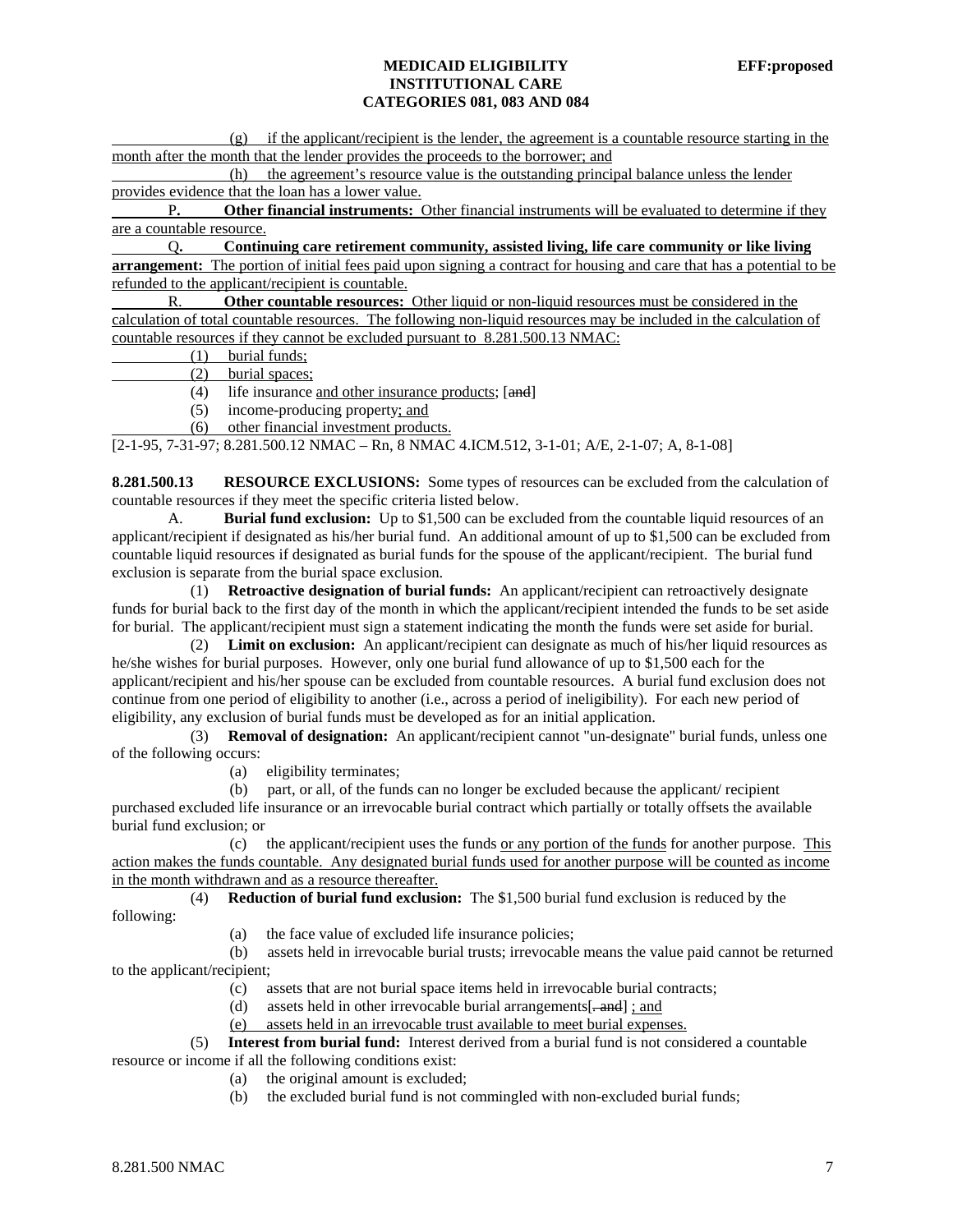(c) the interest earned remains with the excluded burial funds.

 (6) **Commingling of burial funds:** Burial funds cannot be commingled with non-burial funds. If only part of the funds in an account are designated for burial, the burial fund exclusion cannot be applied until the funds designated for burial expenses are separated from the non-burial funds. Countable and excluded burial funds can be commingled.

 (7) **Life insurance policy designated as burial fund:** An applicant/recipient can designate a life insurance policy as a burial fund at the time of application. The [ISS] ISD worker must first analyze the policy according to 8.281.500.13.H NMAC and following subsections.

 (8) **Burial contracts:** If an applicant/recipient has a prepaid burial contract, the [ISS] ISD worker determines whether it is revocable or irrevocable and whether it is paid for. Until all payments are made on a burial contract, the amounts paid are considered burial funds and no burial space exclusions apply.

 (a) An applicant/recipient may have a burial contract which is funded by a life insurance policy. The life insurance may be either revocably or irrevocably assigned to a funeral director or mortuary.

 (b) A revocable contract exists if the value can be returned to the applicant/recipient. An irrevocable contract exists when the value cannot be returned. If the contract or insurance policy assignment is revocable, the following apply.

 (i) If the burial contract is funded by a life insurance policy, the policy is the resource which must be evaluated. The burial contract itself has no value. It exists only to explain the applicant/recipient's burial arrangements.

 (ii) No exclusions can be made for burial space items because the applicant/recipient does not have a right to them if the contract is not paid for or the policy is not paid up.

 $(c)$  If the assignment is irrevocable, the life insurance or burial contract [are not countable resources] is not a countable resource, because the applicant/recipient does not own [them] it.

(i) The burial space exclusions can apply if the applicant/recipient has the right to the

burial space items.

 (ii) The value of the irrevocable burial arrangement is applied against the \$1,500 burial fund exclusion only if the applicant/ recipient has other liquid resources to designate for burial.

 B. **Burial space exclusion:** A burial space or an agreement which represents the purchase of a burial space held for the burial of an applicant/recipient, his/her spouse, or any other member of his/her immediate family, is an excluded resource regardless of value. Interest and accruals on the value of a burial space are excluded from consideration as countable income or resources.

 (1) When calculating the value of resources to be deemed to an applicant/recipient from his/her parent(s) or spouse, the value of spaces held by the parent(s)/spouse which are to be used for the burial of the applicant/recipient, or any member of the applicant/recipient's immediate family, including the deemer parent/spouse, must be excluded.

(2) The burial space exclusion is separate from, and in addition to, the burial fund exclusion.

 (3) **Burial space definitions:** "Burial space" is defined as a(n) burial plot, gravesite, crypt, mausoleum, casket, urn, niche, or other repository customarily used for the deceased's bodily remains.

 (a) A burial space also includes necessary and reasonable improvements or additions, such as vaults, headstones, markers, plaques, burial containers (e.g., caskets), arrangements for the opening and closing of a gravesite, and contracts for care and maintenance of the gravesite, sometimes referred to as endowment or perpetual care.

 (b) Items that serve the same purpose are excluded once per individual, such as excluding a cemetery lot and a casket, but not a casket and an urn.

 (4) **Burial space contract:** An agreement which represents the purchase of a burial space is defined as a contract with a burial provider for a burial space held for the eligible applicant/recipient or a member of his/her immediate family.

 (a) Until all payments are made on the contract, the amounts paid are considered burial funds and no burial space exclusions apply.

- (b) An eligible applicant/recipient's immediate family includes:
	- (i) spouse;
	- (ii) natural or adoptive parents;
	- (iii) minor or adult children, including adoptive and stepchildren;
	- (iv) siblings, including adoptive and stepsiblings; and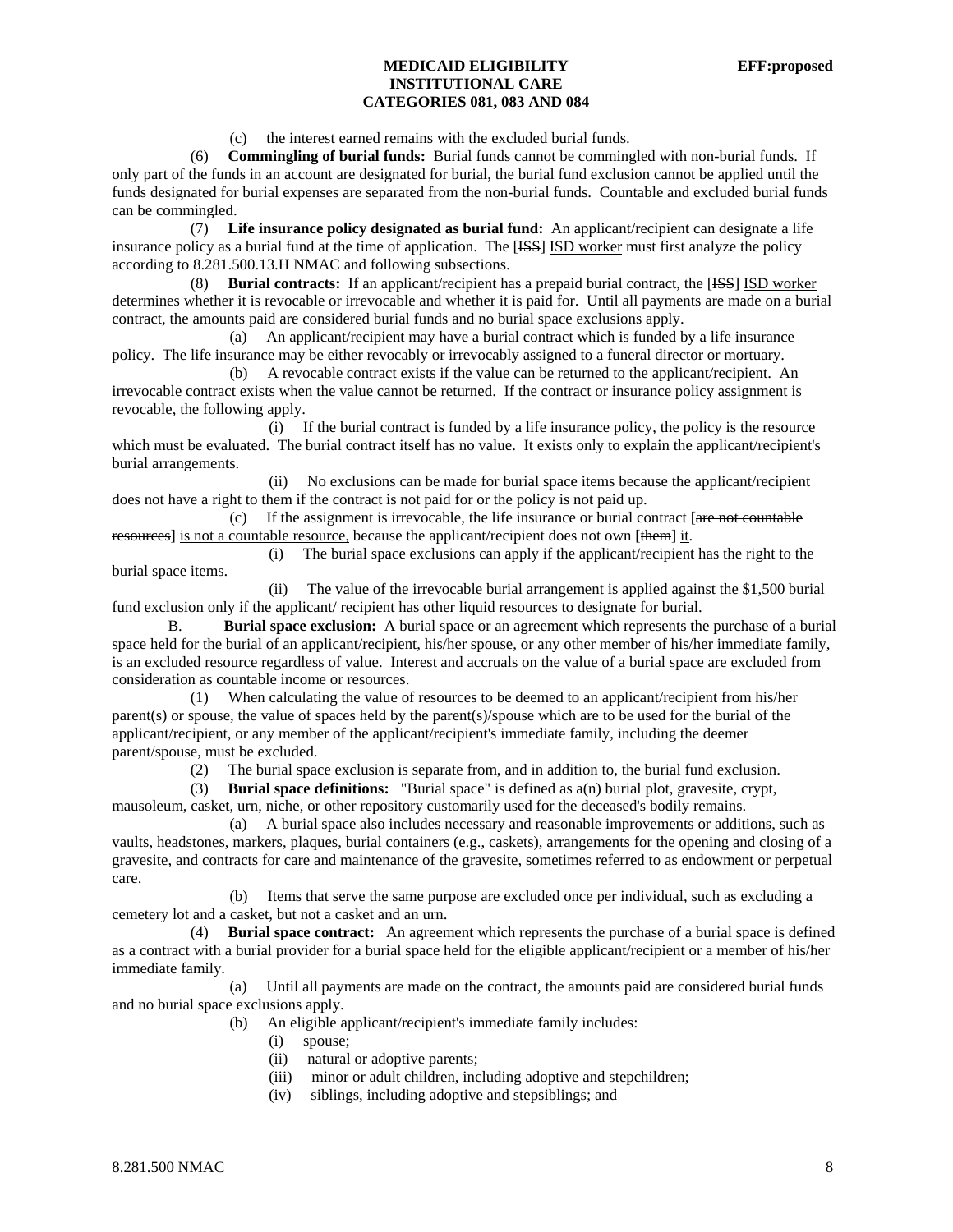(v) spouse of any of the above relatives.

 (c) If a relative's relationship to an applicant/recipient is by marriage only, the relationship ceases to exist upon the dissolution of the marriage.

 (5) **Burial space "held" for an applicant/recipient:** A burial space is considered held for an applicant/recipient if:

 (a) someone has title to and/or possesses a burial space intended for the use of the applicant/recipient or a member of his/her immediate family; or

 (b) someone has a contract with a funeral service company for a specified burial space for the applicant/recipient or a member of his/her immediate family, such as an agreement which represents the individual's current right to the use of the items at the amount shown.

 (6) Until the purchase price is paid in full, a burial space is not considered "held for" an individual under an installment sales contract or similar device if:

- (a) the individual does not currently own the space;
- (b) the individual does not currently have the right to use the space; and
- (c) the seller is not currently obligated to provide the space.

C. **Life estate exclusion:** [A life estate gives an applicant/recipient certain rights to real property. These rights determine how the resource is treated in determining eligibility for institutional care medicaid.] The value of a life estate interest in the applicant/recipient's own home is excluded if the applicant/recipient has continuously resided in the home for a period of 12 months or more from the date of the life estate purchase. The value of the remainderman's interest is considered a transfer of resources to be evaluated in accordance with 8.281.500.14 NMAC.

 [(1) **Possession:** An applicant/recipient has the right to live on the real property for the rest of his/her life. If it is his/her principal place of residence (home), the life estate is evaluated in accordance with 8.281.500.13.E NMAC and following subsections.

 (2) **Use and profit:** An applicant/recipient has the right to use and obtain profit from the real property. If it is income-producing property such as a rental or farm, the life estate is evaluated as income-producing property. See 8.281.500.13.F NMAC and following subsections.

 (3) **Sale of the life estate interest:** An applicant/recipient has the right to sell his/her life estate interest. The value of this interest is less than the fair market value of the property and is similar to a lease because of the time frame involved. The value of the life estate is based on the age and life-expectancy of the applicant/recipient.

 (4) **Valuation of life estates:** The "unisex life estate and remainder interest tables" are used to determine the value of a life estate. See 8.200.520.14 NMAC. The value is computed by multiplying the current market value by the percentage reduction on the unisex table under the column for the applicant/recipient's age. If an applicant/recipient feels the value calculated based on this method is overstated, he/she can obtain a valuation of the life estate in the area for use as documentation of lesser value.

 (5) **Legal documentation establishing life estate:** The legal document establishing a life estate may affect one or more of the rights discussed above. Joint ownership of a life estate may require the co-owner's approval for sale. See 8.281.500.12 NMAC and following subsections for criteria to use in evaluating the countability of the resource.]

 D. **Settlement exclusions:** Agent orange settlement payments made to veterans or their survivors are excluded from consideration as resources.

 (1) Payments made under the radiation exposure compensation act are excluded from consideration as resources.

 (2) Payments received from a state-administered fund established to aid victims of crime are excluded for nine (9) months beginning the month after the month of receipt.

 (3) Payments under the foundation called 'remembrance, responsibility and the future', are excluded from consideration as resources.

 E. **Exclusions for real property and home:** A home is any shelter used by an applicant/recipient [and/or] or his/her spouse as the principal place of residence. To be excluded, a home must have an equity value of less than \$500,000. An applicant/recipient with home equity of \$500,000 or more shall be placed on restricted coverage for as long as they own the home. The home includes any buildings and contiguous land used in the operation of the home. A home is not considered a countable resource while in use by the applicant/recipient as his/her principal place of residence. The home continues to be excluded during periods when the applicant/recipient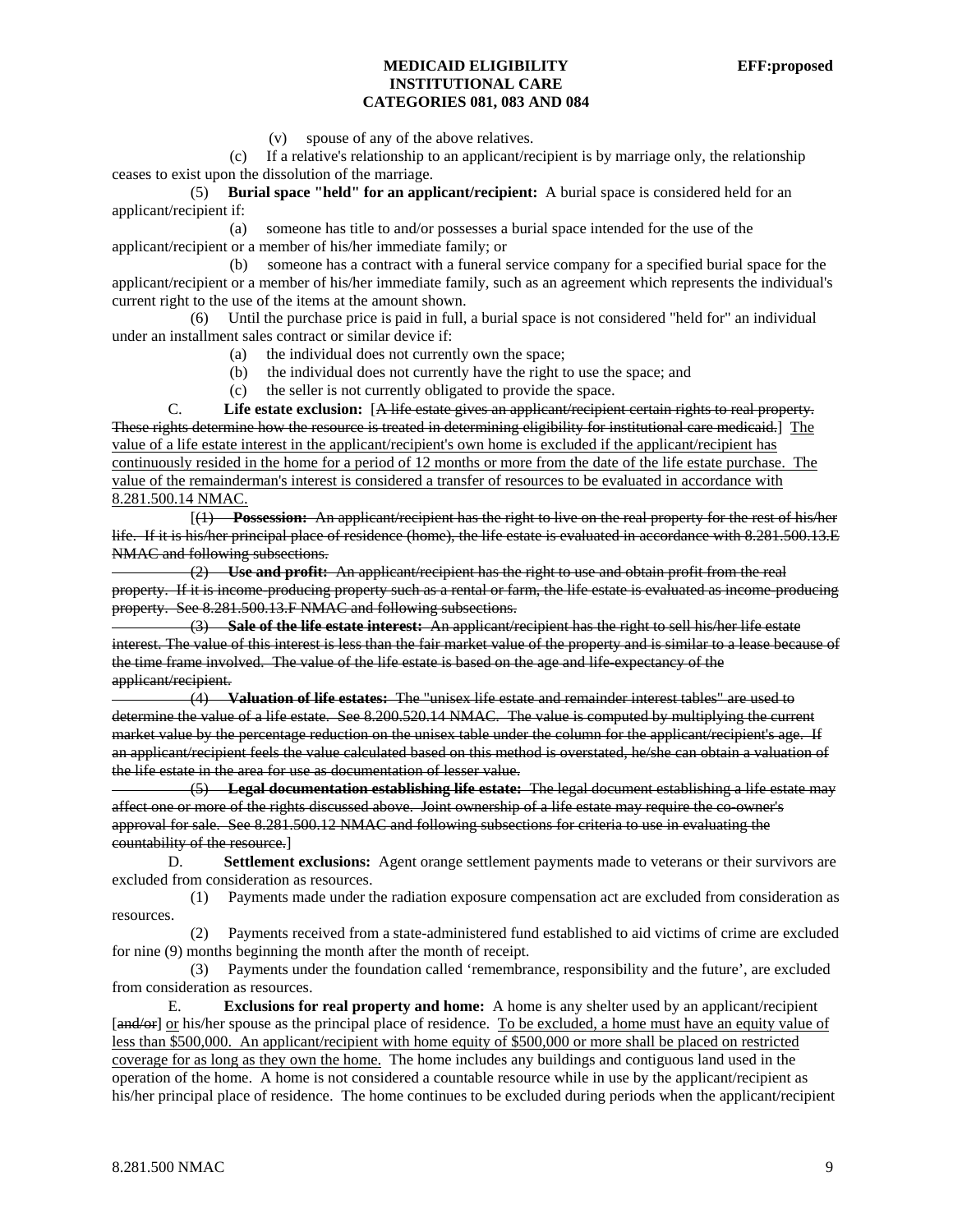resides in an acute care or long term care medical facility if the applicant/recipient or his/her representative states that the applicant/recipient intends to return to the home.

 (1) **Exclusion of home:** If the applicant/recipient or his/her representative states the applicant/recipient does not intend to return to the home, but the home is the residence of the applicant/recipient's spouse or dependent [relative] minor child or adult disabled child, the home is an excluded resource. [For the home to be excluded as the residence of a dependent relative, the basis and consistent pattern of dependency, such as financial or medical, and the relationship between the individuals must be documented.

 (2) **The home as a countable resource:** If the applicant/recipient or his/her representative states the applicant/recipient does not intend to return to the home and it is not the residence of the applicant/recipient's spouse or dependent relative, the home is considered a countable resource. If the applicant/recipient or his/her representative puts the home up for sale and it is not the primary residence of the applicant/recipient's spouse or a dependent relative, the home is considered a countable resource.

 (3) **Definitions:** "Relative" is defined as son/daughter; grandson/granddaughter; step-son/stepdaughter; in-laws; mother/father; step-mother/step-father; half sister/half brother; grandmother/grandfather; aunt/uncle; sister/brother; step-brother/step-sister; and niece/nephew.

 (4) **Value of property:** The ISS determines the fair market value of the home by obtaining the appraised value from a] real estate agent, a title company, or mortgage insurance company. An approximation of the fair market value using a calculation based on the tax-assessed value may be appropriate in some areas of the state. The ISS must develop several reliable sources, such as local newspaper ads or "multiple listing" publications in determining the fair market value of the home.]

F. **Income-producing property exclusion:** To be excluded from consideration as a countable resource, income-producing property that does not qualify as a bona fide business (e.g., rental property or mineral rights) must have an equity value of no more than \$6,000 and an annual rate of return of at least six percent  $[$ (6%)] of the equity value. See 8.281.500.13.F.(1)(b) NMAC below if the equity value exceeds \$6,000 but the rate of return is at least six percent  $[(6\%)]$  annually. The \$6,000 and six percent  $[(6\%)]$  limitation does not apply to property used in a trade or bona fide business, or to property used by an applicant/recipient as an employee which is essential to the applicant/recipient's self-support (e.g., tools used in employment as a mechanic, property owned or being purchased in conjunction with operating a business). Existence of a bona fide business can be established by documentation such as business tax returns.

 (1) **Determination of rate of return:** To calculate the annual rate of return for income producing property when the  $$6,000$  and six percent  $[6\%]$  limits apply, the previous year's income tax statement, or at least three  $\left[\frac{1}{3}\right]$  months earnings is used to project the rate of return for the year.

(a) If the income is sporadic or has decreased from that needed to maintain a six percent  $[6\%]$ rate of return for the coming year, the property is reevaluated at appropriate intervals.

(b) If the annual rate of return is at least six percent  $[(6\%)]$  of the equity value but the equity value exceeds \$6,000, only the excess equity is a countable resource.

(c) If the annual rate of return is less than six percent  $[(6%)]$  but the usual rate of return is more, the property is excluded as a countable resource if all the following conditions are met:

return;

(i) unforeseeable circumstances, such as a fire, cause a temporary reduction in the rate of

 (ii) the previous year's rate of return, as documented by the income tax statement or several months receipts, is at least six percent  $[$ ( $6\%$ ) $]$ ; and

(iii) the property is expected to produce a rate of return of at least six percent  $[(6\%)]$ within  $[$ eighteen  $(18)$ ] 18 months of the end of the year in which the adverse circumstances occurred; the  $[$ ISS $]$  ISD worker records in the case narrative the plan of action which is expected to increase the rate of return.

 (d) The [ISS] ISD worker notifies the applicant/recipient in writing that the property is excluded based on its expected increase in return and that it will be reevaluated at the end of the [eighteen (18)] 18 month grace period. When this period ends, the property must be producing an annual rate of at least six percent  $[6\%]$  to continue to be excluded as a countable resource.

(2) **Types of income-producing property:** Income-producing property includes:

 (a) a business, such as a farm or store, including necessary capital and operating assets such as land and buildings, inventory or livestock; the property must be in current use or have been used with a reasonable expectation of resumed use within a year of its most recent use; the [ISS] ISD worker must account for the cash actually required to operate the business; liquid business assets of any amount are excluded;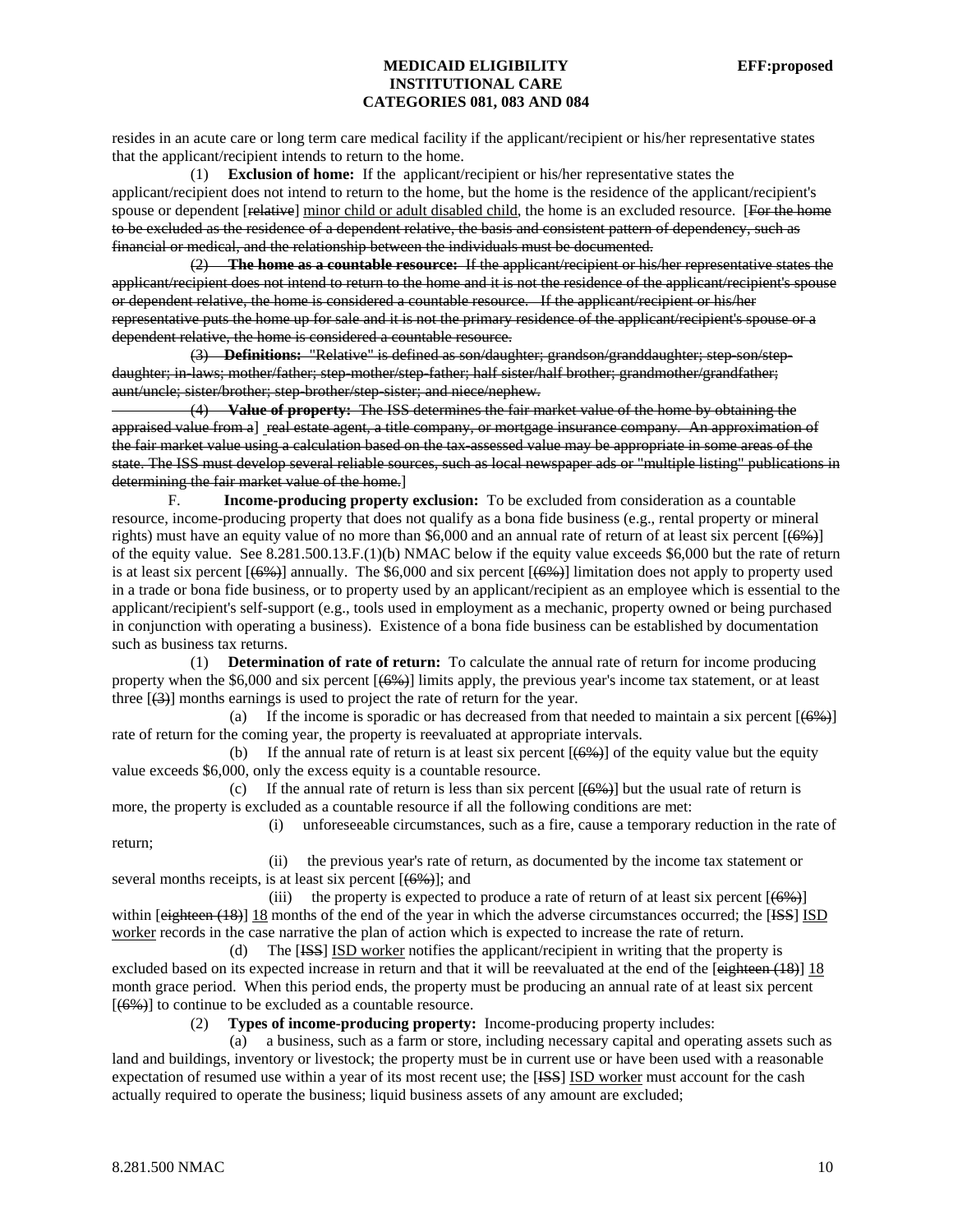(b) non-business property includes rental property, leased property, land leased for its mineral rights, and property producing items for home consumption; property which produces items solely for home use is assumed to be producing an annual rate of return of at least six percent  $[(6\%)]$ ;

 (c) employment-related property, such as tools or equipment; the applicant/recipient must provide a statement from his/her employer to establish that tools or equipment are required for continued employment when the applicant/recipient leaves the institution; if the applicant/recipient is self-employed, only those tools normally required to perform the job adequately are excluded; the applicant/recipient must obtain a statement from someone in the same line of self-employment to establish what is excludable.

G. **Vehicle exclusion:** The term "vehicle" includes any mode of transportation such as a passenger car, truck or special vehicle. Included in this definition are vehicles which are unregistered, inoperable, or in need of repair. Vehicles used solely for purposes other than transportation, such as disassembly to resell parts, racing or as an antique, are not included in this definition. Recreational vehicles and boats are classified as personal effects and are evaluated under the household goods and personal effects exclusion. One vehicle is totally excluded if regardless of value if it is used for transportation for the individual or a member of the individual's household. Any other automobiles are considered to be non-liquid resources. Equity in the other automobiles is counted as a resource.

H. **Life insurance exclusion:** The value of life insurance policies is not considered a countable resource if the total cumulative face value of all policies owned by the applicant/recipient does not exceed \$1,500. A policy is considered to be "owned" by the applicant/recipient if the applicant/recipient is the only one who can surrender the policy for cash.

 (1) **Consideration of burial insurance and term insurance:** Burial insurance and term insurance are not considered when computing the cumulative face value because this insurance is redeemable only upon death.

 (2) **Calculation when value exceeds limit:** If the total cumulative face value of all countable life insurance policies owned by the applicant/recipient exceeds \$1,500, the [ISS] ISD worker:

 (a) verifies the total cash surrender value of all policies and considers the total amount a countable resource;

 (b) informs the applicant/recipient that the insurance policies can be converted to term insurance or ordinary life insurance of lower face value at his/her option, if the cash surrender value, alone or in combination with other countable resources, exceeds the resource standard.

I. **Produce for home consumption exclusion:** The value of produce for home consumption is totally excluded.

 J. **Exclusion of settlement payments from the department of housing and urban development:** Payments from the department of housing and urban development (HUD) as defined in Underwood v. Harris are excluded as income and resources. These one-time payments were made in the spring of 1980 to certain eligible tenants of subsidized housing [Section 236 of the National Housing Act].

 (1) **Segregation of payment:** To be excluded as a resource, payments retained by an applicant/recipient must be kept separate. These payments must not be combined with any other countable resources.

 (2) **Income from segregated funds:** Interest or dividend income received from segregated payment funds is not excluded from income, or, if retained, is not an excluded resource. This interest or dividend income must be kept separate from excludable payment funds.

K. **Lump sum payments exclusion:** SSI and social security lump sum payments for retroactive periods are excluded as countable resources for  $[\frac{six}{ }(\theta)]$  nine months after the month in which they are received. See 8.281.500.15.B.(4) NMAC for policy regarding SSI and social security lump sums which are placed into the ownership of a medicaid qualifying trust. Social security lump sum payments are considered infrequent income. See [8.281.500.19.C.(1) NMAC 8.281.500.19. C.(2)(b)(vii) NMAC and following subsections.

L. **Home replacement exclusion:** [The value of a promissory note or similar installment sales contract which constitutes proceeds from the sale of an excluded home is excluded from countable resources if all of the following conditions are met:] The proceeds from a reverse mortgage from the sale of an excluded home is excluded. Additionally, the value of a promissory note or similar installment sales contract which constitutes proceeds from the sale of an excluded home is excluded from countable resources if all of the following conditions are met:

 (1) the note results from the sale of the applicant/recipient's home as described in 8.281.500.13.E NMAC and following subsections;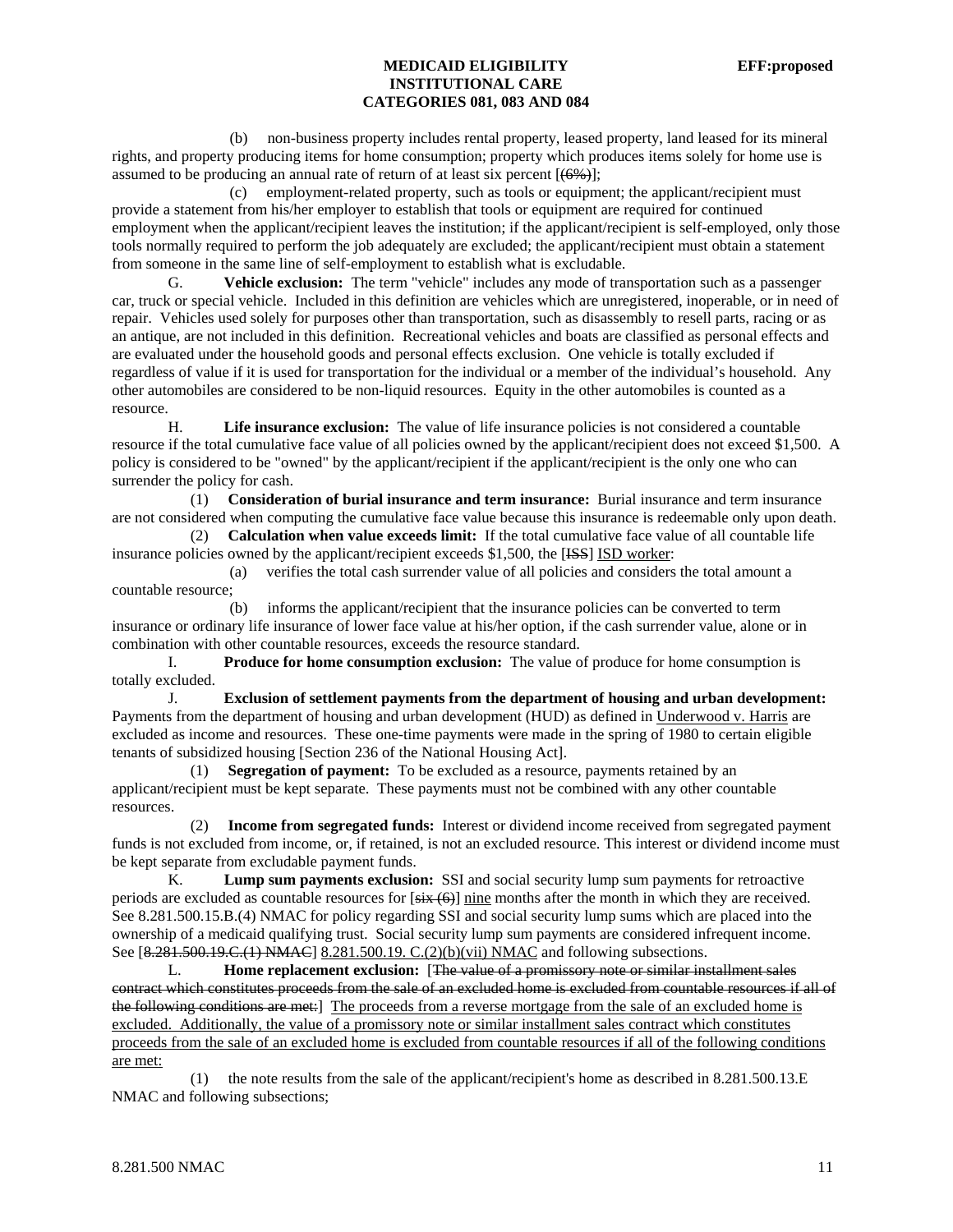(2) within  $[\frac{three(3)}{three(3)}]$  three months of receipt (execution) of the note, the applicant/recipient purchases a replacement home which meets the definition of a home in 8.281.500.13.E NMAC and following subsections;

(3) all note-generated proceeds are reinvested in the replacement home within  $[\frac{three}{3}]$  three months of receipt.

 (4) **Additional exclusions:** In addition to excluding the value of the note itself, the down payment received from the sale of the former home, as well as that portion of any installment amount constituting payment on the principal are also excluded from countable resources.

 (5) **Failure to purchase another excluded home timely:** If the applicant/recipient does not purchase another home which can be excluded under the provisions of 8.281.500.13.E NMAC and following subsections within  $[there (3)]$  three months, the value of the promissory note or similar sales contract received from the sale of an excluded home becomes a countable resource as of the first moment of the first day of the month following the month the note is executed. If the applicant/recipient purchases a replacement home after the expiration of the  $[\frac{three(3)}{1}]$  three-month period, the value of the promissory note or similar installment sales contract becomes an excluded resource effective the month following the month of purchase of the replacement home provided that all other proceeds are fully and timely reinvested.

 (6) **Failure to reinvest proceeds timely:** If the proceeds from the sale of an excluded home under a promissory note or similar installment sales contract are not reinvested fully within  $[three (3)]$  three months of receipt in a replacement home, the following resources become countable as of the first moment of the first day of the month following receipt of the payment:

- (a) the fair market value of the note; and
- (b) the portion of the proceeds, retained by the individual, which was not timely reinvested;

 (c) the fair market value of the note remains a countable resource until the first moment of the first day of the month following the receipt of proceeds that are fully and timely reinvested in the replacement home; failure to reinvest proceeds for a period of time does not permanently preclude exclusion of the promissory note or installment sales contract; however, previously received proceeds that were not timely reinvested remain countable resources to the extent they are retained.

 (7) **Interest payments:** If interest is received as part of an installment payment resulting from the sale of an excluded home under a promissory note or similar installment sales contract, the interest payments are considered countable unearned income in accordance with 8.281.500.20.A.(3) NMAC.

 (8) **When the home replacement exclusion does not apply:** If the home replacement exclusion does not apply, the market value of a promissory note or sales contract as well as the portion of the payment received on the principal are considered countable resources.

 **[**M. **Provisions when one member of a married couple began institutionalization on or after September 30, 1989:** The applicant/recipient must meet all of the following hardship criteria.

(1) The asset must be a non-liquid asset with a fair market value of \$30,000 or less.

 (2) The applicant/recipient or representative must demonstrate that a bona fide effort to sell or liquidate the asset was unsuccessful. Verification usually involves proof that the property was advertised for a period of at least six (6) months at a price considered reasonable by a source knowledgeable in real estate in that area of the state and that any reasonable offer to purchase the property was not refused.

 (3) The applicant/recipient or representative must continue to make a bona fide effort to sell the property for as long as eligibility continues.

 (a) The ISS must verify that the applicant/recipient is unable to obtain admission to a state-run facility.

 (b) The applicant/recipient or representative has thirty (30) days from the date the ISS requests information to provide verification. Good cause for not reporting in a timely manner may apply. See 8.281.500. 14.C.(2)(a) NMAC for the definition of good cause. The ISS has ten (10) days from the date the applicant/recipient's documentation is received to develop a recommendation. The recommendation of the ISS is submitted to the supervisor and the county director for review. The determination as to the application of these provisions is made jointly in writing by the ISS, the ISS supervisor, and the county director and is filed in the case record.

 $\epsilon$ ) If eligibility is approved, the ISS must follow up at least once every six  $\epsilon$  months to verify that a bona fide effort to sell the asset continues.

N.].M. **Household goods and personal effects exclusion:** Household goods and personal effects are excluded if they meet one of the following four criteria. They are:

(1) items of personal property, found in or near the home, which are used on a regular basis; items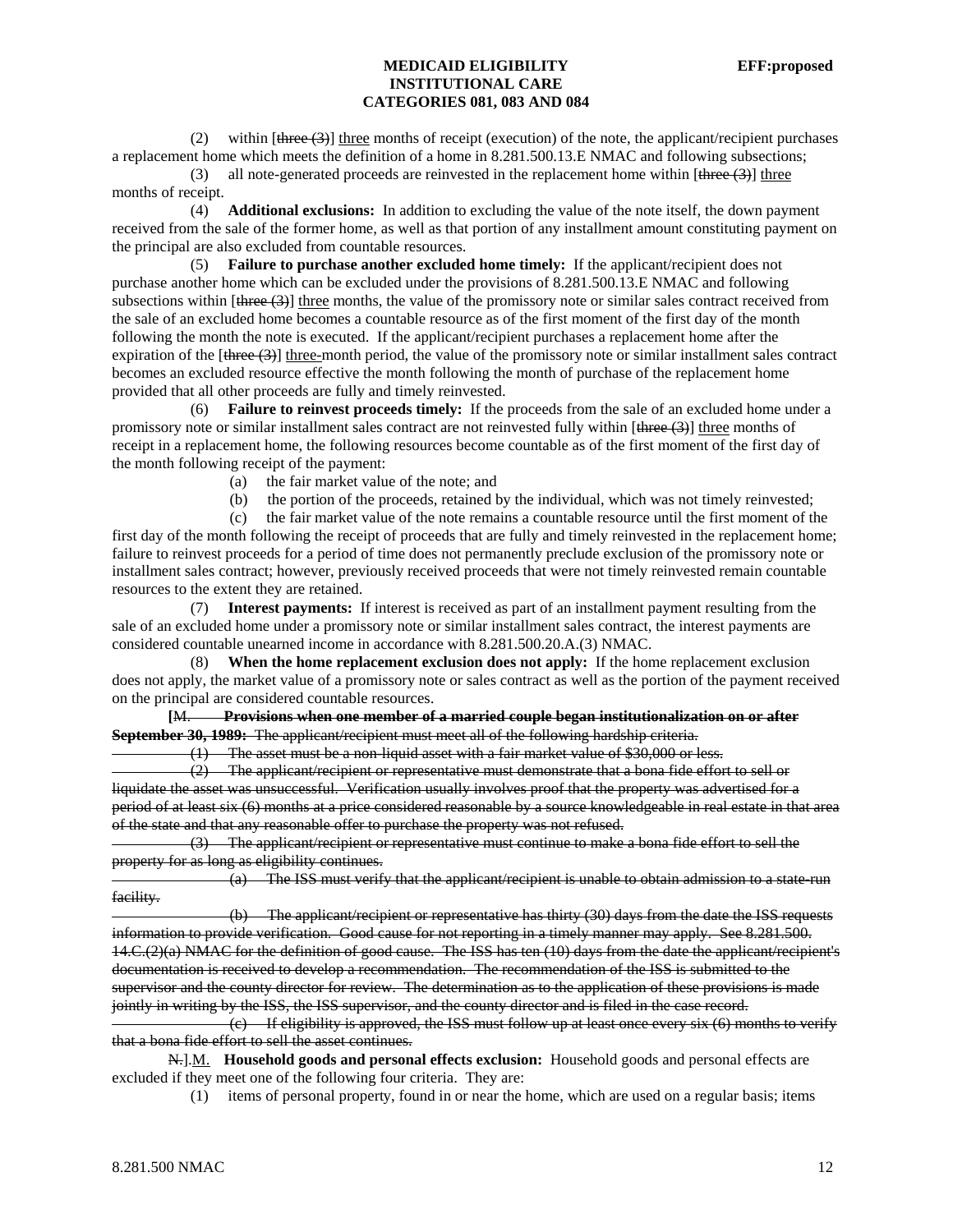may include but are not limited to: furniture, appliances, recreational vehicles (i.e. boats and RVs), electronic equipment (i.e. computers and television sets), and carpeting;

 (2) items needed by the householder for maintenance, use and occupancy of the premises as a home; items may include but are not limited to: cooking and eating utensils, dishes, appliances, tools, and furniture;

 (3) items of personal property ordinarily worn or carried by the individual; items may include but are not limited to: clothing, shoes, bags, luggage, personal jewelry including wedding and engagement rings, and personal care items;

 (4) items otherwise having an intimate relation to the individual; items may include but are not limited to: prosthetic devices, educational or recreational items such as books or musical instruments, items of cultural or religious significance to an individual; or items required because of an individual's impairment. [2-1-95; 7-31-97; 8.281.500.13 NMAC – Rn, 8 NMAC 4.ICM.513, 3-1-01; A, 5-1-01; A, 1-1-06; A, 8-1-08]

**8.281.500.14 ASSET TRANSFERS:** The [ISS] ISD worker must determine whether an applicant/recipient or his/her spouse transferred assets within a specified period of time (look back period) before applying for institutional care medicaid or at any time after approval of the application. Then the ISD worker must determine if the applicant/recipient or his/her spouse received fair market value for the asset. If the applicant/recipient or his/her spouse did not receive fair market value for the asset, then the applicant/recipient may be subject to a penalty. In the case of an asset held by the applicant/recipient in common with another individual or individuals in a joint tenancy, tenancy in common, or similar arrangement including life estate/remainderman relation, the asset (or the affected portion of such asset) is considered to be transferred by the applicant/recipient when any action is taken, either by the applicant/recipient or by any other individual, [with the applicant/recipient's consent] acting on behalf of the applicant/recipient (including but not limited to a spouse, representative payee, trustee, guardian, conservator, individuals acting pursuant to a power of attorney), that reduces or eliminates the applicant/recipient's ownership or control of such asset. Any asset transferred to a community spouse in excess of the community spouse resource allowance (CSRA) is considered to be totally available to the institutionalized spouse and must be spent down before eligibility can be established.

 [A. **Definitions:** "Assets" include all income and resources of an applicant/recipient and his/her spouse, including any income or resources which the applicant/recipient or his/her spouse is entitled to receive, but does not receive because of action taken by one of the following:

(1) the applicant/recipient or his/her spouse;

 (2) any individual, including a court or administrative body, with legal authority to act in place of or on behalf of the applicant/recipient or his/her spouse; or

 (3) any individual, including any court or administrative body, acting at the direction of, or upon the request of, the applicant/recipient or his/her spouse.

B. **Lookback period:** Effective October 1, 1994, the ISS must determine whether any transfer of assets was made by the applicant/recipient or his/her spouse within thirty-six (36) months prior to the application as well as at any time subsequent to the approval of an application for institutional care medicaid.

A. **Lookback period:** Any transfer of assets made prior to February 8, 2006 is subject to a 36-month look back period prior to the date of application or at any time subsequent to the approval of an application for institutional care medicaid. Transfers made on or after February 8, 2006 are subject to a 60-month look back period.

(1) The lookback period is  $[sixty (60)]$  60 months if the transfer occurred as the result of [the creation of a trust] payments from a trust or portions of a trust that are treated as assets disposed of by the applicant/recipient.

 (2) The lookback period starts on the date the applicant [is institutionalized and applies for institutional care medicaid] applies for institutional care medicaid and is in an institution.

 **[**C.] B. **Transfer of assets [with fair return] for less than fair market value:** If a transfer of assets occurred within the applicable lookback period, or at any time after approval of the application, the ISS must determine whether [a fair return was received for the transferred asset(s)] the applicant/recipient or his/her spouse received fair market value for the transferred asset(s).

 (1) **Documentation requirement:** The applicant/recipient or his/her spouse must provide documentation of the transfer, the fair market value of the asset(s) transferred, the circumstances surrounding the transfer and the amount, if any, received as compensation for the transferred asset.

(2) If the applicant/recipient fails to provide this information without good cause within  $[\frac{\text{thirty (30)}}{\text{thirty (30)}}]$ 30 days from the date requested by the [ISS] ISD worker, the [ISS] ISD worker denies the application or closes the case, as appropriate.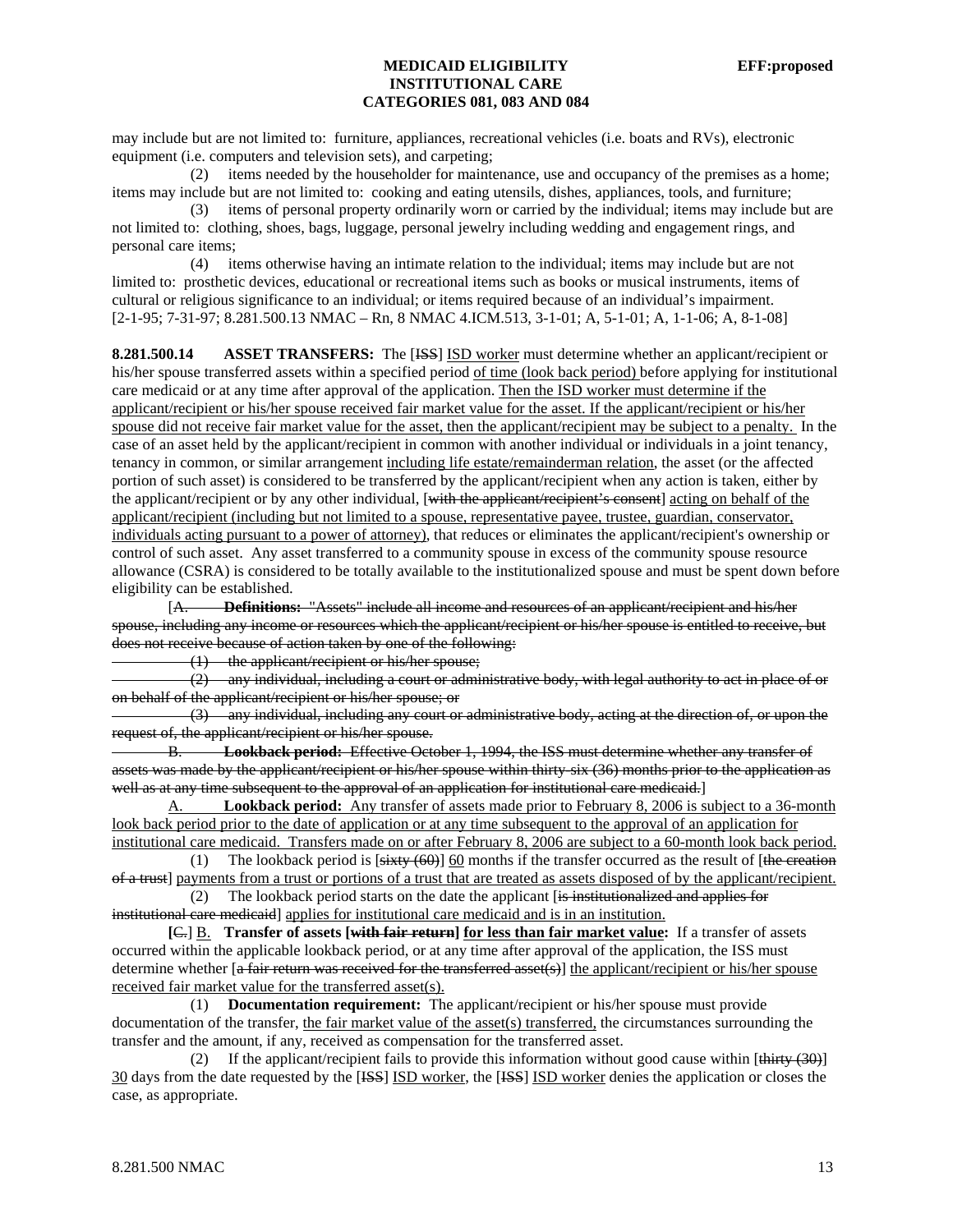(a) Good cause is considered to exist if the applicant/recipient or representative can show that he/she was effectively precluded from timely reporting because of legal, financial, or other reasons, or because of the existence of a health related problem including death of a family member within the specific degree of relationship (see old AFDC program definition 8.202.400.13 C. NMAC) during the period of time in which the applicant/recipient or representative has to report the required information. The health or other problem must have been of such severity and duration as to have effectively precluded the applicant/recipient or representative from reporting in a timely manner.

 (b) To document the good cause claim, the applicant/recipient or representative must provide proof of the existence of the health or other problem and must explain the circumstances which precluded provision of the required information.

 (c) The [ISS] ISD worker makes the determination of good cause subject to review and approval by the County Director or designee.

 (3) **Restricted coverage:** If a transfer of assets occurred within the applicable lookback period, or at any time subsequent to approval for institutional care medicaid, for which the applicant/recipient or his/her spouse did not receive [a fair return based on the market value of the transferred asset] fair market value, the [ISS] ISD worker determines if a penalty period must be calculated. The penalty for transfers of assets [without fair return] for less than fair market value in the institutional care medicaid categories is restricted coverage. "Restricted coverage" means that the applicant/recipient is eligible for all medicaid-covered services except services furnished in a nursing facility or services considered to be long-term care services.

 (4) **Calculating restricted coverage when the transferred asset is income:** If income has been transferred as a lump sum, the period of restricted coverage is calculated based on the lump sum value. For transfers of the right to an income stream, the period of restricted coverage is calculated using the actuarial value of all payments transferred. See 8.200.520.19 NMAC, LIFE EXPECTANCY TABLES.

 **[**D] C. **Transfer [policies] rules based on date of transfer:** [Three (3) sets of policies govern the calculation of penalty periods if a transfer of assets without fair return] Two sets of rules govern the calculation of penalty periods if a transfer of assets for less than fair market value has occurred. The date of transfer and approval date for institutional care medicaid governs which set of [policies] rules is used to calculate the penalty period. [The lookback period for all non-trust asset transfers is thirty-six (36) months. The lookback period is sixty (60) months in certain situations involving trusts.

 (1) **Transfers which occurred from September 1, 1981 through June 30, 1988:** If a transfer without fair return was made during this period, the ISS first considers whether the uncompensated value exceeded the resource standard. If so, the ISS evaluates the purpose of the transfer. If the uncompensated value did not exceed the resource standard, there is no need to consider the purpose of the transfer.

 (2) The resources of an applicant/recipient or couple which were transferred (given away, sold, or otherwise converted) within twenty-four (24) months preceding the date of application or any time thereafter, are included as countable resources if they meet either of the following standards:

 (a) resources were transferred at less than fair market value and the uncompensated value alone or in combination with other countable resources exceeds the resource standard.

 (i) Uncompensated value is the difference between the amount received by the individual (couple) and the fair market value of the resource, minus a disregard of \$5,000 for an otherwise eligible individual or \$7,500 for an otherwise eligible couple.

 (ii) If the resource was transferred on or after July 1, 1987 from one spouse to another, the disregard is \$30,000.

 (b) resources were transferred for the purpose of establishing medicaid eligibility, which is assumed to be the case unless the applicant/recipient or couple can show clear and convincing evidence of both the following:

(i) the transfer was exclusively for some other purpose; and

 (ii) at the time of transfer, the applicant/recipient had a reasonable plan for future support and maintenance using other resources of his/her own.

 (c) if the resource could have been excluded at the time of transfer, it is not considered to be a transfer affecting eligibility. For example, if the home is transferred while it is the principal place of residence or while a spouse or dependent relative is living there, it is not a countable resource and therefore is not a transfer affecting eligibility.

if the transferred resource is included as a countable resource, the applicant/recipient or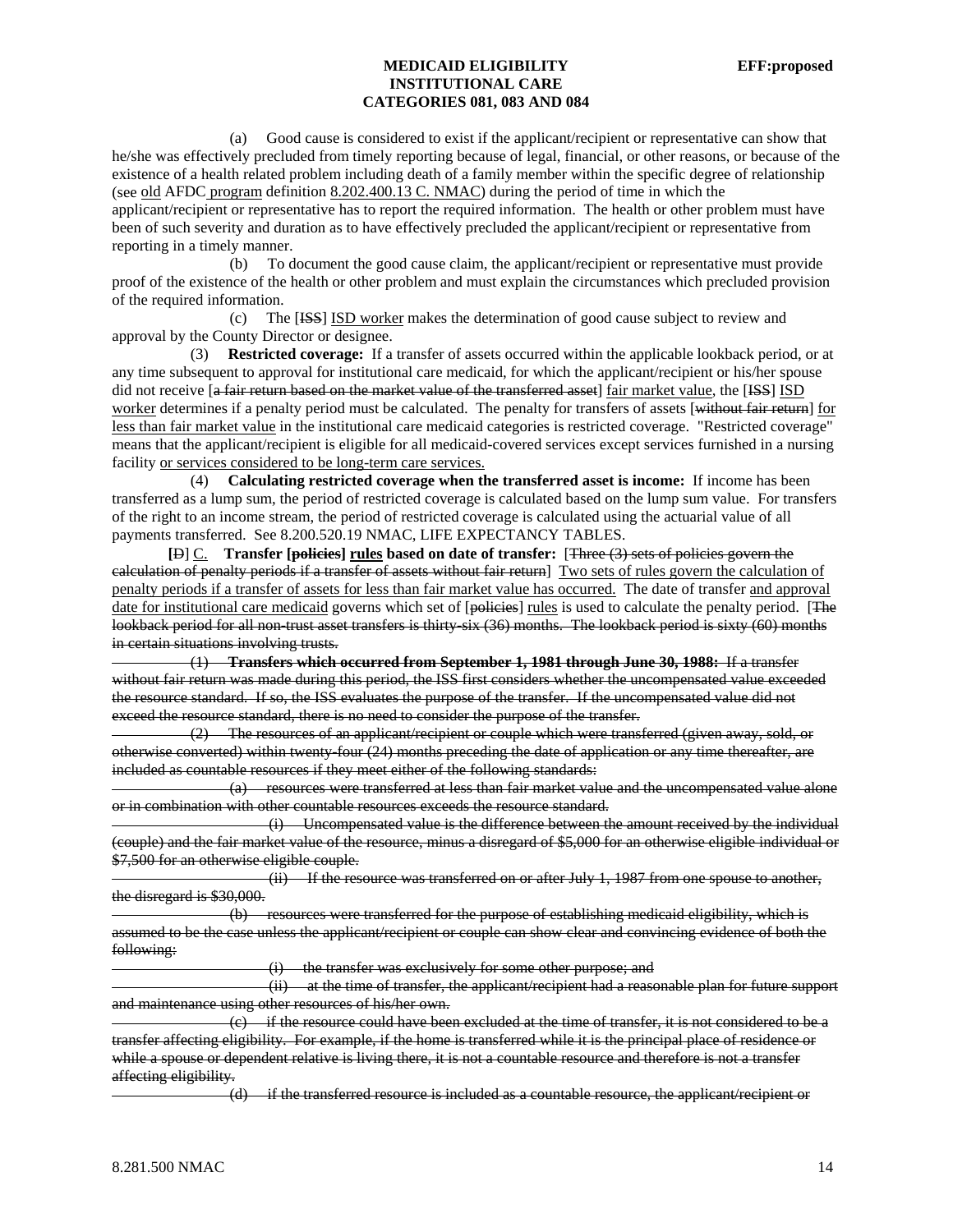couple is found ineligible for a period of twenty-four (24) months from the date of transfer. If the countable value of the transferred resource exceeds \$12,000, the applicant/recipient or couple is ineligible for an additional twelve (12) months for each \$6,000 of countable value. The amount in excess of \$12,000 is prorated at the rate of \$500 per month to determine the period of ineligibility.

 (e) the effective dates of this provision are outside the thirty-six (36) month lookback period for current initial applications. If, however, during this period an applicant/recipient or couple transferred resources without receiving a fair return, applied for institutional care medicaid, and was assessed a penalty of ineligibility which has not yet expired, this section applies and the applicant/recipient or couple is totally ineligible for institutional care medicaid until the penalty period expires.

 (3) **Transfers which occurred between July 1, 1988 and August 10, 1993:** Otherwise eligible institutionalized recipients who transferred assets without fair return during this period were no longer totally ineligible for medicaid, but only ineligible for coverage of nursing facility services, i.e. restricted coverage [Medicare Catastrophic Coverage Act of 1988 (MCCA)]. The MCCA required a lookback period of thirty (30) months before the date of application and removed penalties for the transfer of assets in the supplemental security income (SSI) program effective July 1, 1988. Transfers of assets for less than fair market value by an SSI recipient are considered in determining medicaid eligibility if and when the applicant/recipient is institutionalized. The social security administration (SSA) explains these provisions to all applicants/recipients at each certification and provides transfer information, if any, to the state. The MCCA was subsequently amended to penalize transfers of assets without fair return made by a community spouse to another individual. Prior to the amendment, transfers without fair return by a community spouse to another individual did not affect the eligibility of the institutionalized spouse. Effective October 1, 1990, transfers without fair return made by the community spouse became subject to the same treatment as transfers made by the institutionalized spouse.

 (a) Transfers of assets without fair return made by an institutionalized individual on or after July 1, 1988 and transfers without fair return made by the community spouse of an institutionalized individual on or after October 1, 1990 could result in a period of restricted coverage for the institutionalized individual.

 (b) The period of restricted coverage begins the month the resources were transferred and equals the lesser of the following:

(i) thirty (30) months; or

 (ii) the total uncompensated value of the transferred assets divided by the average cost to a private patient of nursing facility services in the state at the time of application. Drop any fraction of a month remaining once the calculation is completed.

 (c) If the community spouse subsequently becomes eligible for institutional care medicaid, any remaining months in the restricted coverage period must be divided equally between the spouses.

 (d) Periods of restricted coverage for multiple transfers occurring during this period are concurrent.

 (4)] (1) **For transfers made on or after August 11, 1993:** Periods of restricted coverage are calculated as follows [Omnibus Budget Reconciliation Act of 1993]:

 (a) [the length of the period of restricted coverage is no longer limited to a maximum of thirty (30) months. The period of restricted coverage begins the month the resources were transferred.] The period of restricted coverage begins the month the resources were transferred. The total uncompensated value of the transferred assets divided by the average cost to a private patient of nursing facility services in the state at the time of application is [See 8.281.500. 14.D.(3)(b)(ii) NMAC for] the methodology used to calculate a period of restricted coverage.

(b) transfers [without fair return] for less than fair market value made by institutionalized SSI recipients or community spouses of institutionalized individuals may subject the institutionalized individual to a period of restricted coverage.

 [(c) sanction periods are now consecutive rather than concurrent. If multiple transfers occur in different months, the periods of restricted coverage begin with the month of the initial transfer and run consecutively: (i) If an applicant/recipient transfers an asset without receiving a fair return in February causing four (4) months of restricted coverage (i.e., February through May) and transfers another asset in April causing three (3) months of restricted coverage, the second period of restricted coverage begins in June and lasts through August.]

 (ii) Before OBRA 93, the second sanction period would have begun in April (overlapping the first sanction in April and May) and ended in June.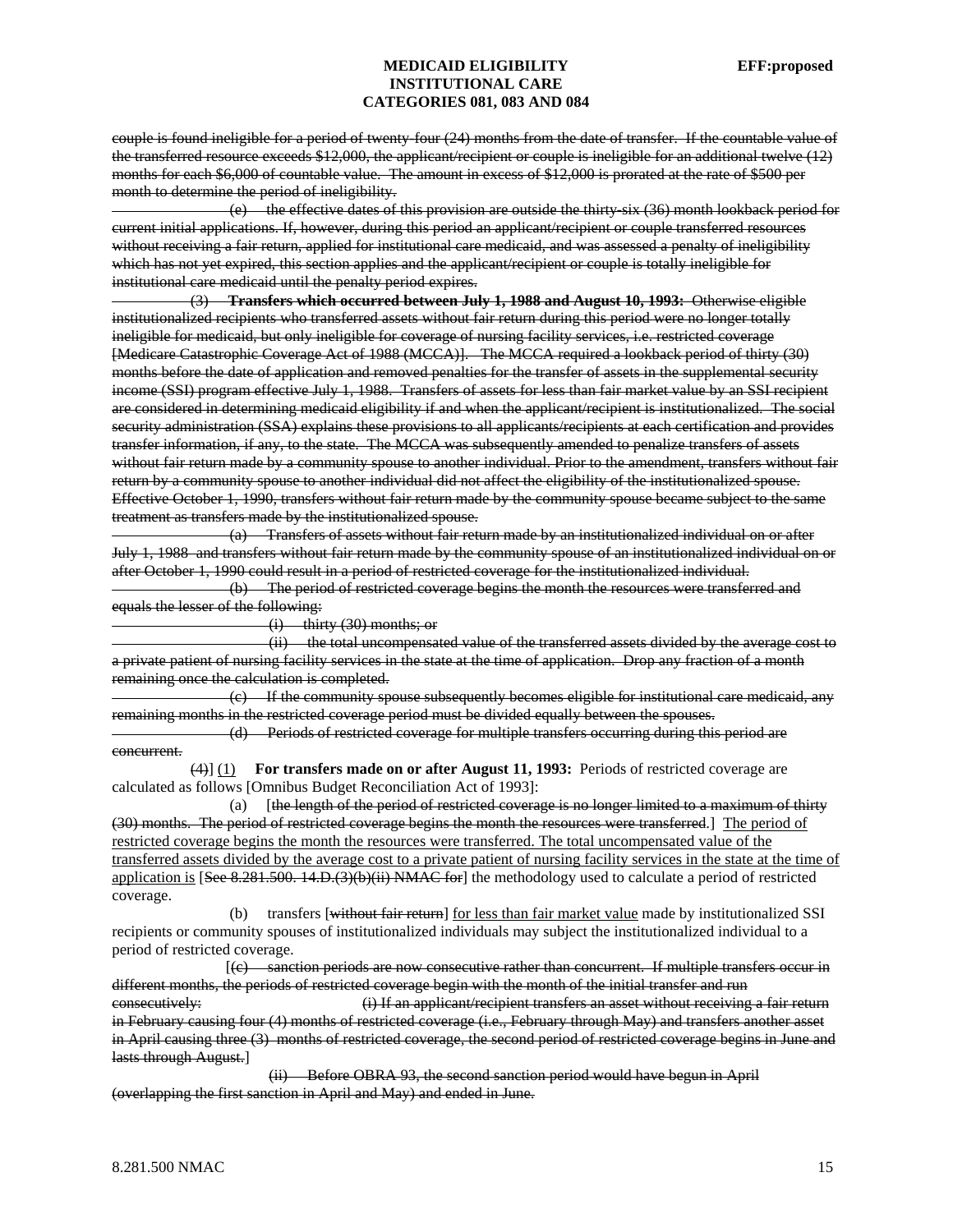(d) interim transfers made between August 11, 1993 and September 30, 1993 are considered to have had the penalty applied for the appropriate month(s), although restricted coverage provisions do not actually begin until October 1, 1993; and

 $(e)$ ]

 (c) penalty periods are now consecutive rather than concurrent. If multiple transfers occur in different months, the periods of restricted coverage begin with the month of the initial transfer and run consecutively: for example, if an applicant/recipient transfers an asset for less than fair market value in February causing four months of restricted coverage (i.e., February through May) and transfers another asset in April causing three months of restricted coverage, the second period of restricted coverage begins in June and lasts through August; and.

 (d) if an institutionalized individual with a community spouse is placed on restricted coverage as the result of a transfer of assets [without fair return] for less than fair market value and the community spouse subsequently becomes eligible for institutional care medicaid, any remaining months in the restricted coverage period must be divided equally between the spouses.

 (2) **For transfers made on or after February 08, 2006:** Pursuant to the Deficit Reduction Act of 2005, otherwise eligible institutionalized recipients who transfer assets for less than fair market value after this date are penalized as follows:

 (a) the period of restricted coverage begins the first day of the month in which the resources were transferred, or the date on which the individual becomes eligible for medicaid, and would otherwise be receiving institutional level care but for the application of the penalty period, whichever is later, and does not occur during any other period of ineligibility as a result of an asset transfer. See 8.281.500.14 (B) (3) NMAC for the methodology used to calculate a period of restricted coverage;

 (b) once eligibility has been determined and a penalty period has begun to run, it continues until expiration, whether or not there is a break in the institutionalized recipient's eligibility;

 (c) the beginning date of restricted coverage is the first day of the month in which the resources were transferred provided the applicant/recipient is institutionalized and eligible for medicaid. For current recipients who fail to report a transfer, the recipients will continue to receive benefits until the adverse action notice date, but the state may seek to recover any medicaid costs paid for long term care services during what should have been a period of restricted coverage. Federal law does not provide a basis to impose a transfer penalty based on date of discovery;

 (d) for non-institutionalized individuals, the date restricted coverage begins is the month in which the individual becomes institutionalized;

 (e) transfers for less than fair market value made by institutionalized SSI recipients or community spouses of institutionalized individuals may subject the institutionalized individual to a period of restricted coverage; and

 (f) multiple transfers occurring in different months are added together and calculated as a single period of ineligibility, that begins on the earliest date that would otherwise apply if the transfer had been made in a single lump sum.

 D. **Non-excludable transfers:** Certain financial instruments must be evaluated before they can be considered a transfer of assets.

 (1.) **Annuities**: Annuities belonging to the applicant/recipient or to the spouse of the applicant/recipient must be declared. Annuities must be actuarially sound with no deferral and no balloon payments. Annuities purchased or issued after February 8, 2006 must meet the following additional requirements for exclusion as a transfer of assets:

 (a) the state is named as the remainder beneficiary in the first position for at least the total amount of medicaid expenditures paid on behalf of the institutionalized individual. The state may be named the remainder beneficiary in the second position if there is a community spouse or a minor or a disabled child and is named in the first position if the community spouse or representative of the child disposes of any such remainder for less than fair market value.

 (b) when medicaid is a beneficiary of an annuity, issuers of annuities are required to notify medicaid of any changes in the disbursement of income or principal from the annuity as well as any changes to the state's position as remainder beneficiary; and

(c) it is non-assignable and irrevocable.

(2.) **Life estates**: If an applicant/recipient purchases a life estate in another individual's home, the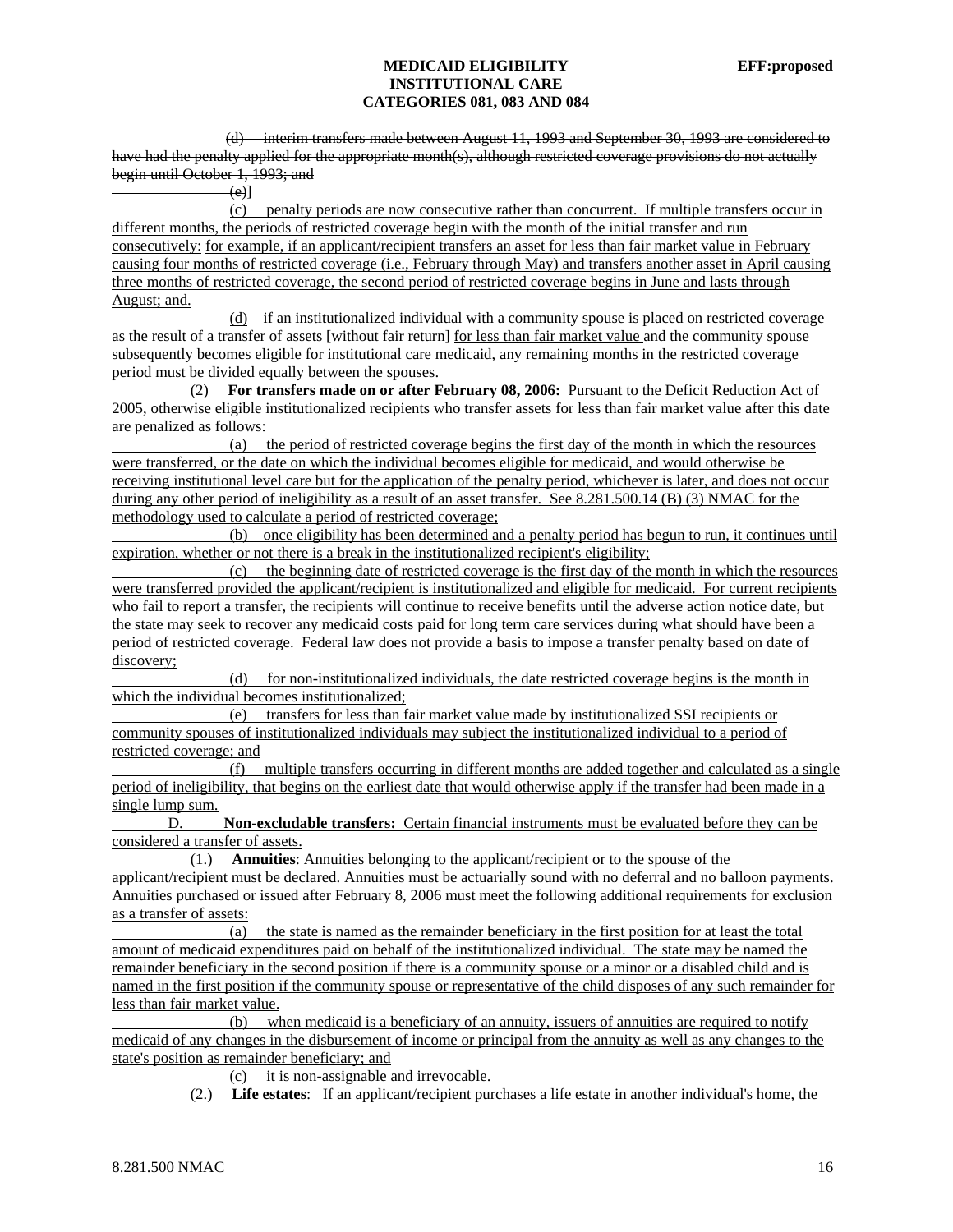applicant/recipient must live in that home for a period of at least twelve months after the date of purchase or the transaction will be treated as a transfer of assets for less than fair market value.

 (3.) **Promissory notes:** If an applicant/recipient uses funds to purchase a promissory note, the repayment terms must be actuarially sound, provide for equal payment amounts with no deferral or balloon payments, and it must contain a provision that prohibits cancellation of the balance upon the death of the lender. A promissory note not meeting these requirements shall be treated as a transfer of assets for less than fair market value.

 E. **Excludable transfers:** If certain conditions are met, an applicant/recipient is not placed on restricted coverage for transferring assets [without fair return] for less than fair market value.

 (1) **Transferred asset was home:** The asset transferred was a home and title to the home was transferred to:

(a) the spouse of the applicant/recipient;

(b) the son/daughter of the applicant/recipient who is under  $[\frac{t_{\text{wently one}}(21)]}{21}$  years of age or who meets the social security administration's definition of disability or blindness. If the child is receiving benefits based on disability or blindness from a program other than social security or SSI, or is not receiving benefits based on disability or blindness from any program, the [ISS] ISD worker must request a determination of disability or blindness from disability determination services;

 (c) sibling of the applicant/recipient who has an equity interest in the home and who was residing in the home for a period of at least one year immediately before the applicant/recipient was institutionalized; or

 (d) son/daughter of the applicant/recipient who was residing in the home for a period of at least  $[tw<sub>0</sub>(2)]$  two years immediately before the applicant/recipient was institutionalized. For this exclusion to apply, the [ISS] ISD worker must determine that the son/daughter provided care to the applicant/recipient which permitted the applicant/recipient to reside at home rather than in a medical facility or nursing home.

 (2) **Other asset transfers:** Sufficient information must be given to the [ISS] ISD worker to establish that either:

(a) the applicant/recipient intended to dispose of the asset at fair market value; or

(b) at the time of the transfer the applicant/recipient had no expectation of applying for

medicaid and the resources were transferred exclusively for a purpose other than to qualify for medicaid as demonstrated [with] by a preponderance of evidence. Unless these conditions are met, the transfer is presumed to have been for the purpose of qualifying for medicaid; or

(c) the state determines that the denial of eligibility would work an undue hardship.  $[$ In order for undue hardship to exist, the following criteria must be met:

 (i) the transfer was made to someone other than a family member. "family member" includes son, daughter, grandson, granddaughter, step-son, step-daughter, in-laws, mother, father, step-mother, stepfather, half brother, half sister, niece, nephew, grandmother, grandfather, aunt, uncle, sister, brother, step-sister, stepbrother.

 (ii) the applicant (or representative including the resident nursing facility) can present convincing evidence that every effort was made to recover the transferred asset and;

 (iii) it is verified that the applicant/recipient is unable to obtain care in any long term care facility in the state without medicaid coverage, including state run facilities (meadows and ponderosa in Las Vegas and Fort Bayard) and, where applicable, the veterans center in Truth or Consequences.

 (d) the applicant is required to verify only that he/she cannot obtain admission to the state-run facilities.

 (e) the ISS must submit documentation regarding the circumstances of the transfer to the supervisor and the county director for review. The determination of the excludability of the transfer based on (a), (b) or (c) above is made jointly in writing by the ISS, the ISS supervisor and the county director and is filed in the case record.]

 (3) **Asset transferred to or for the sole benefit of the community spouse:** No transfer penalty is assessed when assets are transferred from one spouse to another (e.g., assets are transferred from an institutionalized spouse to a community spouse). Any asset transferred to a community spouse or to another individual for the sole benefit of the community spouse in excess of the community spouse resource allowance (CSRA) is considered to be totally available to the institutionalized spouse and must be spent down before eligibility can be established. No transfer penalty is assessed when assets are transferred to another for the sole benefit of the community spouse if all of the conditions listed in (a) through (c) below are met. [No transfer penalty is assessed when assets are transferred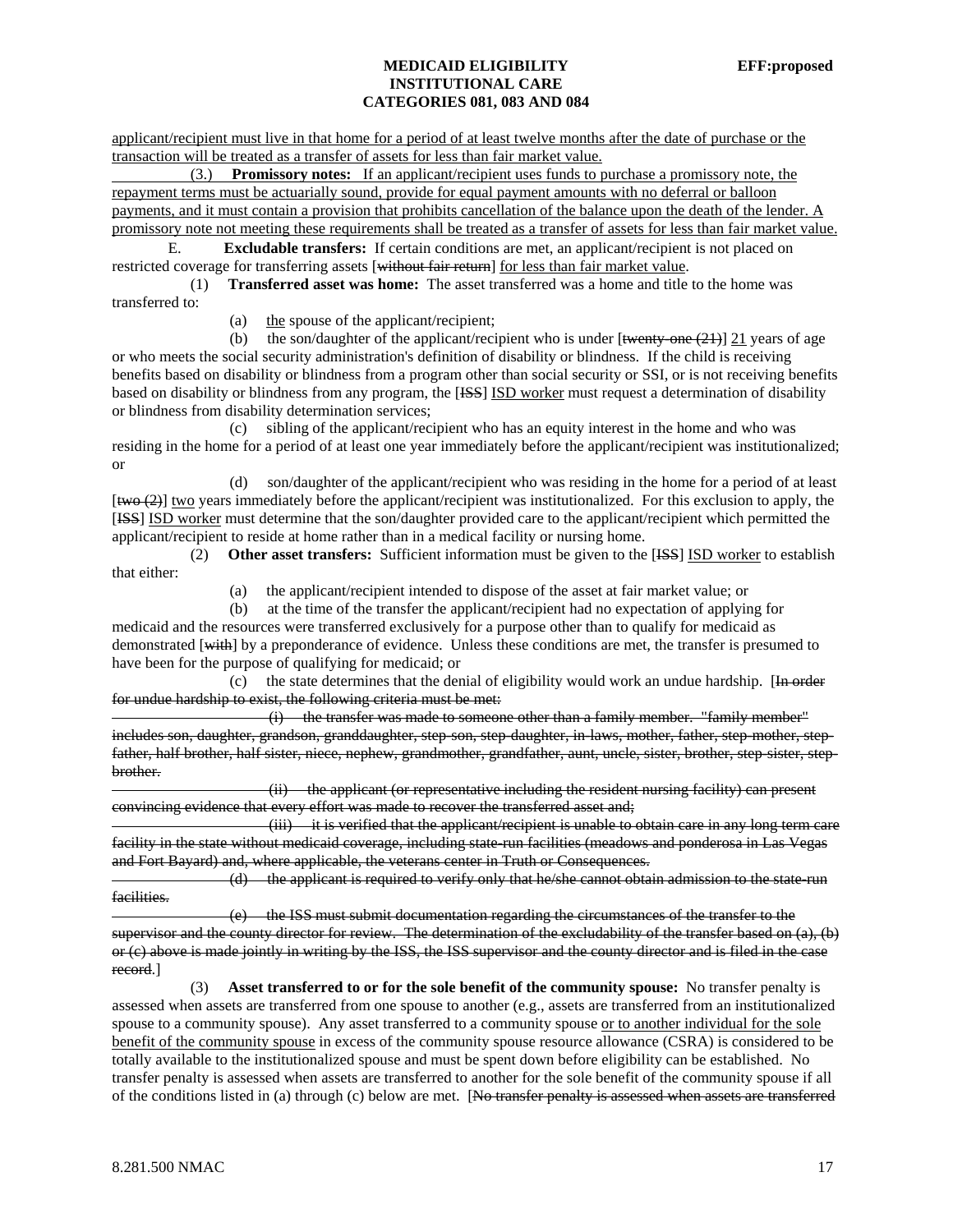#### from the community spouse to another individual for the sole benefit of the community spouse if all of the conditions listed in (a) through (c) below are met.]

 (a) A transfer is considered to be for the sole benefit of the community spouse if it is arranged in such a way that no individual or entity except the community spouse can benefit from the assets transferred in any way, whether at the time of the transfer or at any time in the future.

 (b) A transfer, or transfer instrument, that provides for funds or property to pass to a beneficiary who is not the community spouse is not considered to be established for the sole benefit of the community spouse. For a transfer to be considered to be for the sole benefit of the community spouse, the instrument or document must provide for the spending of the funds involved for the benefit of the community spouse on a basis that is actuarially sound based on the life expectancy of the community spouse. When the instrument or document does not so provide, any potential exemption from penalty or consideration for eligibility purposes is void.

 (c) To determine whether an asset was transferred for the sole benefit of the community spouse, ensure that the transfer was accomplished via a written instrument of transfer (e.g., a trust document) which legally binds the parties to a specified course of action and which clearly sets out the conditions under which the transfer was made, as well as who can benefit from the transfer. A transfer without such a document cannot be said to have been made for the sole benefit of the community spouse since there is no way to establish, without a document, that only the community spouse will benefit from the transfer.

 (4) **Asset transfers to or for the sole benefit of a blind or disabled child of the institutionalized individual:** No transfer penalty is assessed when assets are transferred to a blind or disabled child of the institutionalized individual, or to a trust established solely for the benefit of a blind or disabled child of the institutionalized individual. For this exemption to apply, the child must meet the social security administration's definition of blindness or disability. See 8.281.500.15 NMAC and following subsections for [policy] rules regarding trusts. The transfer must meet all of the conditions listed in (a) through (c) below to be excluded in the eligibility determination process.

 (a) A transfer to such a blind or disabled child is considered to be for the sole benefit of that child if the transfer is arranged in such a way that no individual or entity, except the blind or disabled child, can benefit from the assets transferred in any way, whether at the time of the transfer or at any time in the future.

 (b) A transfer, or transfer instrument, that provides for funds or property to pass to a beneficiary who is not the blind or disabled child of the institutionalized individual is not considered to be established for the sole benefit of the blind or disabled child. For a transfer or trust to be considered to be for the sole benefit of a blind or disabled child, the instrument or document must provide for the spending of the funds involved for the benefit of the blind or disabled child on a basis that is actuarially sound based on the life expectancy of the child. When the instrument or document does not so provide, any potential exemption from penalty or consideration for eligibility purposes is void.

 (c) To determine whether an asset was transferred for the sole benefit of the blind or disabled child of the institutionalized individual, ensure that the transfer was accomplished via a written instrument of transfer (e.g., a trust document) which legally binds the parties to a specified course of action and which clearly sets out the conditions under which the transfer was made, as well as who can benefit from the transfer. A transfer without such a document cannot be said to have been made for the sole benefit of the blind or disabled child since there is no way to establish, without a document, that only the blind or disabled child will benefit from the transfer. See 8.281.500.15. NMAC and following subsections for policy regarding trusts.

 (5) **Asset transfers to a trust for the sole benefit of a disabled individual under age 65:** No transfer penalty is assessed when assets are transferred to a trust established for the sole benefit of an individual under age [sixty five (65)] 65 who meets the social security administration's definition of disability. See 8.281.500.15 NMAC and following subsections for policy regarding trusts. The transfer must meet all of the conditions listed in (a) through (c) below to be excluded in the eligibility determination process.

 (a) A transfer is considered to be for the sole benefit of a disabled individual under age 65 as described above if the transfer is arranged in such a way that no individual or entity except the disabled individual can benefit from the assets transferred in any way, whether at the time of the transfer or at any time in the future.

 (b) A transfer, transfer instrument, or trust that provides for funds or property to pass to a beneficiary who is not a disabled individual under age 65 as described above, is not considered to be established for the sole benefit of the disabled individual. For a transfer or trust to be considered to be for the sole benefit of the disabled individual, the instrument or document must provide for the spending of the funds involved for the benefit of the disabled individual on a basis that is actuarially sound based on the life expectancy of the disabled individual.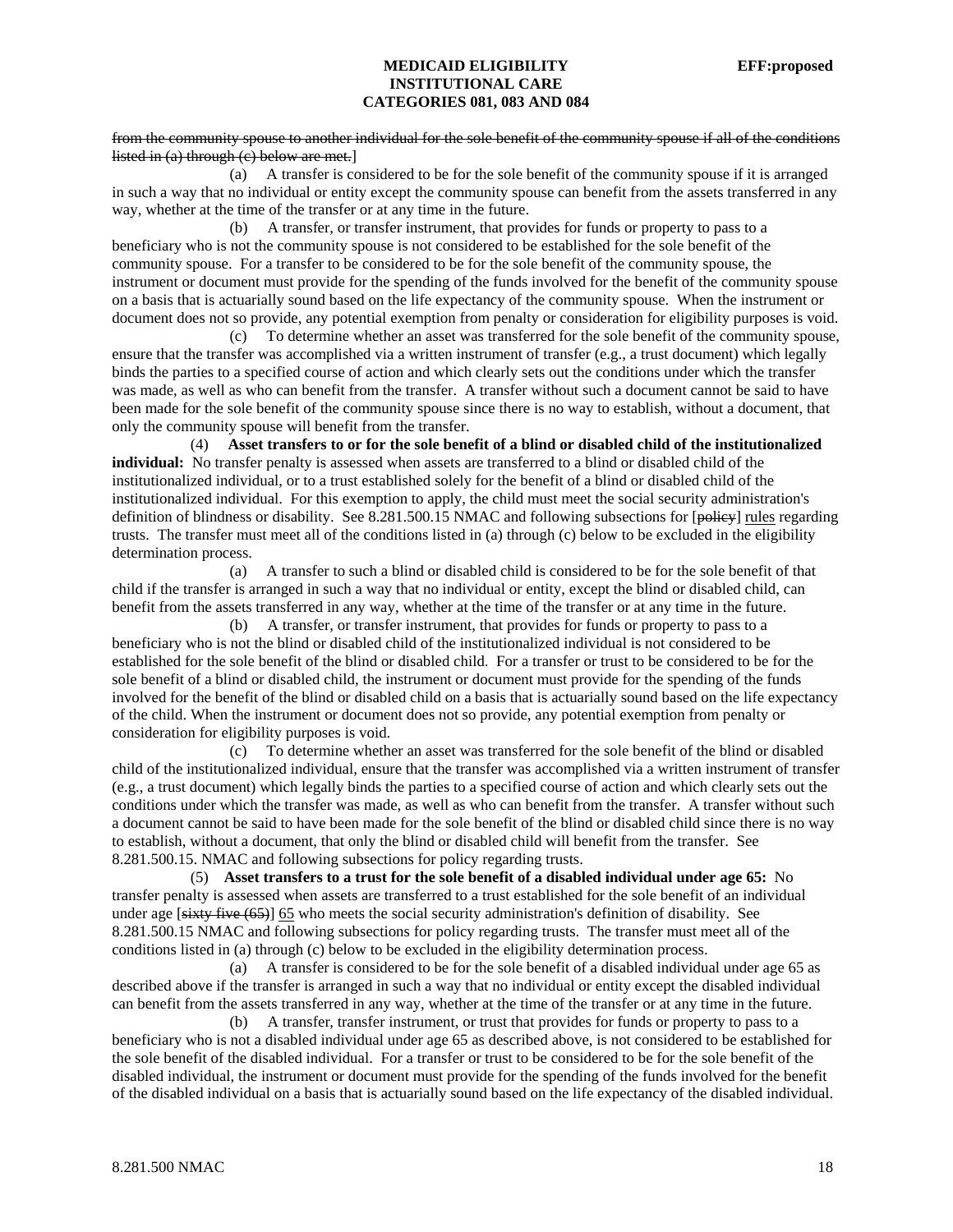When the instrument or document does not so provide, any potential exemption from penalty or consideration for eligibility purposes is void.

 (c) To determine whether an asset was transferred for the sole benefit of the disabled individual, ensure that the transfer was accomplished via a written instrument of transfer (e.g., a trust document) which legally binds the parties to a specified course of action and which clearly sets out the conditions under which the transfer was made, as well as who can benefit from the transfer. A transfer without such a document cannot be said to have been made for the sole benefit of the disabled individual since there is no way to establish, without a document, that only the disabled individual will benefit from the transfer. See 8.281.500.15 NMAC and following subsections for policy regarding trusts.

 F**. Re-establishing eligibility:** If an asset is transferred [without fair return] for less than fair market value and the applicant/recipient is placed on restricted coverage, he/she has options to re-establish full medicaid coverage.

 (1) **Reimbursement by transferee:** The individual to whom the asset was transferred can reimburse the applicant/recipient for the asset at fair market value or liquidate/sell the asset and spend an amount equal to the uncompensated fair market value on the applicant/recipient's care or other exempt assets as listed in 8.281.500.13 NMAC and following subsections.

 (2) **Return asset to applicant:** The asset can be transferred back to the applicant/recipient, liquidated, or sold and then spent down to the resource limit on the applicant/recipient's care or other exempt assets as listed in 8.281.500.13 NMAC and following subsections.

 (3) If the transferred asset is restored to an applicant/recipient, he/she may become totally ineligible for medicaid due to excess resources. The [ISS] ISD worker must verify that the applicant/recipient's countable assets do not exceed the standard for institutional care medicaid.

[2-1-95, 7-31-97; 8.281.500.14 NMAC – Rn, 8 NMAC 4.ICM.515, 3-1-01; A, 8-1-08]

**8.281.500.15** TRUSTS: A trust is a legal device in which property or other assets are held by one or more individuals for the benefit of others. The one who holds the assets is called the trustee. The trustee usually has legal title to the assets held in the trust and is considered the owner of the trust assets in most dealings with third parties. The individual for whose benefit the assets are held by the trustee is called the beneficiary. A trust is usually created by a transfer of assets to the trustee from the owner, who is referred to as the settlor, trustor, or grantor. The transfer may be made while the settlor is alive or it may be made by will. The transfer of assets into a trust divests the original owner of legal title or restricts access to those assets.

### A. **Definitions applicable to trust provisions:**

 (1) "Assets" includes all income and resources of the applicant/recipient and his/her spouse, including any income or resources which the applicant/recipient or his/her spouse is entitled to but does not receive because of action by:

(a) applicant/recipient or his/her spouse;

 (b) any individual, including a court or administrative body, with legal authority to act in place of or on behalf of the applicant/recipient or his/her spouse; or

 (c) any individual, including any court or administrative body, acting at the direction or upon the request of the applicant/recipient or his/her spouse.

 (2) "Institutionalized individual" is an individual who is a resident in a nursing facility or who is an inpatient in a medical institution and with respect to whom payment is made based on a level of care provided in a nursing facility.

 (3) "Revocable trust" is created when the grantor reserves the right to cancel any provision of the trust.

 (4) "Irrevocable trust" is created when the grantor does not reserve the right to cancel any provision of the trust.

B. **Medicaid qualifying trusts (MQTs):** This policy applies to trusts created prior to August 11, 1993. A "medicaid qualifying trust" (MQT) is a trust or similar legal device established, other than by will, by an applicant/recipient or his/her spouse, under which the applicant/recipient may be the beneficiary of all or part of the payments from the trust. The distribution of such payments is determined by one or more trustees who are permitted to exercise any discretion with respect to the distribution to the applicant/recipient. When the use of an attorney is solicited to establish a trust, the beneficiary of that trust is not exempt from the requirements of MQT provisions. Legal instruments such as trusts are almost always drafted by an attorney. It is the grantor him/herself who actually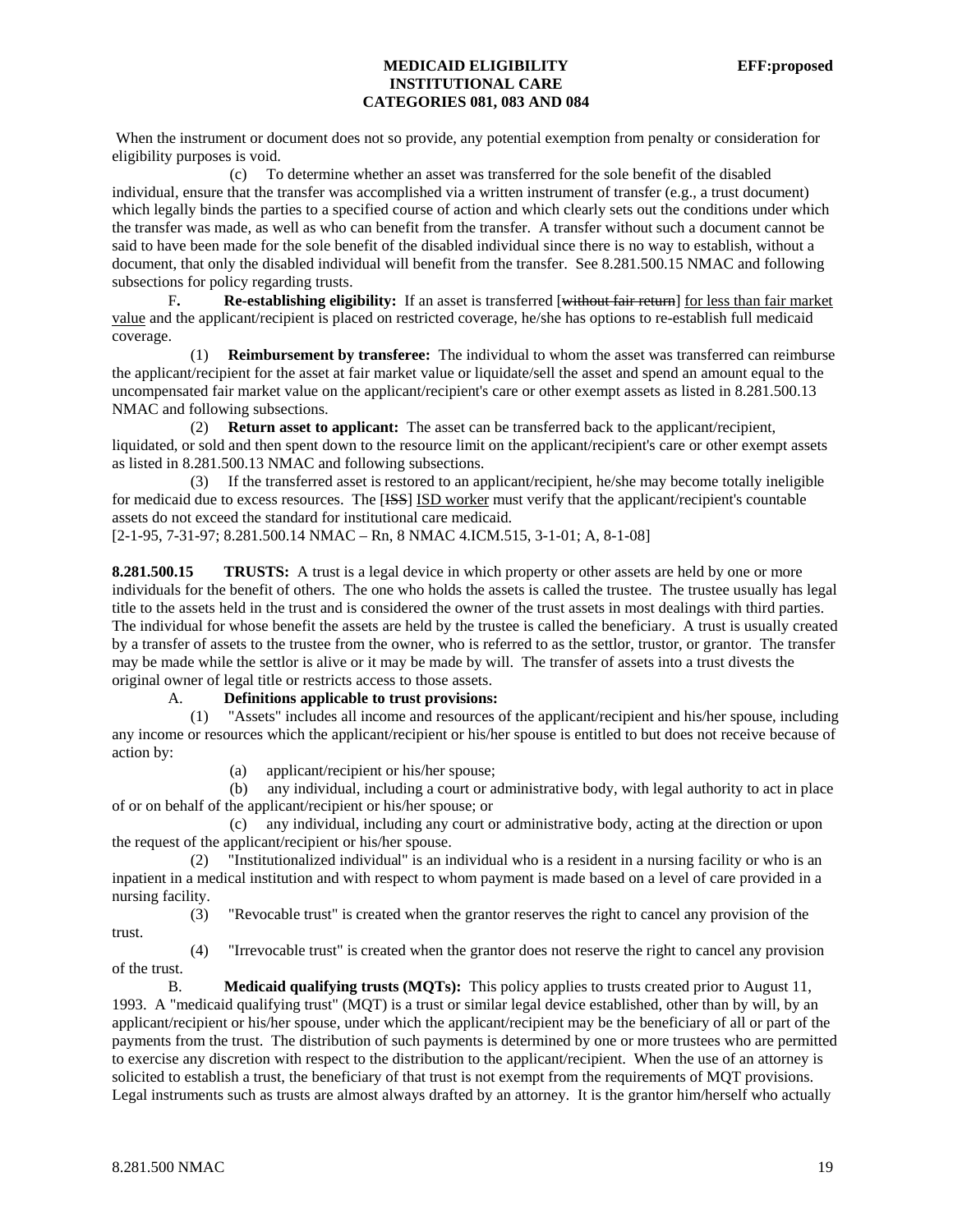establishes or creates the trust when he/she signs or executes it.

 (1) **Amount deemed available from an MQT:** The amount from an MQT that is deemed available to an applicant/recipient of institutional care medicaid is the maximum amount that could be distributed to the applicant/recipient or for the care of the applicant/recipient, regardless of restrictions imposed by the trust on the allowable use of the funds. This provision applies regardless of whether the MQT was set up for the purpose of qualifying for medicaid or whether the trust is irrevocable.

 (2) **Revocable trusts:** Revocable trusts that limit access to the assets held in trust must be dissolved and the assets spent down before eligibility can be established. If the [<del>ISS</del>] ISD worker determines that all or part of the assets held in a trust are not accessible or available to the applicant/recipient, or the trustees have limited discretion over distribution of the assets held in trust, transfer provisions must be applied. Under transfer of resource policy, an applicant/recipient who transfers resources without fair return may incur a penalty for a specified period of time. See 8.281.500.14. NMAC and following subsections.

 (3) **Beneficiary of trust lives in an ICF-MR:** If the beneficiary of a trust is an applicant/recipient who is mentally retarded and resides in an intermediate care facility for the mentally retarded (ICF-MR), that applicant/recipient's trust is not considered an MQT if the trust or trust decree was established prior to April 7, 1986, and is solely for the benefit of that applicant/recipient.

 (4) **Treatment of SSI or social security lump sum payments:** SSI or social security lump sum payments for retroactive periods which are placed in an MQT do not qualify for the  $[s\ddot{x} + (6)]$  six month exclusion from countable resources. The trust is evaluated as an MQT for purposes of medicaid eligibility.

C. **Trusts established on or after August 11, 1993:** Trusts established on or after August 11, 1993 are evaluated using the provisions of OBRA 93. The term "medicaid qualifying trust" is no longer used after that date. Most trusts are considered when determining eligibility for medicaid. Depending on how the trust is structured, the amounts in the trust may count as resources, income, or transfer of assets.

 (1) **Trust establishment:** An applicant/recipient is considered to have established a trust and that trust is considered to belong to that applicant/recipient if his/her assets were used to form all or part of the corpus (body) of the trust. The trust must have been established, other than by will, by any of the following individuals:<br>(a) applicant/recipient:

- applicant/recipient;
- (b) applicant/recipient's spouse;

 (c) an individual, including a court or administrative body, with legal authority to act in place of, or on behalf of, the applicant/recipient or his/her spouse; or

 (d) an individual, including a court or administrative body, acting at the direction of, or upon the request of, the applicant/recipient or his/her spouse.

 (e) if the corpus of a trust includes assets of an applicant/recipient and assets of any other individual or individuals, the portion of the trust representing the assets of the applicant/recipient is considered in determining his/her eligibility for medicaid.

 (f) income and/or resources from the trust must be considered available to the applicant/recipient without regard to any of the following:

- (i) the purposes for which a trust is established;
- (ii) whether the trustees have or exercise any discretion under the trust;
- (iii) any restrictions on when or whether distribution may be made from the trust; or
- (iv) any restrictions on the use of distributions from the trust.

 (2) **Revocable trusts:** Assets in a revocable trust may be counted as income, resources, or transfer of assets based on the following rules:

(a) the corpus of the trust is considered as a resource available to the applicant/recipient;

(b) payments from the trust to or for the benefit of the applicant/recipient are considered

income of the applicant/recipient; and

(c) any other payments from the trust are considered assets transferred by the

applicant/recipient in accordance with the provisions on transfers. See 8.281.500.14 NMAC and following subsections.

 (3) **Irrevocable trusts:** Assets in an irrevocable trust may be counted as income, resources, or transfer of assets based on the following rules:

 (a) if payments from the trust could be made to or for the benefit of the applicant/recipient, the portion of the corpus from which the payment is made or the corpus income from which payments to the applicant/recipient could be made, are considered resources available to the applicant/recipient; and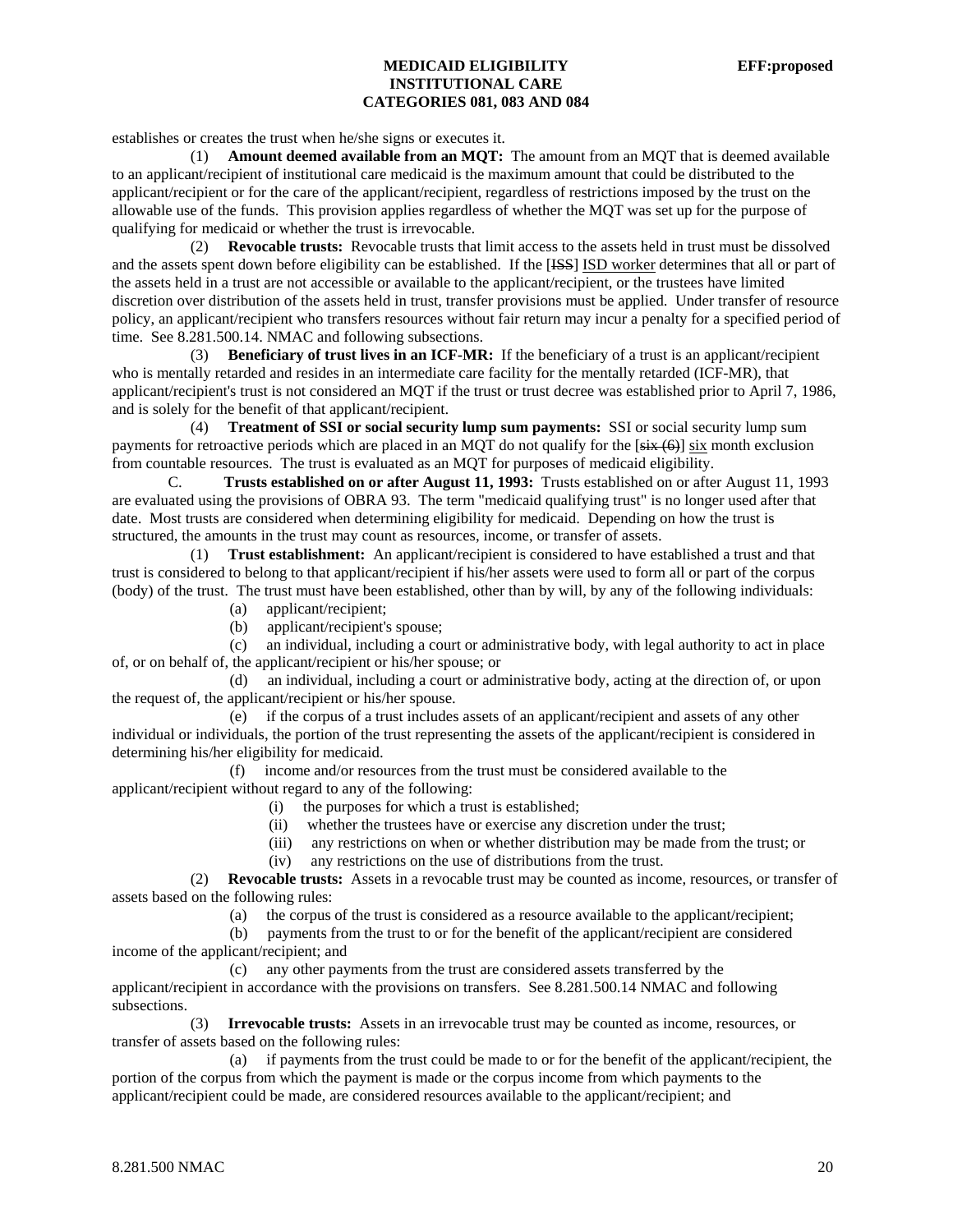(i) payments from that portion of the corpus or income to or for the benefit of the applicant/recipient are considered income of the applicant/recipient.

 (ii) payments for any other purpose are considered a transfer of assets by the applicant/recipient which are subject to transfer of asset provisions.

 (b) any portion of the trust from which, or any income on the corpus from which, payments could not under any circumstances be made to the applicant/recipient is considered, as of the date of establishment of the trust (or, if later, the date on which payment to the applicant/recipient was foreclosed), to be assets disposed of by the applicant/recipient and the value of the trust is determined by including the amount of any payments made from such portion of the trust after such date.

 (4) **Value of the irrevocable trust:** The value of the trust is determined by including the amount of any payments made from portions of the trust after the date of establishment or, if later, the date on which payments to the applicant/recipient were foreclosed.

D. Other trusts: The following types of trusts are not subject to the conditions specified under revocable and irrevocable trusts noted above. Only income and resources distributed directly to the applicant/recipient and/or to a third party on the applicant/recipient's behalf by the trustee are considered available to the applicant/recipient in determining medicaid eligibility if the applicant/recipient could use the payment for food, clothing or shelter for him/herself. The trusts described in this section are reversionary trusts meaning the trust must provide that, upon the death of the applicant/recipient, any funds remaining in the trust revert to the state medicaid agency, up to the amount paid in medicaid benefits on the applicant/recipient's behalf. If the applicant/recipient has resided in more than one state, the trust must provide that the funds remaining in the trust are distributed to each state in which the applicant/recipient received medicaid, based on the state's proportionate share of the total amount of medicaid benefits paid by all of the states on the applicant/recipient's behalf. The trustee may, upon the death of the beneficiary, pay the expenses of the beneficiary's burial or cremation up to the amount then authorized for burial expenses under federal and state medicaid law and regulations, to the extent other resources are not so designated.

 (1) **Reversionary trust for certain disabled individuals:** This trust contains the assets of an applicant/recipient who is under [sixty-five (65)] 65 years of age at the time the trust is established and who meets the social security administration's definition of disability. A reversionary trust must be established for the sole benefit of the applicant/recipient by a parent, grandparent, legal guardian, or a court. Upon the death of the applicant/recipient, the state receives all amounts remaining in the trust up to the amount of the total medicaid benefits paid on behalf of the applicant/recipient.

 (2) **Income diversion trusts:** To be considered an income diversion trust, a trust must meet the following requirements:

 (a) the trust is composed only of pension, social security, and other income to the applicant/recipient, including accumulated income in the trust; and

 (b) the state receives all amounts remaining in the trust upon the death of the applicant/recipient up to an amount equal to the total medicaid benefits paid on behalf of the applicant/recipient. (c) the trusts described in this section are also known in New Mexico as Maxwell v. Heim

income diversion trusts. Those trusts executed on or after August 11, 1993 no longer have to be court ordered or approved.

 (3) **Non-profit trusts for certain disabled individuals:** Trusts containing the assets of applicants/recipients who meet the social security administration's definition of disability and which meet all the following criteria are considered non-profit trusts for certain disabled individuals:

(a) the trust is established and managed by a non-profit association;

 (b) a separate account is maintained for each beneficiary of the trust but, for purposes of investment and management of funds, the trust pools these accounts;

 (c) accounts in the trust are established solely for the benefit of applicants/recipients who meet the social security administration's definition of disability and are established by the parent, grandparent, or legal guardian of such applicants/recipients, by such applicants/recipients themselves, or by a court; and

 (d) amounts remaining in the applicant/recipient's account upon his/her death will first be used to pay the state an amount equal to the total amount of medicaid benefits paid on behalf of the applicant/recipient.

E. **Undue hardship:** An institutionalized spouse who (or whose spouse) has excess resources and is unable to access resources from an existing trust will not be found ineligible for medicaid under Section  $1924(c)(3)(C)$  of the Social Security Act, where the state determines, on a case by case basis, that denial of eligibility on the basis of excess resources would work an undue hardship. Undue hardship is considered to exist if denial of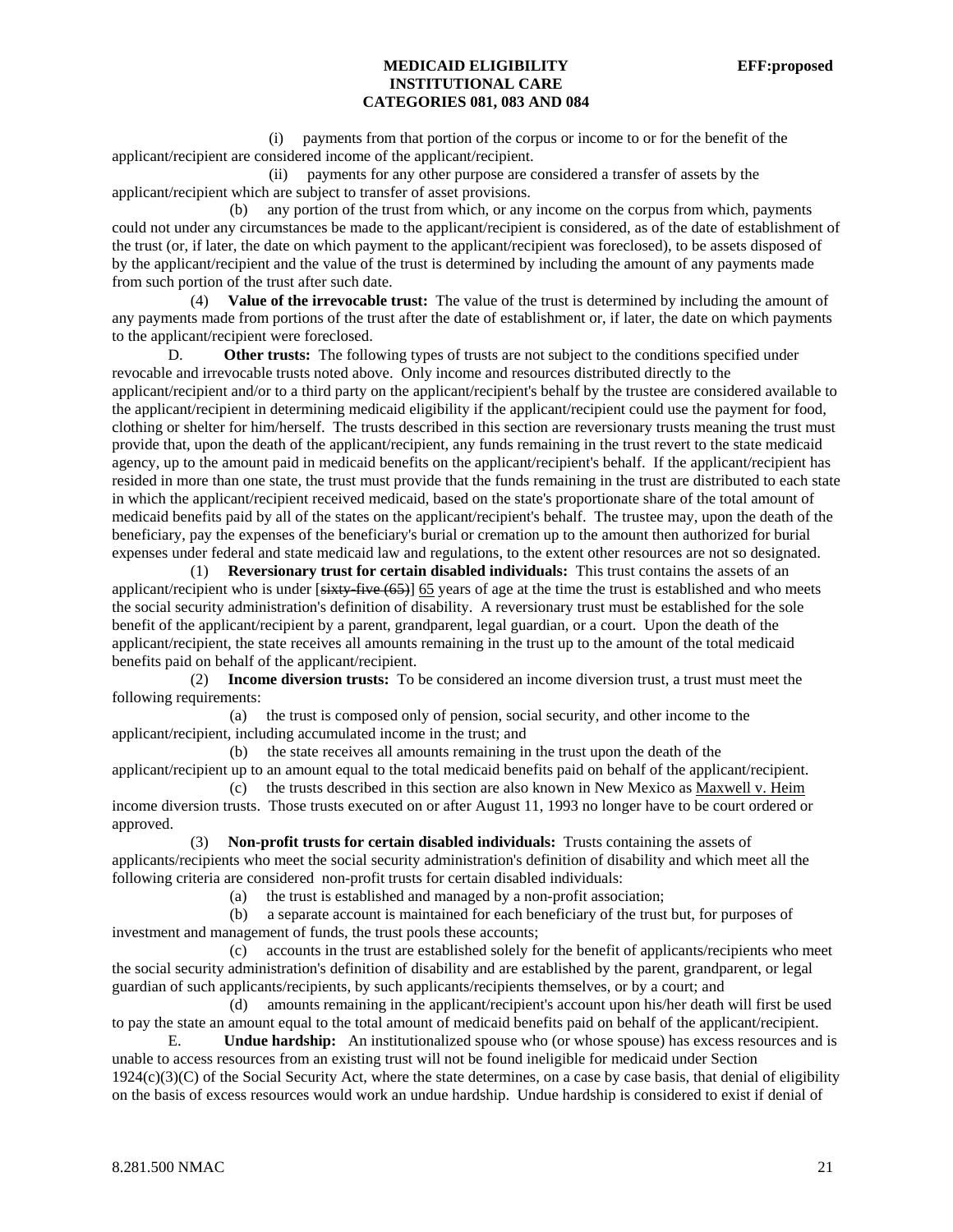medicaid would deprive the applicant/recipient of food, shelter, or medical care. Cases of undue hardship will be reviewed every  $[s\ddot{x}(\theta)]$  six months to monitor changes in circumstances.

F. **Documentation of trusts:** Upon learning of the existence of a trust, the [<del>ISS</del>] ISD worker must obtain a copy of the trust document, including all attachments, and forward it to the MAD eligibility unit [so that it may be submitted to the HSD office of general counsel] for review.

[2-1-95, 7-31-97; 8.281.500.15 NMAC – Rn, 8 NMAC 4.ICM.517, 3-1-01; A, 8-1-08]

# **8.281.500.16 RESOURCE STANDARDS FOR MARRIED COUPLES**

A. **Community property resource determination methodology:** Community property resource determination methodology is used in the eligibility determination for married applicants/recipients who began institutionalization for a continuous period prior to September 30, 1989.

(1) To determine the countable value of resources, the [ISS] ISD worker must:

- (a) add the total value of all resources owned by both spouses;
- (b) exclude the separate property of the non-applicant/recipient spouse; and

 (c) attribute one-half of the total value of the community property to the applicant/recipient spouse plus the value of his/her separate property.

(d) the resulting figure must be less than \$2,000.

 (2) **Application of community property rules:** Under community property rules, all property held by either spouse is presumed to be community property unless successfully rebutted by the applicant/recipient or representative. To rebut community property status, the applicant/recipient or representative must document that the property was:

- (a) acquired before marriage or after a divorce or legal separation;
- (b) designated as separate property by a judgment or decree of any court;
- (c) acquired by either spouse as a gift or inheritance; or

 (d) designated as separate property by a written agreement between the spouses, including a deed or other written agreement concerning property held by either or both spouses in which the property is designated as separate property.

 (i) If one of the parties to this written agreement is incompetent, legal counsel must execute the agreement on behalf of the incompetent spouse.

 (ii) Property designated as separate by written agreement is evaluated according to current [policy] rules regarding transfer of resources.

 (iii) Income cannot be designated as separate by an agreement between spouses. Income is considered separate only if it is derived from a resource that has been determined separate.

B. **Spousal impoverishment:** Spousal impoverishment provisions apply if one member of a married couple is institutionalized for a continuous period of at least [thirty (30)] 30 consecutive days beginning on or after September 30, 1989. See spousal impoverishment provisions of the Medicare Catastrophic Coverage Act of 1988 (MCCA). No comparable treatment of resources and income is required for non-institutionalized individuals or individuals who do not have a spouse remaining in the community. These provisions cease to apply as of the month following the month an individual is no longer institutionalized or no longer has a community spouse. If a community spouse or other dependents apply for medicaid, they are subject to the rules governing treatment of income and resources for individual applicants/recipients.

 (1) **Resource assessment:** A resource assessment must be completed to evaluate a couple's resources as of the first moment of the first day of the month one member of the married couple is institutionalized for a continuous period of at least 30 consecutive days beginning on or after September 30, 1989. This process is used to determine the amount of resources which may be protected for the community spouse. See (f) below for resources which must be included in the resource assessment. The resource assessment and computation of spousal shares occurs only once, at the beginning of the first continuous period of institutionalization beginning on or after September 30, 1989. A new resource assessment may be completed if it is later determined that the original resource assessment was inaccurate. Upon the death of the community spouse, the ISD worker may review the applicant/recipient's resources.

 (a) A medicaid application does not need to be submitted at the time the assessment is requested. A reasonable fee may be charged for completing assessments which are not made in conjunction with medicaid applications. Applications for assessments are available at the ISD offices which determine eligibility for institutional care medicaid. Either member of the couple or their representative may request an assessment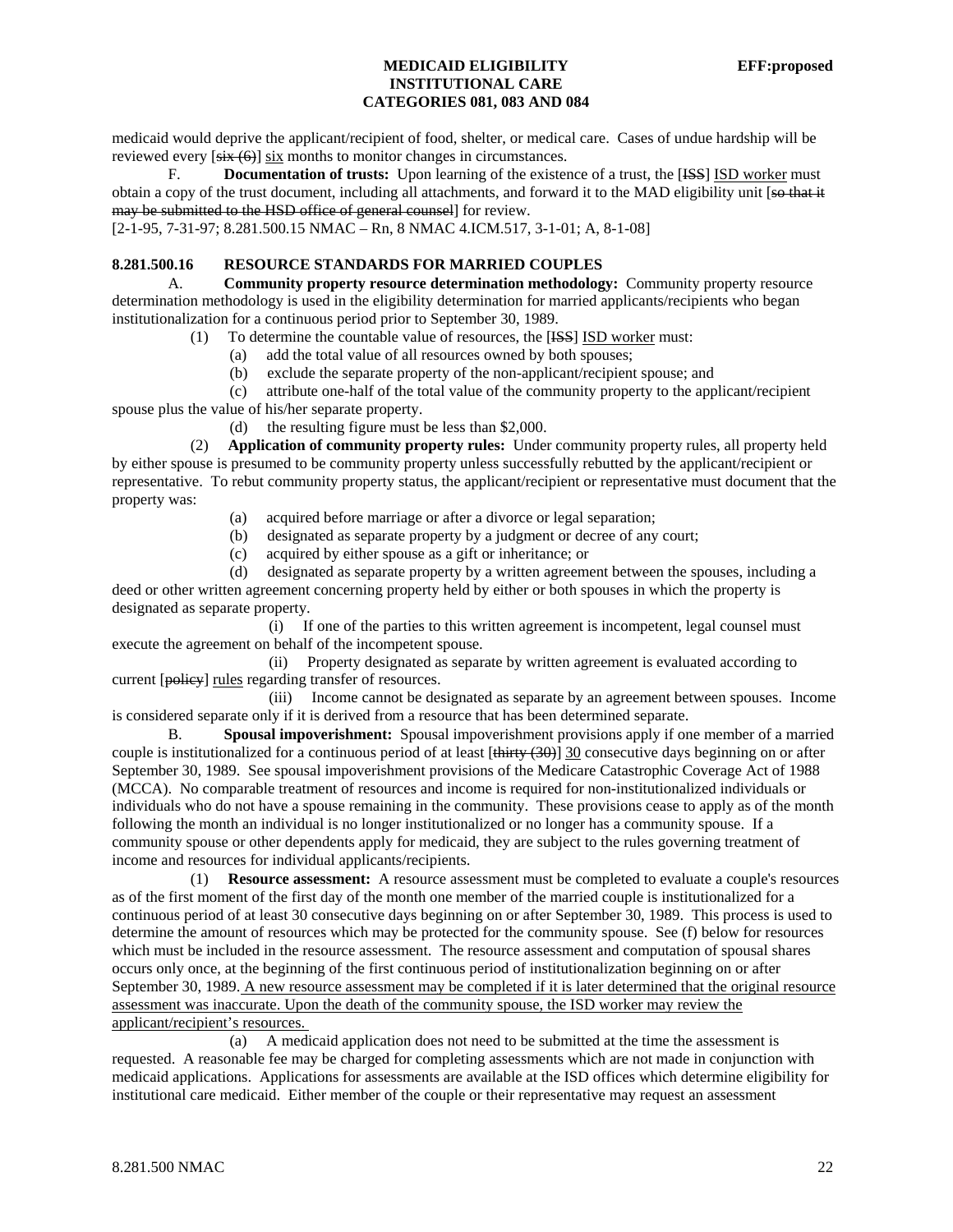application.

 (b) The [ISS] ISD worker must complete a resource assessment using the following criteria: (i) one member of a married couple became institutionalized on or after September 30,

1989 in an acute care hospital or nursing facility for a continuous period of at least  $[\frac{\text{thirty (30)}}{30}$  consecutive days; (ii) the institutionalized individual has a spouse who remains in the community in a noninstitutionalized setting; and

 (iii) the institutionalized spouse remains, or is likely to remain, institutionalized for a period of at least [thirty (30)] 30 consecutive days based on a written statement from his/her physician and supporting medical documentation. The institutionalized individual is considered "likely to remain" even if he/she does not actually remain in an institution for [thirty (30)] 30 consecutive days if he/she met this condition at the beginning of the period of institutionalization.

 (c) The [ISS] ISD worker explains exactly what verification is required to complete the assessment. If the [ISS] ISD worker requires further information, the individual requesting the assessment is notified in writing and given a reasonable time period of at least  $[\tan (10)]$  10 working days to provide the additional information.

 (d) The institutionalized individual [and/or] or his/her spouse/representative is responsible for providing all verification necessary to complete the assessment.

(e) The [HSS] ISD worker completes the resource assessment within  $[$  forty-five (45)] 45 days of the date of receipt of the completed and signed assessment application unless verification is still pending by the 45th day. In that case, the assessment is not completed until all necessary information is provided by the institutionalized individual and/or his/her spouse/representative.

 (f) Assessments include the total value of the couple's countable resources held jointly or separately as of the first moment of the first day of the month one spouse became institutionalized for a continuous period of at least [thirty (30)] 30 consecutive days beginning on or after September 30, 1989. The assessment form identifies the spousal shares and the community spouse resource allowance. The couple is entitled to all resource exclusions allowed in 8.281.500.13 NMAC and the following subsections except that value limits for the exempt vehicle and household goods of the community spouse do not apply.

 (g) When the assessment is complete, the [ISS] ISD worker copies all documentation used to make the determination of countable resources and retains the documents in the case record. The [ISS] ISD worker also provides complete copies of the assessment forms to the following parties:

- (i) institutionalized individual;
- (ii) community spouse; and
- (iii) representative(s) if any.

 (h) When the amount of the couple's total countable resources has been determined, the resulting amount is divided by  $[\overline{two (2)}]$  two to determine the spousal shares. The community spouse is entitled to his/her spousal share or the state minimum resource allowance, whichever is greater, up to the applicable federal maximum standard or an amount determined at a fair hearing or an amount transferred pursuant to a court order. The community spouse resource allowance (CSRA) is the amount by which the greatest of the spousal shares or state minimum resource allowance exceeds the amount of resources otherwise available to the community spouse without regard to such an allowance. [This protected amount is called the community spouse resource allowance (CSRA)]. The CSRA remains in effect until one of the spouses dies. The remainder of the couple's total countable resources in excess of the CSRA is considered available to the institutionalized spouse. If either the institutionalized spouse or the community spouse is dissatisfied with the computation of the spousal share of the resources, the attribution of resources or the determination of the community spouse resource allowance, he/she can request a fair hearing pursuant to 8.352.2 NMAC. A hearing regarding the determination of the community spouse resource allowance shall be held within 30 days of the date of the request for the hearing.

 (2) **CSRA standards:** The [CSRA] state minimum resource allowance and the federal maximum standards vary based on when the applicant/recipient became institutionalized for a continuous period of at least 30 consecutive days. See 8.200.510.10 NMAC, RESOURCE STANDARDS, for [<del>CSRA</del>] the applicable standards.

(3) **CSRA revision:** The CSRA can be revised if either of the following occurs:

(a)  $\int$  [the initial determination was erroneous as determined during an administrative hearing] a different amount is determined at an administrative or court hearing; or

 (b) inaccurate information was provided to the [ISS] ISD worker at the time the spousal share was calculated.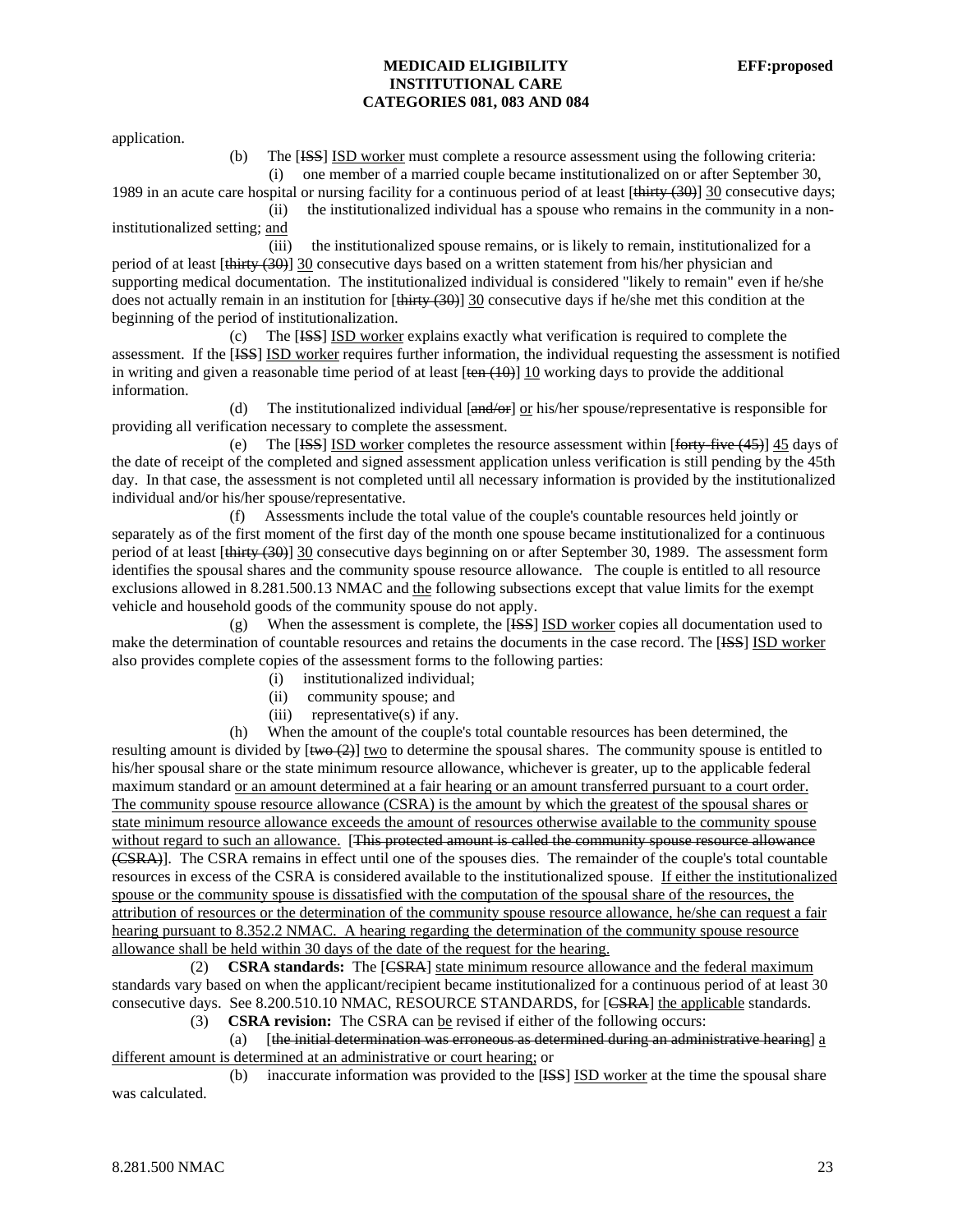(4) **Resource availability after computation of CSRA:** Resources of a couple remaining after the computation of the CSRA are considered available to the institutionalized spouse. These remaining resources are compared to the resource limit.

 (a) From the time of the initial determination of eligibility until the first regularly scheduled redetermination, the CSRA is not considered available to the institutionalized spouse.

(b) The CSRA [is] may be applied retroactively for the  $[\frac{4 \text{hree}(3)]}{\text{hree}}]$  three months prior to the month of application and is not considered available to the institutionalized spouse until the first periodic review following initial approval.

 (5) **Resource transfer after computation of the CSRA:** When eligibility has been approved for an institutionalized spouse, resources equal to the amount of the CSRA may be transferred to the community spouse. This transfer is intended to assist the community spouse in meeting his/her needs in the community. Couples should transfer resources in the amount of the CSRA to the community spouse as soon as possible after approval for institutional care medicaid. The institutionalized spouse or representative can complete this transfer at any time between the date of the assessment and the first periodic review  $[\text{twelve} (12)]$  12 months after approval.

 (6) **Resource transfers which exceed the CSRA:** Resources transferred to a community spouse at less than fair market value are not subject to transfer penalties. Resources transferred to the community spouse in excess of the computed CSRA are considered available to the institutionalized spouse and must be spent down to below the resource standard before eligibility can be established. Resources transferred to the community spouse may exceed the CSRA if an increased amount is ordered by any court having jurisdiction or by a state administrative hearing officer.

 (7) **Transfer deadlines:** If the resource transfer is not completed by the institutionalized spouse by the end of the initial period of eligibility, the resources are considered completely available to the institutionalized spouse beginning with the first periodic review after the initial determination of eligibility.

 (8) **Newly acquired assets:** After a continuous period of institutionalization begins, newly acquired resources or increases in the value of resources owned by the institutionalized spouse are countable. Recalculations of eligibility for the institutionalized spouse based on countable resources are effective at the beginning of the month following the month in which new resources were received or an increase occurred in the value of resources already owned.

 (a) The institutionalized spouse may transfer newly acquired resources to the community spouse without a penalty up to the difference between the CSRA and the state minimum resource standard in effect as of the date of institutionalization.

 (b) After a continuous period begins, new resources acquired by the community spouse or increases in the value of resources which are part of the CSRA are not considered available to the institutionalized spouse.

[2-1-95; 7-31-97; 8.281.500.16 NMAC – Rn, 8 NMAC 4.ICM.518, 3-1-01; A, 8-1-08]

**8.281.500.17 DEEMING RESOURCES:** Deeming of resources applies only during periods when an eligible applicant/recipient under age  $[$ eighteen  $(18)$ ] 18 years of age lives at home and during the month the eligible applicant/recipient enters an institution. After the initial month of entry into the institution, only those resources directly attributable to or available to the applicant/recipient are counted and compared to the \$2,000 resource limit.

 A. **Deeming of resources for children who are blind or have a disability:** If an applicant/recipient under  $[$ eighteen (18)] 18 years of age who is blind or disabled enters an institution, the resources of the parent(s) are deemed to the applicant/recipient if the parent(s) live in the same household. If an ineligible parent receives [aid to families to dependent children (AFDC)] temporary assistance to needy families (TANF), resources are not deemed to the applicant/recipient.

 B. To determine the amount of resources deemed to the applicant/recipient, the following computation is made:

- (1) determine parent(s) resources;
- (2) allow parent(s) all the resource exclusions that an eligible applicant/recipient would receive;

 (3) the remaining resources in excess of \$2,000 for one parent or \$3,000 for two parents are deemed to the applicant/recipient child. If there is more than one applicant child, the deemed resources are divided equally; and

 (4) the deemed resources are added to whatever countable resources the applicant/recipient child has in his/her own right. The applicant/recipient child is eligible for institutional care medicaid on the factor of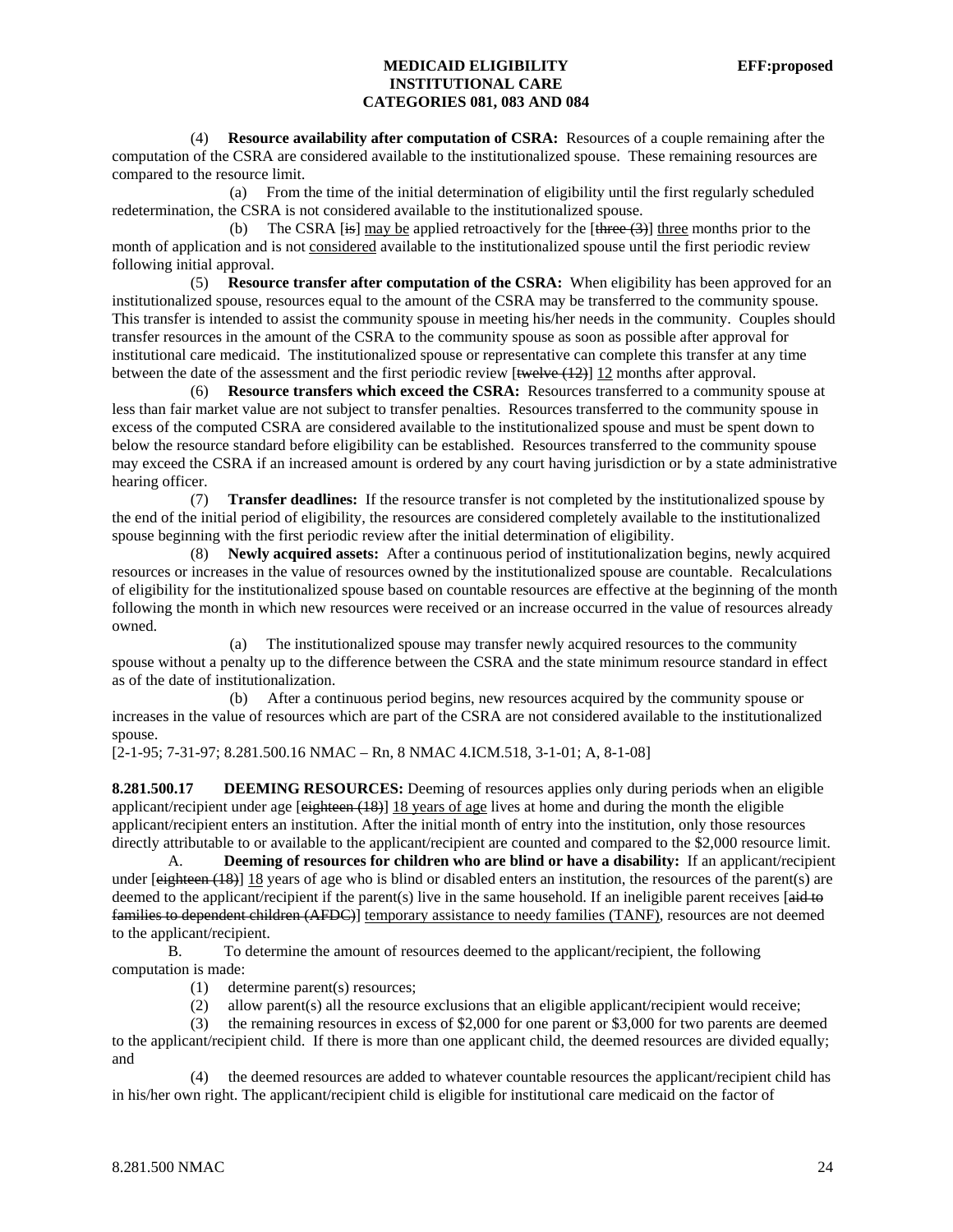resources if countable resources do not exceed \$2,000. [2-1-95; 7-31-97; 8.281.500.17 NMAC – Rn, 8 NMAC 4.ICM.519, 3-1-01; A, 8-1-08]

**8.281.500.18 INCOME:** An applicant/recipient's gross countable monthly income must be less than the maximum allowable monthly income standard. If an applicant/recipient's monthly gross countable income is below \$50, the application can still be processed; however, the applicant must be referred to the social security administration to apply for SSI. Income may be in the form of cash, checks, and money orders, or in-kind, including personal property or food. If income is not received in the form of cash, the cash value of the item is determined and counted as income. The [ISS] ISD worker verifies all income and obtains appropriate documentation. Income is counted in the month received. Income is considered available throughout the month regardless of the date received.

 A. **Types of income:** Countable income is the sum of unearned income and/or earned income, less disregards and/or exclusions, plus deemed income.

 B. **Earned income:** Earned income consists of the total gross income received by an individual for services performed as an employee or as a result of self-employment.

 (1) Royalties earned in connection with the publication of an applicant/recipient's work and any honorarium/fee received for services rendered are considered earned income.

 (2) The self-employed applicant/recipient must provide an estimate of his/her current income based on the tax return filed for the previous year and/or current records maintained in the regular course of business. The estimate of net earnings for the entire previous taxable year is prorated equally among all months of the current year, even if the business is seasonal.

 (a) Consideration is given to the applicant/recipient's explanation as to why he/she believes the estimated net earnings for the current year vary substantially from the information shown on his/her tax return for past years.

 (b) A satisfactory explanation is that the business suffered heavy loss or damage from fire, flood, burglary, serious illness or disability of the owner, or other such catastrophic events. Documentation must include copies of newspaper accounts or medical reports and must be filed in the case record to substantiate the need for a reduced estimate of current self-employment income.

C. **Unearned income:** Unearned income consists of all other income (minus exclusions and disregards) that is not earned in the course of employment or self-employment.

 D. **Deemed income:** Deemed income is income considered available to a minor applicant/recipient from his/her parents.

 E **Community property income methodology:** If an applicant/recipient is married, community property income methodology [ $\text{max}$ ] shall be used in the eligibility determination, regardless of the living arrangements, if the one spouse has less income than the other spouse or if using the community property methodology would benefit both spouses. Under this methodology, one-half of the community property income is attributed to each spouse. Income is considered separate if it is earned in and is paid from a non-community property state. Proof of separate income is the burden of the applicant/recipient, spouse, or representative. [2-1-95, 7-31-97; 8.281.500.18 NMAC – Rn, 8 NMAC 4.ICM.520, 3-1-01; A, 8-1-08].

**8.281.500.19 INCOME STANDARDS:** The applicable income standard used in the determination of institutional care medicaid eligibility for an applicant/recipient who has not been institutionalized for a period of [thirty (30)] 30 consecutive days is the SSI federal benefit rate (FBR) for a non-institutionalized individual. Participation in the medicaid home and community based waiver program is considered institutionalization and counts toward the calculation of the [thirty (30)] 30-day period. All income, whether in cash or in-kind, shall be considered in the eligibility determination, unless such income is specifically excluded or disregarded.

 A. **Institutionalization period of thirty consecutive days:** After the applicant/recipient has been institutionalized for  $[\frac{\text{thirty}}{30}]$  30 consecutive days, the application can be approved as of the first day of the  $[\frac{\text{thirty}}{30}]$ (30)] 30-day period. Once an applicant/recipient has been institutionalized for [thirty (30)] 30 consecutive days, the higher income maximum as specified in 8.200.520.16 NMAC, MAXIMUM COUNTABLE INCOME FOR INSTITUTIONAL CARE MEDICAID, is used.

 B. **Institutionalization period less than thirty consecutive days:** If the applicant/recipient leaves the facility before [thirty (30)] 30 consecutive days, the lower income standard (SSI FBR) is used to establish eligibility.

C. **Transfer or death:** If an applicant/recipient transfers to another institution or dies prior to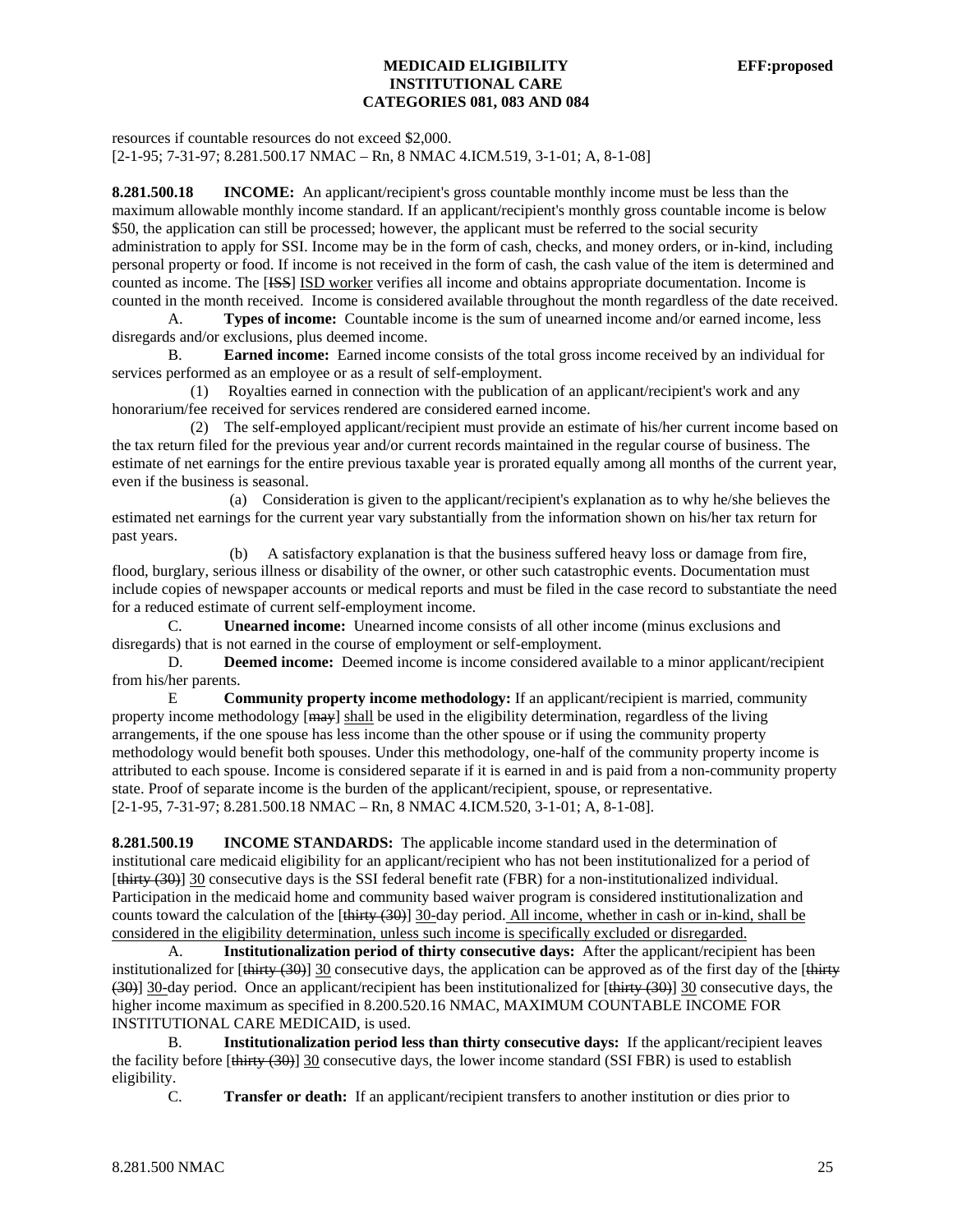completing [thirty (30)] 30 consecutive days of institutionalization, the higher income maximum is used. See 8.200.520.16 NMAC.

 (1) **Income exclusions:** Income exclusions are applied before income disregards. Exclusions are applied in determining eligibility whether the income belongs to the applicant/recipient or to an individual from whom income is deemed.

 (2) **Infrequent or irregular income:** [Infrequent or irregular income is excludable in the month received if it amounts to no more than \$10 of earned income and/or \$20 of unearned income.] Exclude the first \$30 per calendar quarter of earned income; and the first \$60 per calendar quarter of unearned income. The following definitions apply:

- (a) "irregular income" is income received on an unscheduled or unpredictable basis.
- (b) "infrequent income" is income received only once during a calendar quarter from a single

source and includes:

- (i) proceeds of life insurance policies;
- (ii) prizes and awards;
- (iii) gifts;
- (iv) support and alimony;
- (v) inheritances;
- (vi) interest and royalties; and
- (vii) one-time lump sum payments, such as social security.

 (c) "frequency" is evaluated for the calendar quarter (i.e. January - March, April - June, July - September, October - December) but the dollar amount is considered in the month received.

(3) **Foster care:** Foster care payments are totally excluded if:

(a) the foster child is not eligible for SSI; and

 (b) the child was placed in the applicant/ recipient's home by a public or private nonprofit child placement or child care agency.

 (4) **Domestic volunteer services exclusions:** Payments to volunteers under domestic volunteer services (ACTION) programs are excluded from consideration as income in the eligibility determination process. These programs include the following:

- (a) volunteers in service to america (VISTA);
- (b) University year for action (UYA);
- (c) special demonstration and volunteer programs;
- (d) retired senior volunteer program (RSVP); and
- (e) foster grandparent program; and
- (f) senior companion program.

 (5) **Census bureau employment:** Wages paid by the census bureau for temporary employment related to the census bureau are excluded from consideration as income in the eligibility determination process. [2-1-95, 7-31-97; 8.281.500.19 NMAC – Rn, 8 NMAC 4.ICM.521 & A, 3-1-0; A, 8-1-08]

**8.281.500.20 UNEARNED INCOME:** Unearned income includes all income not earned in the course of employment or self-employment. If payment is made in the name of either or both spouses and another party, only the applicant/recipient's proportionate share is considered available to him/her. If income is derived from property for which ownership is not established, such as unprobated property, one-half of the income is considered available to each member of a married couple.

A. **Standards for unearned income:** Unearned income is computed on a monthly basis. If there are no expenses incurred with the receipt of unearned income, such as annuities, pensions, retirement payments or disability benefits, the gross amount is considered countable unearned income.

 (1) **Social security overpayments:** If the social security administration withholds an amount because of an overpayment, the gross social security payment amount is used to determine eligibility. See 8.281.500.23.B. NMAC, for instructions regarding calculation of the medical care credit.

 (2) **Rental income:** If an applicant/recipient has rental property, the [ISS] ISD worker allows the cost of real estate taxes, maintenance and repairs, advertising, mortgage insurance and interest payments on the mortgage as deductions from the amount received as rent.

 (3) **Interest on promissory note or sales contract:** The portion of the payment representing interest received from a promissory note or sales contract is considered unearned income. The market value of promissory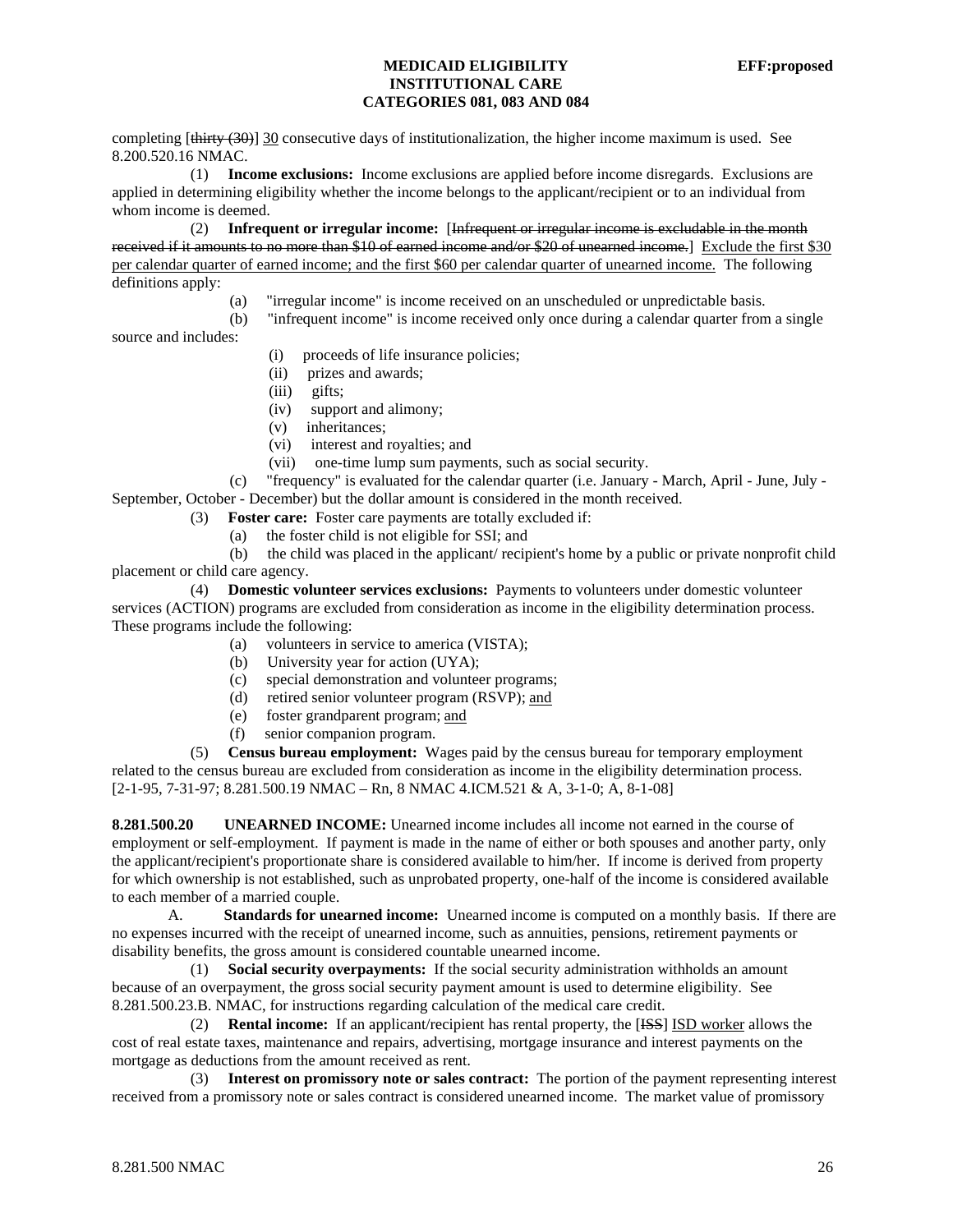notes or sales contracts and the portion of the payment representing payment of the principal are considered resources. See also 8.281.500.13.L NMAC, *Home Replacement Exclusion*.

 (4) **Income from annuities, pensions and other periodic payments**: Payments from annuities, pensions, social security benefits, disability, veterans benefits, worker compensation, railroad retirement annuities and unemployment insurance benefits and other periodic payments are counted as unearned income.

# B. **Unearned income exclusions:**

 (1) **Interest from an excluded burial fund:** Interest from an excluded burial fund is not considered unearned income if the interest is applied toward the fund balance. If the interest is paid to the applicant/recipient, it is considered unearned income.

 (2) **Tax refunds and earned income tax credit:** Tax refunds from any public agency for property taxes or taxes on food purchases are totally excluded. Any portion of a federal income tax return which constitutes an earned income tax credit is excluded.

 (3) **Grants, scholarships and fellowships:** All grants, scholarships and fellowships used to pay tuition and fees at an educational institution, including vocational and technical schools, are totally excluded. Any portion of a grant, scholarship or fellowship used to pay any other expenses, such as food, clothing or shelter, is not excluded.

 (4) **Veteran's pensions:** Allowances for aid and attendance (A&A) and unusual medical expenses (UME) are excluded from unearned income for determination of eligibility. If an applicant/recipient receives an augmented VA pension as a veteran or veteran's widow or widower, the pension amount may include an increment for a dependent. If so, the VA must be contacted to provide documentation of the portion of the pension which represents the dependent's increment. When verified, this amount of the VA pension is considered the dependent's income.

 (5) **Payments by a third party:** Third party payments are excluded as income if made directly to the applicant/recipient's creditor.

 (a) Third party payments may include mortgage payments by credit life or credit disability insurance and installment payments by a family member on a burial plot or prepaid burial contract.

 (b) Interest from a burial contract that is automatically applied to the outstanding balance is excluded from unearned income. If the payment or interest is sent to the individual, it is counted as unearned income regardless of the sender's (third party's) intentions. This applies even if the sender specifies the purpose of the payment on the check. This provision does not apply if the signature of the creditor and the individual must both be present in order to negotiate the check (two-party check).

 (6) **Indian tribe per capita payments:** Funds held in trust by the secretary of the interior for an indian tribe and distributed on a per capita basis and any interest and investment income from these funds, are excluded as income and resources in the eligibility determination process and the computation of the medical care credit.

 (7) **Plans for achieving self-support:** Income derived from, or necessary to, an approved plan for achieving self-support for a blind or disabled applicant/recipient under [sixty-five (65)] 65 years of age is excluded.

(a) For an applicant/recipient who is blind or disabled and over  $[sixty\times 65]$  65 years of age, this exclusion applies only if he/she received medicaid for the month preceding his/her 65th birthday.

- (b) The self-support plan must be in writing and contain the following:
	- (i) designated occupational objective;

 (ii) specification of any savings (resource) or earnings needed to complete the plan, such as amounts needed for purchase of equipment or for financial independence;

- (iii) identification and segregation of any income saved to meet the occupational goal;
- (iv) designation of a time period for completing the plan and achieving the occupational

goal.

 (c) Plans for achieving self-support are developed by vocational rehabilitation counselors. If a self-support plan is not in place, the [ISS] ISD worker makes a referral to the division of vocational rehabilitation (DVR).

 (d) The [ISS] ISD worker forwards the written plan and documentation to the MAD eligibility unit. The plan must be approved by that unit.

(e) An approved plan is valid for the following specified time periods:

- (i) initial period of no more than  $[$ eighteen  $(18)$ ]  $18$  months;
- (ii) extension period of no more than  $[e^{i\theta} + (18)]$  18 months;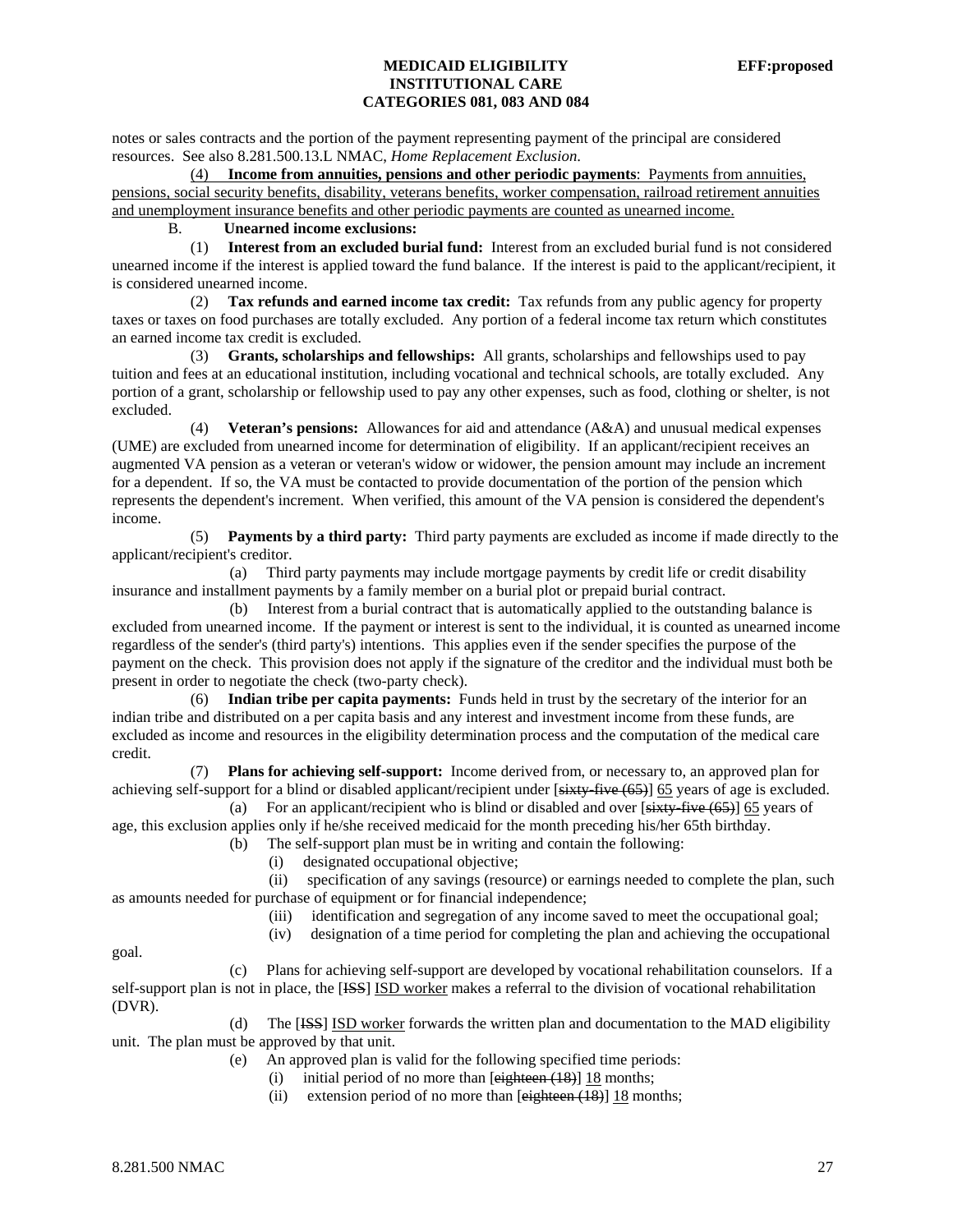- (iii) final period of no more than  $[$ twelve  $(12)$ ] 12 months; and
- (iv) total period of no more than  $[$ forty-eight  $(48)$ ] 48 months.

 (8) **Agent orange settlement payments:** Agent orange settlement payments made to veterans or their survivors are excluded from consideration as income in determining eligibility.

 (9) **Radiation exposure compensation act payments:** Payments made under the radiation exposure compensation act are excluded from consideration as income in determining eligibility.

 (10) **Victims compensation payments:** Payments made by a state-administered fund established to aid victims of crime are excluded from consideration as income in determining eligibility. These payments are included as countable income when calculating the medical care credit.

 (11) **Lump sums for retroactive periods:** Supplemental security income (SSI) lump sum payments for retroactive periods are excluded from consideration as countable income in the month received.

 (12) **Life insurance and other burial benefits:** Life insurance and other burial benefits are unearned income to the beneficiary (not the owner). The [ISS] ISD worker must subtract the amount spent on the insured individual's last illness and/or burial up to \$1,500. Any excess is counted as unearned income.

 (13) **100% state funded assistance payment:** Any 100%-state-funded assistance payment based on need, such as general assistance (GA) is excluded. Any interim payments made by a state or municipality from all state or local funds while an SSI application is pending are excluded.

 (14) **National vaccine injury compensation program (NVICP) payment:** The NVICP funds are excluded as income or a resource until they are actually disbursed by the issuing agent. However, they are counted as income in the month in which they are received and counted as a resource in the following months, provided that the funds in question are not specifically earmarked for medical expenses. If the payment is designated for both living expenses and medical care, a determination must be made to identify how much of the payment is for living expenses, and how much is for medical care. The only portion actually counted then is that amount which is for living expenses. Therefore, a determination must be made as to how the payment is apportioned before making an eligibility determination.

 (15) **Remembrance, responsibility and the future payments:** Payments by the remembrance, responsibility and the future foundation to individual survivors forced into slave labor by the Nazis are excluded as income in determining eligibility.

[2-1-95; 7-31-97; 7-1-00; 8.281.500.20 NMAC – Rn, 8 NMAC 4.ICM.522, 3-1-01 ; A, 5-1-01; A, 8-1-08]

### **8.281.500.21 DEEMED INCOME**

A. **Availability:** Deemed income is income considered available to a minor applicant/recipient from his/her parents. Deeming of resources and income applies only during periods when an applicant/recipient under eighteen (18) years of age is living with his/her parents and during the month of entry into an institution.

- B. **Situations in which deeming occurs:** Deeming of income occurs:
	- (1) from ineligible parent to eligible child; or
	- (2) if there is both a medicaid-eligible parent and a medicaid-eligible child in the home.

C. **Computing deemed income:** The [ISS] ISD worker computes the total monthly amount of parental unearned and earned income and then computes the deemed income available to the applicant/recipient child. If the deemed income plus the child's separate income exceeds the applicable maximum, the child is not eligible for institutional care medicaid for that month.

 (1) **Parents and children receiving aid:** If one of the applicant/recipient child's parents is receiving any benefit or assistance paid by a governmental agency on the basis of economic need, that benefit plus all the income of that parent is excluded from the deeming process. This exclusion applies only to the income of the parent who receives the benefit. Even if the income of one parent is excluded, that parent is still considered a member of the household for purposes of determining the parental allocation. Provisions for deeming income do not apply to benefits under [aid to families with dependent children (AFDC)] temporary assistance to needy families (TANF). No income is deemed to a parent or child(ren) if that parent or child(ren) is (are) receiving AFDC assistance.

 (2) **Applicant/recipient parent and applicant/recipient child(ren):** If a household is composed of an applicant/recipient parent and an applicant/recipient child(ren), the parent's income is determined according to the methodology appropriate to the category of medicaid which he/she receives.

 (a) If there is enough income to make the applicant/recipient parent ineligible, the remainder of the income is carried over to be deemed to the child(ren).

(b) If there is more than one potentially eligible child, the deemed income is divided equally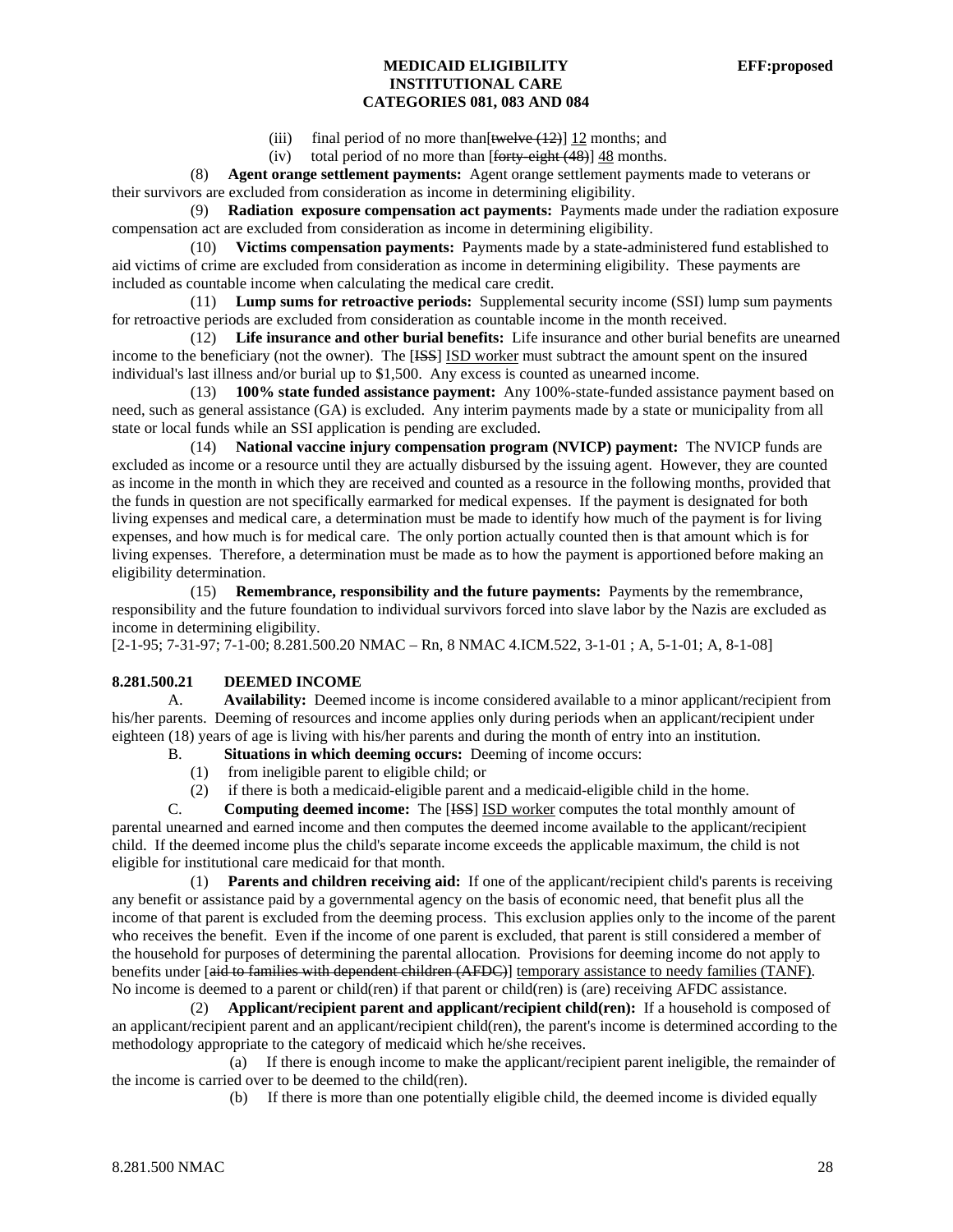among them. If total countable income is less than the applicable maximum, the applicant/recipient is eligible for institutional care medicaid on the factor of income.

 (c) If an applicant/recipient is determined to be eligible for institutional care medicaid for the month of entry based on deemed income, the [ISS] ISD worker must recompute available income for the following month based on separate income to establish the correct medical care credit. See 8.281.500.23 NMAC MEDICAL CARE CREDIT.

[2-1-95; 7-31-97; 8.281.500.21 NMAC – Rn, 8 NMAC 4.ICM.523, 3-1-01; A, 8-1-08]

**8.281.500.22 DISREGARDS:** Income disregards are determined on an individual basis. Disregards may be applied to any appropriate month of assistance, regardless of which income maximum is used.

A. **Twenty dollar disregard:** The first \$20 of unearned or earned income received in a month is disregarded. This disregard is applied first to unearned income and, if any amount remains, to earned income. If there is no unearned income, the entire \$20 disregard is applied to earned income. This disregard is not applied to any payment made to the applicant/recipient through government assistance programs or private charitable organizations, where payments are based on need. These payments include financial assistance, [AFDC] TANF, assistance from catholic charities, salvation army, bureau of indian affairs, and veteran's administration pension (not compensation) payments.

B. **Additional earned income disregard:** After applying the \$20 disregard as specified in 8.281.500.22.A NMAC above, if appropriate, the first \$65 of monthly earned income plus one-half of the remainder is also disregarded.

C. **Work-related expenses of the blind:** Work-related expenses of an employed applicant/recipient or couple who is/are legally blind are disregarded. The dollar amount of expenses which may be disregarded must be reasonable. Expenses are disregarded when paid and must be verified.

(1) This disregard does not apply to an applicant/recipient who is blind and is  $[sixty-five(65)]$  65 years or age or older, unless he/she was receiving SSI payments due to blindness in the month before turning [sixtyfive (65]) or received payments under a state aid to the blind program.

(2) Types of work-related expenses which may be disregarded include:

- (a) federal, state, and local income taxes;
- (b) social security contributions;
- (c) union dues;

(d) transportation costs, including actual cost of bus/taxi cab fare, or  $[fifteen (15)]$  15 cents per mile for private automobile;

- (e) lunches;
- (f) child care costs, if not otherwise provided;
- (g) uniforms, tools and other necessary equipment; and

 (h) special expenses necessary to enable an applicant/recipient who is blind to engage in employment, such as a seeing-eye dog or Braille instructions.

D. **Student earned income disregard:** Up to \$1,200 per quarter or a maximum of \$1,620 per calendar year of the earned income of certain students may be disregarded. To qualify for this disregard, the applicant/recipient must meet all of the following requirements:

- (1) under  $[\frac{\text{twenty-two} (22)}{22 \text{ years of age}}]$
- (2) unmarried;
- (3) not head of a household; and

(4) in regular attendance at a college or university, for at least  $[\frac{\text{twelve}(12)}{2}]$  12 semester hours or vocational or technical training course for at least [twenty (20)] 20 hours per week.

 (a) This disregard applies only to a student's own earned income and includes all payments made as compensation for services, such as wages from employment or self-employment, or payments from programs such as neighborhood youth corps or work-study.

 (b) This disregard is available in addition to any exclusions applied to grants, scholarships or fellowships and in addition to any other allowable disregards.

E. **Child support payments:** One third (1/3) of the amount of child support payments made to a child applying for institutional care medicaid is disregarded. The remainder is considered unearned income, subject to the appropriate disregards outlined below.

[2-1-95; 7-31-97; 7-1-00; 8.281.500.22 NMAC – Rn, 8 NMAC 4.ICM.525, 3-1-01; A, 8-1-08]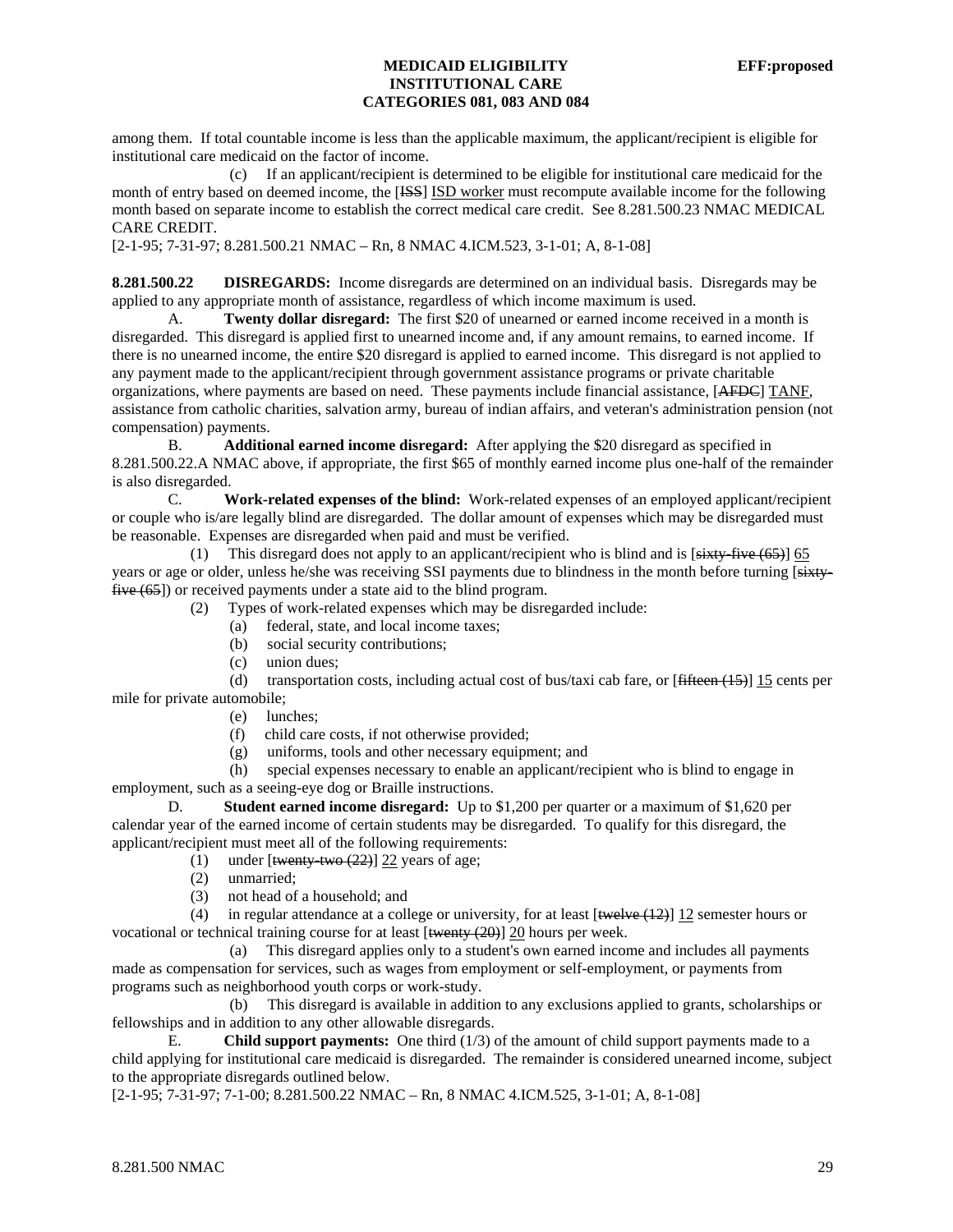**8.281.500.23 POST ELIGIBILITY/MEDICAL CARE CREDIT:** [The medical care credit is the amount of the applicant/recipient's income used to reduce the medicaid payment to the institution where he/she resides. An applicant/recipient must make this payment directly to the institution. Applicants/recipients eligible for institutional care medicaid due to institutionalization in an acute care hospital or an in-state in-patient rehabilitation center are not charged a medical care credit.] Once financial eligibility for institutional care medicaid has been established, the ISD worker must determine:

A. **Medical care credit [determination]:** The medical care credit is the amount of the applicant/recipient's income used to reduce the medicaid payment to the institution where they reside. An applicant/recipient must make this payment directly to the institution. Applicants/recipients eligible for institutional care medicaid due to institutionalization in an acute care hospital or an in-state in-patient rehabilitation center are not charged a medical care credit. The amount of the medical care credit is always determined prospectively. The [ISS] ISD worker computes a medical care credit starting with the first full month of institutional care. No medical care credit is required for the month the recipient enters the institution if he/she is admitted after the first moment of the first day of the month.

 (1) **No medical care credit for the month of discharge or death:** A recipient is not required to pay a medical care credit for the month of discharge from the institution. The medical care credit must be paid if the applicant/recipient is transferred to another institution or makes a short visit outside the institution. No medical care credit is charged for the month in which a recipient of institutional care medicaid dies. This will prevent a deficit for the institution when a benefit, such as Social Security, must be returned due to the death of a beneficiary.

 (2) **Application delay:** If there is a delay between application and approval, an applicant/recipient incurs a liability for a medical care credit. The [ISS] ISD worker notifies the applicant/recipient of this liability during the application process and informs him/her of the amount of the medical care credit he/she should pay. The applicant/ recipient is encouraged to pay the medical care credit to the institution before approval of the application.

 (3) **Medical care credit during retroactive months:** No medical care credits are applied for any period of retroactive eligibility under this provision.

B. **Computing the medical care credit:** [Beginning July 1, 2000, the first forty-five dollars (\$45)] The current personal needs amount (PNA) of an applicant/recipient's monthly income is protected for his/her personal [needs] use in a nursing facility. Each year thereafter, the amount of an applicant recipient's monthly income shall be adjusted according to the consumer price index and indicated in 8.200.510.12 NMAC. The excess over the amount protected, subject to other deductions, is applied toward payment for care in the nursing facility as a medical care credit.

(1) See 8.281.500.23.B.(6) NMAC for personal needs allowance for veterans or surviving spouses.

 (2) An applicant/recipient's total income, including amounts disregarded in determining eligibility, is used to compute the medical care credit with the following exceptions:

- (a) Indian tribe per capita payments (see 8.281.500.20.B.(6) NMAC);
- (b) German reparation payments; and
- (c) social security administration overpayments.

 (i) When the social security administration withholds an amount due to an overpayment, the social security gross payment amount is used to determine eligibility per 8.281.500.20.A.(1) NMAC. To determine the amount used in calculating the medical care credit, the [ISS] ISD worker ascertains whether a social security (Title II) overpayment is being recouped or whether an SSI overpayment is being recouped from a social security benefit check (a cross-program recoupment). Cross-program recoupments are at the recipient's option so the gross benefit amount is used to calculate the medical care credit.

 (ii) Recoupment of a social security overpayment from a social security benefit check is mandatory. In such cases, the net social security benefit amount is used to calculate the medical care credit. (d) Payments from the Radiation Exposure Compensation Act.

(e) 'remembrance, responsibility and the future' payments.

 (3) **Dependent children at home:** If an institutionalized applicant/recipient with no spouse has dependent children at home who are ineligible for [AFDC] TANF or assistance from any other program, or are eligible for an amount less than the [AFDC] TANF need standard, an allowance for each child of up to the current [AFDC] TANF standard of need may be deducted from the institutionalized applicant/recipient's income which is in excess of the applicant/recipient's personal allowance.

(4) **Health insurance premiums and non-covered medical expenses:** An applicant/recipient is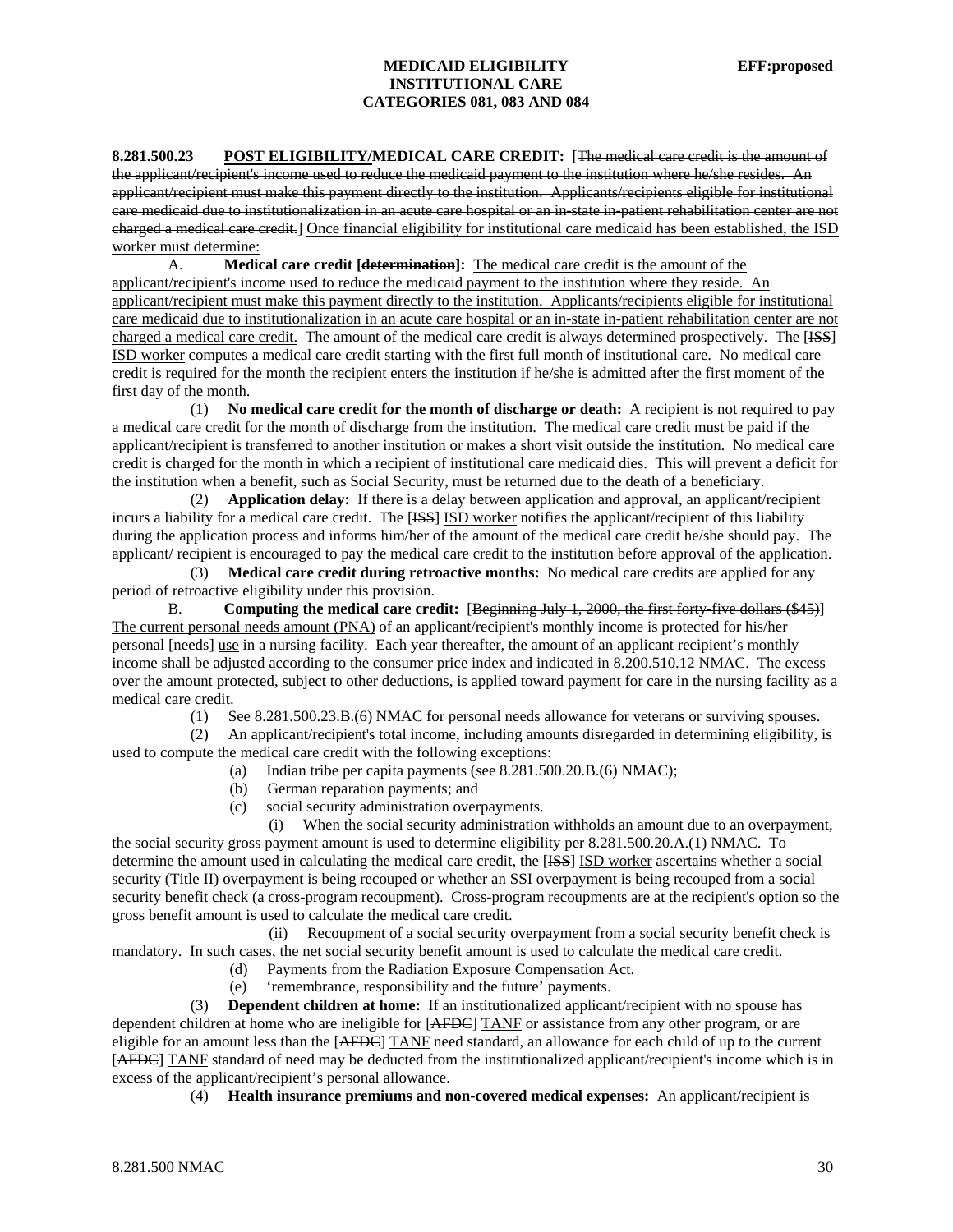allowed a deduction in the medical care credit computation for the full amount of any health insurance premiums paid by the applicant/recipient. A deduction of up to the medicare part B premium amount is allowed for medical expenses currently being paid by an applicant/recipient which are not covered by institutional care medicaid. This includes other medical care recognized under state law but not covered by institutional care medicaid. The deduction for medical and remedial care expenses that were incurred as the result of imposition of a transfer of assets penalty period is limited to zero.

 (5) **Personal needs allowance for recipients in an ICF-MR:** If an applicant/recipient who is institutionalized in an intermediate care facility for the mentally retarded (ICF-MR) has a monthly income from employment in a sheltered workshop or other work activity program, up to the first \$100 of this earned income is protected for the applicant/ recipient's personal needs. This amount is in addition to the applicant/recipient's personal needs allowance protected from income from any source. If the applicant/recipient's income is from any other source, the personal needs allowance is set at the amount as set forth in 8.200.510.12 NMAC.

 (6) **Veterans administration (VA) benefits:** The [ISS] ISD worker must contact the VA on each veterans case to verify how much of the benefit is for pension, aid and attendance (A&A) and/or unusual medical expenses (UME).

 (a) For medicaid eligible veterans with no spouse or dependent children, and for surviving spouses of [veteran's] veterans without dependent children who do not reside in a state veteran's home (Fort Bayard or Truth or Consequences):

(i) exclude the A&A and UME in the medical care credit computation;

(ii) allow the personal needs allowance as set forth in 8.200.510.12 NMAC;

(iii) the benefit for these individuals will be reduced to \$90 per month effective the latest

of the following;

- (iv) the last day of the calendar month in which medicaid coverage begins;
- (v) the last date of the month following  $[sitxy (60)]$  60 days after issuance of a reduction

notice; or

(vi) the earliest date on which payment may be reduced without creating an

overpayment.

(vii) when the benefit is reduced to \$90, recomputed the medical care credit to allow \$90

for personal needs.

 (b) For medicaid eligible veterans with no spouse or dependent children, and for surviving spouses of veterans without dependent children who do reside in a state veteran's home (Fort Bayard or Truth or Consequences);

- (i) include the A&A and UME in the medical care credit computation.
- (ii) allow \$90 for his/her personal needs.
- (iii) the benefit for these individuals is not reduced to \$90.

 (c) Benefits for the following individuals are not reduced to \$90 a month, regardless of whether or not they reside in a state veteran's home:

- (i) veterans who have a spouse or dependent child(ren).
- (ii) surviving spouses of veterans who have dependent child(ren).

 (d) The [ISS] ISD worker allows these individuals the allowance as set forth in 8.200.510.12. NMAC for personal needs.

C. **Computing medical care credits for married institutionalized recipients:** To calculate the medical care credit for a married institutionalized applicant/recipient, the "name-on-the-check" rule applies. The [ISS] ISD worker uses only the income belonging to the institutionalized applicant/recipient to compute his/her medical care credit. Total gross income before any deductions is used in this process.

 (1) **Treatment of VA aid and attendance (A&A) and unusual medical expenses (UME):** Allowances for A&A and UME are considered when computing the medical credit in accordance with 8.281.500.23.B.(6).

 (2) **Court-ordered support:** An institutionalized applicant/recipient's gross income is not reduced by amounts of court-ordered child or spousal support.

D. **Computing medical care credits for an institutionalized couple:** To compute medical care credits for the members of an eligible institutionalized couple, the [ISS] ISD worker totals the couple's gross income and divides by two. The personal needs allowance as set forth in 8.281.500.23.B NMAC is subtracted from each amount for each member's personal needs and added to any allowable amount(s) paid by that recipient for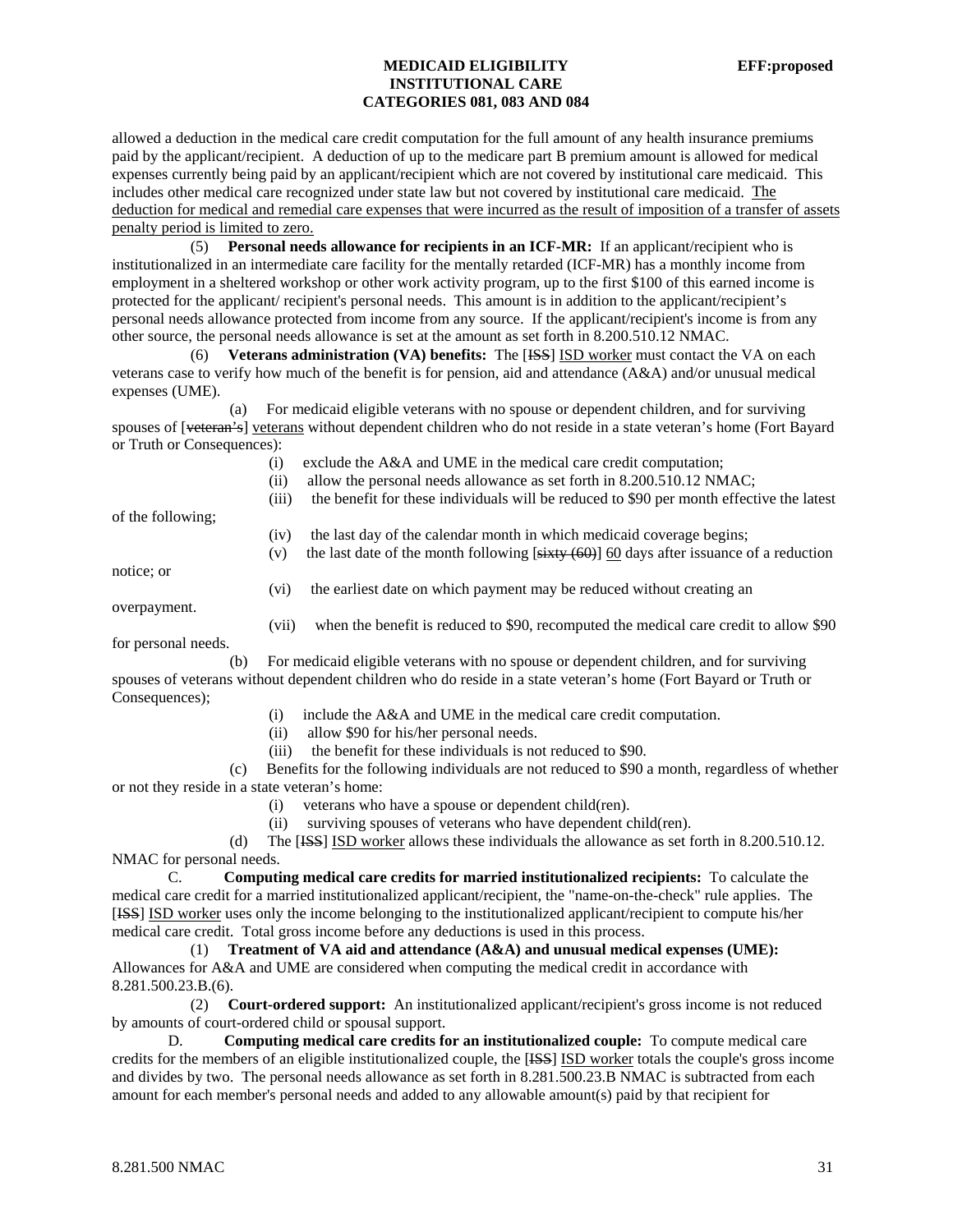noncovered medical expenses.

E. **Medical care credit deductions:** [Deductions for maintenance allowances from the income of an institutionalized spouse are permitted only to the extent that the income is available and is actually contributed to and accepted by the dommunity spouse and/or other dependent family member(s). The [ISS] ISD worker applies the deductions listed below in the following order when determining the medical care credit:

(1) institutionalized spouse's personal needs allowance as set forth in 8.200.510.12 NMAC;

 (2) [basic] community spouse monthly income allowance (CSMIA). [standard reduced by the total gross income of the community spouse;] The CSMIA deduction is permitted only to the extent that the income is available and is actually contributed to and accepted by the community spouse or other dependent family members:

 (a) the CSMIA is calculated by starting with the minimum monthly maintenance needs allowance (MMMNA) and subtracting the community spouse's total gross income;

(b) both spouses shall be given notice of the amount of the CSMIA;

 (c) if either spouse is dissatisfied with the amount of the CSMIA, he/she can request a fair hearing pursuant to 8.352.2 NMAC to establish that the community spouse needs income above the minimum monthly maintenance needs allowance. The spouse must demonstrate that the community spouse needs the additional income above the level otherwise provided by the minimum monthly maintenance needs allowance due to exceptional circumstances resulting in significant financial duress. If the spouse establishes that the community spouse needs additional income due to exceptional circumstances resulting in significant financial duress, there shall be substituted for the CSMIA such amount as is necessary to alleviate the financial duress and for so long as the exceptional circumstances exist. If as a result of a fair hearing or court hearing, additional income is granted to the community spouse for a specified period of time, when that time expires, the original CSMIA, as calculated by the ISD worker is reinstated. The exceptional circumstances can include medical, remedial or other support expenses that jeopardize the ability of the community spouse to remain self-sufficient in the community;

 (d) If as a result of a court hearing or administrative fair hearing, a request for a revision of the CSMIA is granted, the revised amount shall be substituted for the CSMIA calculated by the ISD worker; and

 (e) When the institutionalized applicant/recipient's income is insufficient to provide the minimum authorized deduction for the community spouse, either spouse can request a fair hearing pursuant to 8.352.2.NMAC. If either spouse establishes that the CSRA (in relation to the amount of income generated by such an allowance) is inadequate to raise the community spouse's income to the MMMNA, there shall be substituted, for the CSRA, an amount adequate to provide the MMMNA.

 [(4) extra maintenance allowance for the community spouse if ordered by a court of jurisdiction or a state administrative hearings officer. The community spouse must demonstrate, with a preponderance of evidence, that he/she incurred non-reimbursable expenses for medical, remedial and other support services and that these expenses jeopardize his/her ability to remain self-sufficient in the community. The community spouse must also successfully demonstrate that these expenses exceed income, including the CSMIA and excess shelter allowance.

 (a) When an extra maintenance allowance is ordered for the community spouse, the ISS monitors the case to ensure that the exceptional circumstances still exist and adjusts the medical care credit when it is verified that the special conditions no longer exist.

 (b) The community spouse must report within ten (10) days when the exceptional circumstances have changed or no longer exist.

 (c) The ISS may request that a hearing officer reopen and review a case if he/she believes that the exceptional circumstances no longer exist, even if the community spouse has not reported the change and/or fails or refuses to provide verification of the suspected change.

 (d) The total CSMIA and excess shelter allowance combined may not exceed the standard amount per month, unless a state administrative hearings officer or a court of jurisdiction orders the institutionalized spouse to pay an increased amount.

 $(5)$  an allowance for each eligible family member equal to one third of the balance obtained after deducting the family member's gross income from the CSMIA standard amount. Family members include the couple's minor child(ren) under the age of eighteen (18), disabled adult child(ren) of the couple who meet the social security administration's definition of disability and dependent sibling(s) or parent(s) of either member of the couple. These family members must reside with the community spouse. The dependency requirements are met if either member of the couple could claim the family member as a dependent for tax purposes.]

 (3) An excess shelter allowance for allowable expenses of the community spouse which exceed [thirty percent (30%)] 30 percent of the CSMIA standard up to a specified maximum. The following expenses are allowed for the primary residence of the community spouse: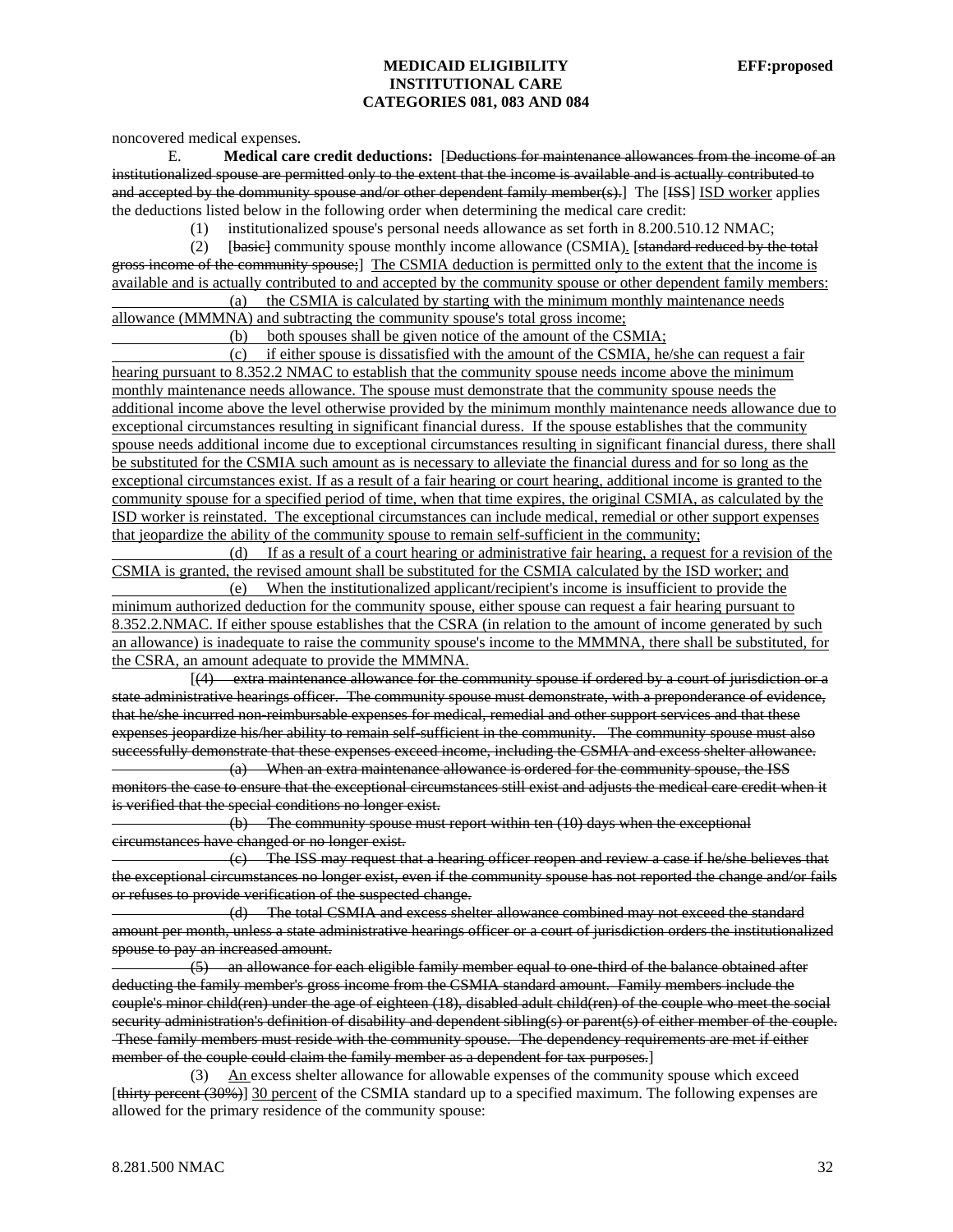- (a) rent or mortgage payment, including interest or principal;
- (b) home taxes and insurance;
- (c) maintenance charges for a condominium or cooperative; and

(d) amount equal to the standard utility allowance used by the food stamp program if the

community spouse incurs a heating or cooling expense. Utility expenses included in the rent or the basic maintenance fee for a condominium or cooperative, are not allowed.

 (4) The total CSMIA and excess shelter allowance combined may not exceed the standard amount per month unless a state administrative hearing officer or a court orders the institutionalized spouse to pay an increased amount.

 (5) An allowance for each eligible family member equal to one-third of the balance obtained after deducting the family member's gross income from the MMMNA. Family members include the couple's minor child(ren) under the age of 18 years, disabled adult child(ren) of the couple who meet the social security administration's definition of disability and dependent sibling(s) or parent(s) of the couple. These family members must reside with the community spouse. The dependency requirement is met if either member of the couple could claim the family member as a dependent for tax purposes.

 (6) The deductions for the community spouse and dependent family members apply only so long as there is a community spouse. Deductions for the community spouse and other family members shall cease in the first full calendar month after the community spouse dies, becomes divorced, or is institutionalized.

(7) Health insurance premiums and non-covered medical expense deduction.

F. **Reporting requirements:** An applicant/recipient, spouse, or representative is required to report to the [ISS] ISD worker any change in circumstances which may affect eligibility or the medical care credit amount within  $[ten (10)]$  10 days after the date the change occurs. Changes which cause adjustments in an applicant/recipient's medical care credit amount are effective the month after the change occurs. Family members receiving allowances must also report all changes of gross income and residence within [ten (10)] 10 days after the date the change occurs. Changes must be reported when the institutionalized spouse stops making all or part of a maintenance allowance available to the community spouse or other family member(s), or when the recipient of a maintenance allowance begins to refuse all or part of the income.

G. **Changes in income and recipient medical care credit:** Payments received by a recipient, such as social security, VA, retirement or other benefits, are applied to billing for services for the same month in which the payment is received. If the income increases, the institution must continue to collect the amount indicated on the medical care credit report in the recipient's file and immediately advise the [ISS] ISD worker of the change. The [ISS] ISD worker processes the change, notifies the institution and the recipient of the new medical care credit amount and indicates the month in which the higher amount is to be collected. The difference between the medical care credit amounts is deposited in the recipient's personal fund account until the change is effective. [2-1-95, 7-31-97, 7-1-00; 8.281.500.23 NMAC – Rn, 8 NMAC 4.ICM.530, 3-1-01, A, 5-1-01; A, 8-1-08]

**8.281.500.24 Undue hardship:** An applicant/recipient subject to a penalty for transfer of assets for less than fair market value may apply for a waiver of the regulation regarding transfer of assets as constituting an undue hardship. The facility where an institutionalized applicant/recipient resides may file an application for waiver of the regulation on behalf of the applicant/recipient with the applicant/recipient's or personal representative's consent.

 A. The transfer must have been made to someone other than a family member. "Family member" includes son, daughter, grandson, granddaughter, step-son, step-daughter, in-laws, mother, father, step-mother, stepfather, half brother, half sister, niece, nephew, grandmother, grandfather, aunt, uncle, sister, brother, step-sister, stepbrother.

 B. The applicant/recipient must demonstrate that the application of the transfer of assets regulation would deprive the applicant/recipient of:

(1) medical care such that the applicant/recipient's health or life would be endangered; or

(2) food, clothing, shelter or other necessities of life.

 C. The applicant/recipient or the facility where the applicant/recipient resides must submit any documentation to support the claim that application of the transfer of assets regulation would constitute an undue hardship within 30 days of the date of the notice regarding the penalty to the ISD county office.

 D. Undue hardship does not exist when the application of a transfer penalty causes an applicant/recipient or his/her family members inconvenience or restricts their lifestyle.

E. The county director of the ISD office will make a decision regarding an application for waiver of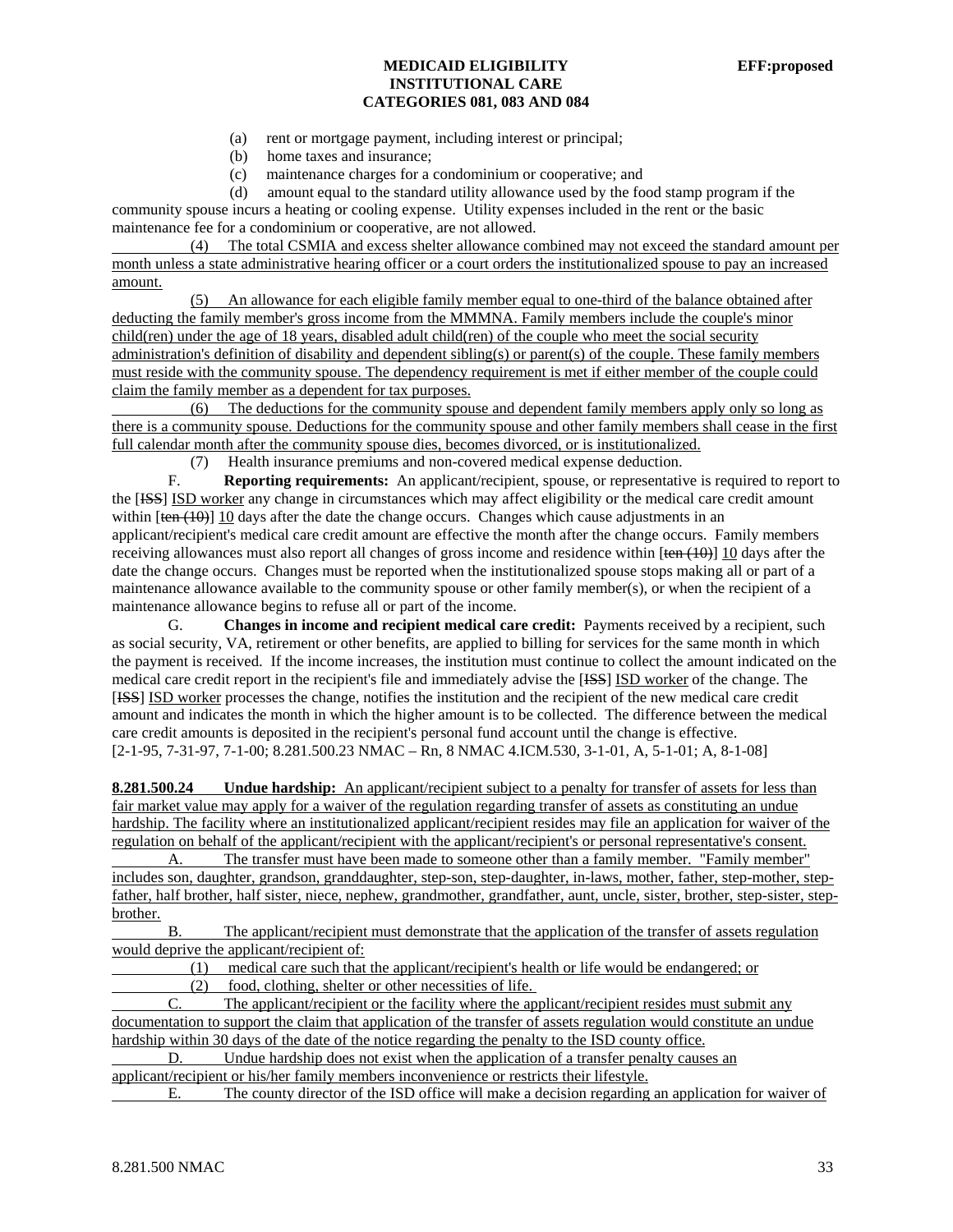the transfer of assets regulation within 30 days of receipt of the application.

(1) Notice of the decision shall be mailed to the applicant/recipient or his/her representative.

 (2) The department may make payments to the nursing facility for an applicant/recipient who is a resident of the facility while an application for waiver of the regulation is pending to hold the bed for the applicant/recipient. The department may make payments for no more than 30 days.

 F. If the applicant/recipient's application for waiver of the transfer of assets regulation is granted, the department shall pay for long term care services prospective from the date of the application. The department shall pay for long term care services as long as the circumstances constituting the basis for waiver of the application of the regulation exist. If the applicant/recipient's application for waiver of the transfer of assets regulation is denied, the applicant/recipient can request a fair hearing pursuant to 8.352.2 NMAC within 90 days of the date of the notice of denial.

 G. The applicant/recipient or his/her representative must notify the ISD worker of any change in circumstances which affects the application of the undue hardship waiver exception within 10 days of the change in circumstances. The Department will review the change of circumstances and determine the next appropriate action, which may include withdrawal of the waiver.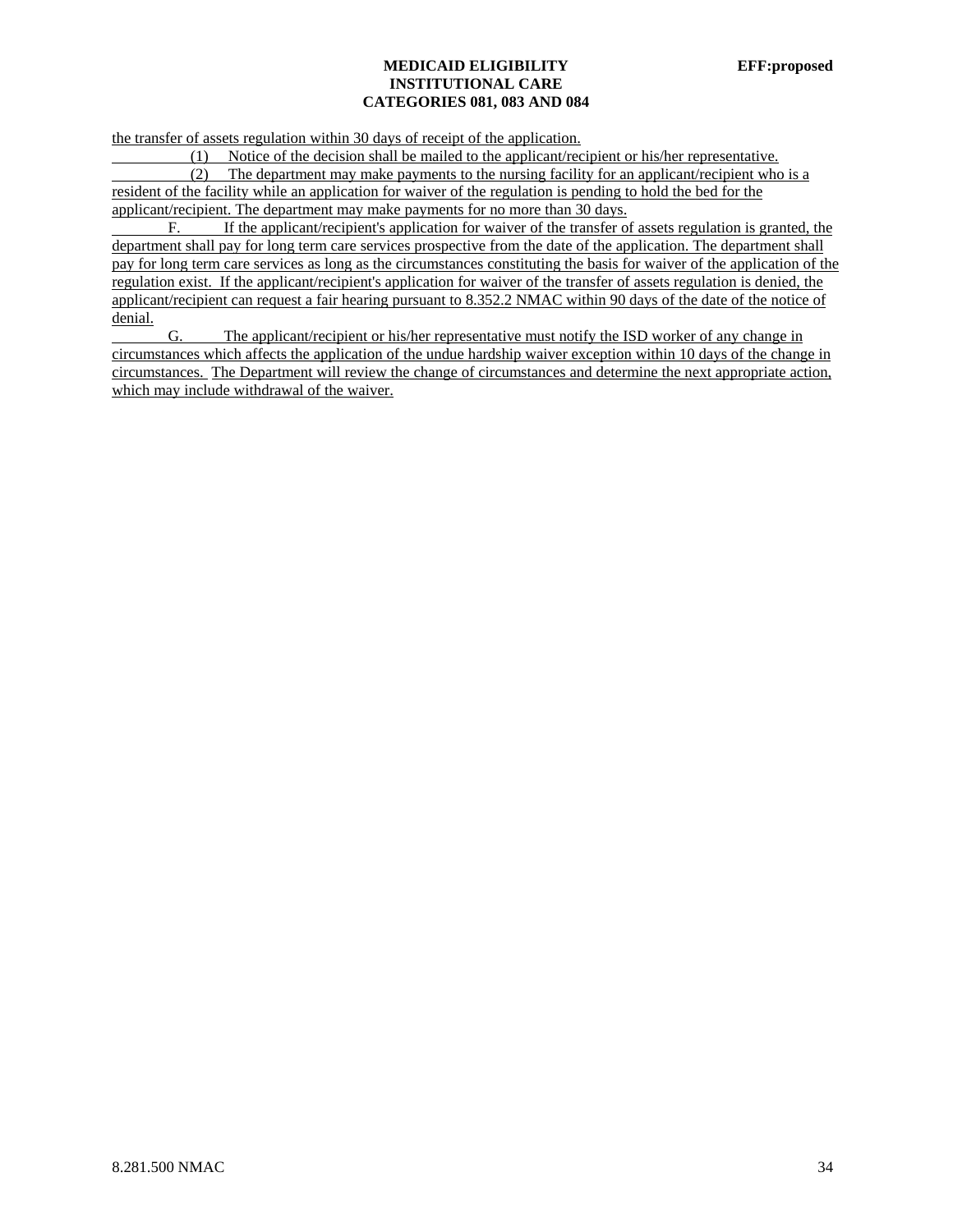### **TITLE 8 SOCIAL SERVICES CHAPTER 215 MEDICAID ELIGIBILITY - SUPPLEMENTAL SECURITY INCOME (SSI) METHODOLOGY PART 500 INCOME AND RESOURCE STANDARDS**

**8.215.500.11 RESOURCE STANDARDS:** A "resource" is defined as cash or liquid assets and real or personal property which is owned and can be used either directly, or by sale or conversion, for the applicant/recipient's support and maintenance. Resources may be liquid or non-liquid and may be excluded from the eligibility determination process under certain conditions. A liquid resource is an asset which can readily be converted to cash. A non-liquid resource is an asset or property which cannot readily be converted to cash.

A. **Resource determination:** The resource determination is made as of the first moment of the first day of the month <u>of application</u>. An applicant/recipient is ineligible for any month in which his/her countable resources exceed the allowable resource standard as of the first moment of the first day of the month. Changes in the amount of countable resources during a month do not affect eligibility or ineligibility for that month.

B. **Distinguishing between resources and income:** Resources must be distinguished from income to avoid counting a single asset twice. As a general rule, ownership of a resource precedes the current month while income is received in the current month. Income held by an applicant/recipient until the following month becomes a resource.

[2-1-95, 7-31-97; 8.215.500.11 NMAC - Rn, 8 NMAC 4.SSI.510, 3-1-01; A, 8-1-08]

**8.215.500.12 APPLICABLE RESOURCE STANDARDS:** The resource standard for medicaid extension as well as retroactive SSI medicaid eligibility determinations is \$2,000. See Section QMB-510 for resource standards applicable to QMB. See Section QDS-510 for standards applicable to the qualified disabled working individuals program. See Section SMB-510 for standards applicable to the SLIMB program.

A. **Liquid resources:** The face value of liquid resources such as cash, savings or checking accounts is considered in determining medicaid eligibility. The countable value of resources such as securities, bonds, real estate contracts and promissory notes is based on their current fair market value.

 (1) An applicant/recipient must provide verification of the value of all liquid resources. The resource value of a bank account is customarily verified by a statement from the bank showing the account balance as of the first moment of the first day of the month in question. If an applicant/recipient cannot provide this verification, the [ISS] ISD worker sends a bank or postal savings clearance to the appropriate institution(s).

 (2) If the applicant/recipient can demonstrate that a check was written and delivered to a payee but not cashed by the payee prior to the first moment of the first day of the month, the amount of that check is subtracted from the applicant/recipient's checking account balance to arrive at the amount to be considered a countable resource.

B. **Nonliquid resources:** The value of nonliquid resources is computed at current fair market value. See below for discussion of equity value.

 (1) **Real property:** If an applicant/recipient is the sole owner of real property other than a home and has the right to dispose of it, the entire equity value is included as a countable resource. If an applicant/recipient owns property with one or more individuals and the applicant/recipient has the right, authority or power to liquidate the property or his/her share of the property, it is considered a resource. If a property right cannot be liquidated, the property will not be considered a resource to the individual. The applicant/recipient must provide a copy of the legal document which indicates his/her interest in the property.

 (2) **Vehicles:** One automobile is totally excluded regardless of value if it is used for transportation for the individual or a member of the individual's household. Any other automobiles are considered to be nonliquid resources. Equity in the other automobiles is counted as a resource.

Recreational vehicles and boats are considered household goods and personal effects rather than vehicles.

 (3) **Household goods and personal effects:** Household goods and personal effects are considered countable resources if the items were acquired or are held for their value or are held as an investment. Such items can include but are not limited to: gems, jewelry that is not worn or held for family significance, or collectibles. [2-1-95, 7-31-97; 8.215.500.12 NMAC - Rn, 8 NMAC 4.SSI.511, 3-1-01; A, 1-1-06; A/E, 2-1-07; A, 8-1-08]

**8.215.500.13 COUNTABLE RESOURCES:** Before a resource can be considered countable, the three (3) criteria listed below must be met.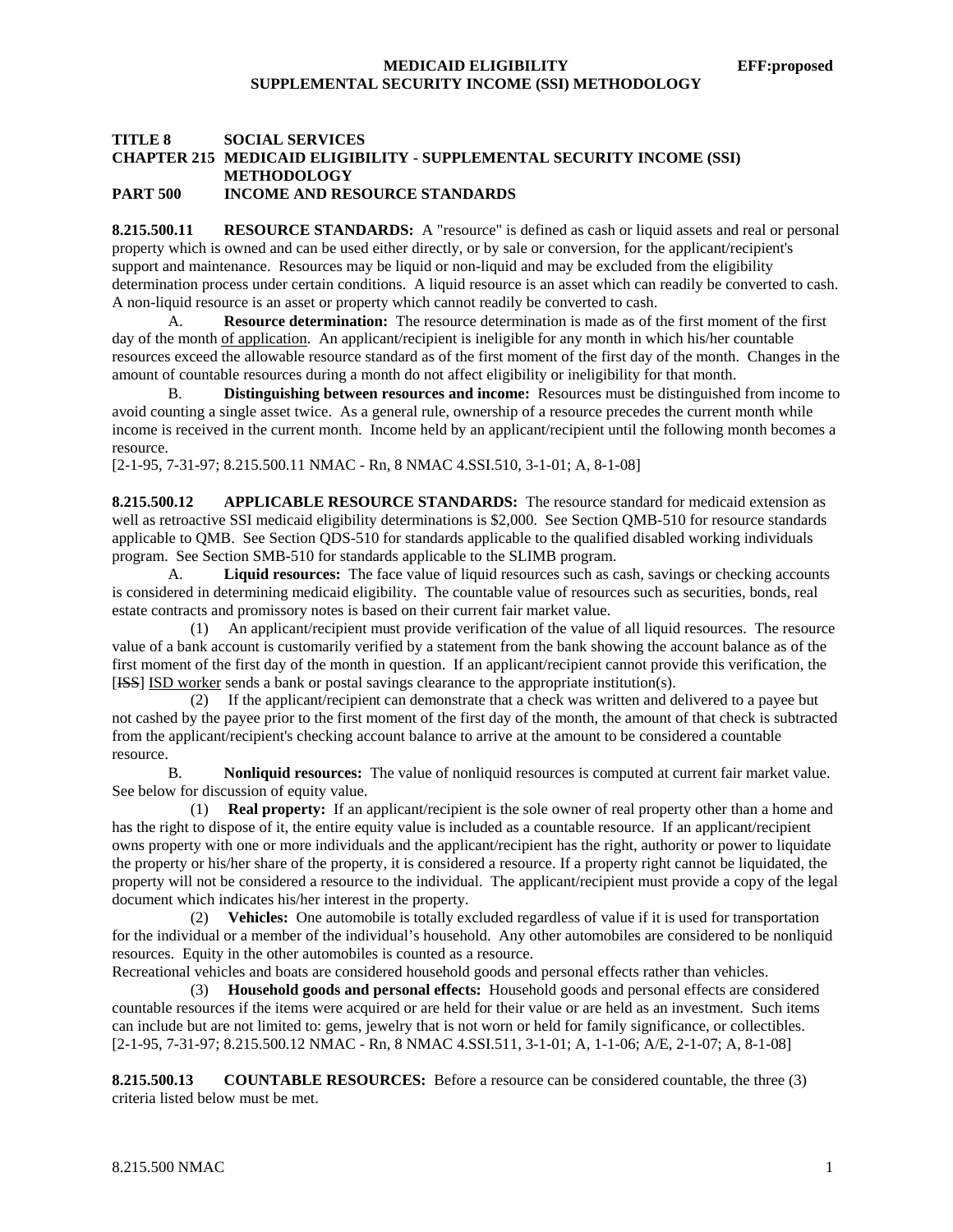A. **Ownership interest:** An applicant/recipient must have an ownership interest in a resource for it to be countable. The fact that an applicant/recipient has access to a resource, or has a legal right to use it, does not make it countable unless the applicant/recipient also has an ownership interest in it.

B. **Legal right to convert resource to cash:** An applicant/recipient must have the legal ability to spend the funds or to convert non-cash resources into cash.

 (1) **Physical possession of resource:** The fact that an applicant/recipient does not have physical possession of a resource does not mean it is not his/her resource. If he/she has the legal ability to spend the funds or convert the resource to cash, the resource is considered countable. Physical possession of savings bonds is a legal requirement for cashing them.

 (2) **Unrestricted use of resource:** An applicant/recipient is considered to have free access to the unrestricted use of a resource even if he/she can take those actions only through an agent, such as a representative payee or guardian.

 (3) If there is a legal bar to the sale of a resource, the resource is not countable. If the co-owner of real property can bring an action to partition and sell the property, his/her interest in the property is a countable resource.

 C. **Legal ability to use a resource:** If a legal restriction exists which prevents the use of a resource for the applicant/recipient's own support and maintenance, the resource is not countable.

 D. **Joint ownership of resources:** If an applicant/recipient owns either liquid or non-liquid resources jointly with others, he/she has [thirty (30)] 30 days from the date requested by the [ISS] ISD worker to submit all documentation required to [verify] prove his/her claims regarding ownership of, access to, and legal ability to use the resource for personal support and maintenance. Failure to do so results in the presumption that the resource is countable and belongs to the applicant/recipient.

 (1) **Jointly held property:** If jointly held property is identified during review of an active case, the ISS must:

(a) determine whether the property is a countable resource;

 (b) determine whether the value of the jointly held property plus the value of other countable resources exceeds the allowable resource maximum;

 (c) if the value of countable resources exceeds the allowable maximum, advance notice is furnished to the applicant/recipient of the intent to close the case and his/her right to verify claims regarding ownership of, access to and legal ability to use the property for personal support and maintenance;

 (d) if the applicant/recipient fails to provide required information or respond within the advance notice period, the case is closed; and

 (e) if, after expiration of the advance notice period but prior to the end of the month in which the advance notice expires, the applicant/recipient provides the required evidence to show the property is not a countable resource, or is countable in an amount which, when added to the value of other countable resources, does not exceed the maximum allowable limit, and eligibility continues to exist on all other factors, the case is reinstated for the next month.

 (2) **Joint bank accounts:** If liquid resources are in a joint bank account of any type, the applicant/recipient's ownership interest, while the parties to the account are alive, is presumed to be proportionate to the applicant/recipient's contributions to the total resources on deposit.

 (a) The applicant/recipient is presumed to own a proportionate share of the funds on deposit unless he/she presents clear and convincing evidence that the parties to the account intended the applicant/recipient to have a different ownership interest.

 (b) To establish the applicant/recipient's ownership interest in a joint account, the following are required:

 (i) statement by the applicant/recipient regarding contributions to the account; reasons for establishing the account; who owns the funds in the account; and any supporting documentation; plus

 (ii) corroborating statements from the other account holder(s); if either the applicant/recipient or the other account holder is not capable of making a statement, the applicant/recipient or representative must obtain a statement from a third party who has knowledge of the circumstances surrounding the establishment of the joint account.

(c) Failure to provide required documentation within  $[\frac{thirey (30)}{30}]$  and Soldar requested by the [HSS] ISD worker results in a determination that the entire account amount belongs to the applicant/recipient.

 (d) If the existence of a jointly held bank account is identified during the review of an active case, the [ISS] ISD worker requests evidence of ownership and accessibility. If the evidence is not furnished within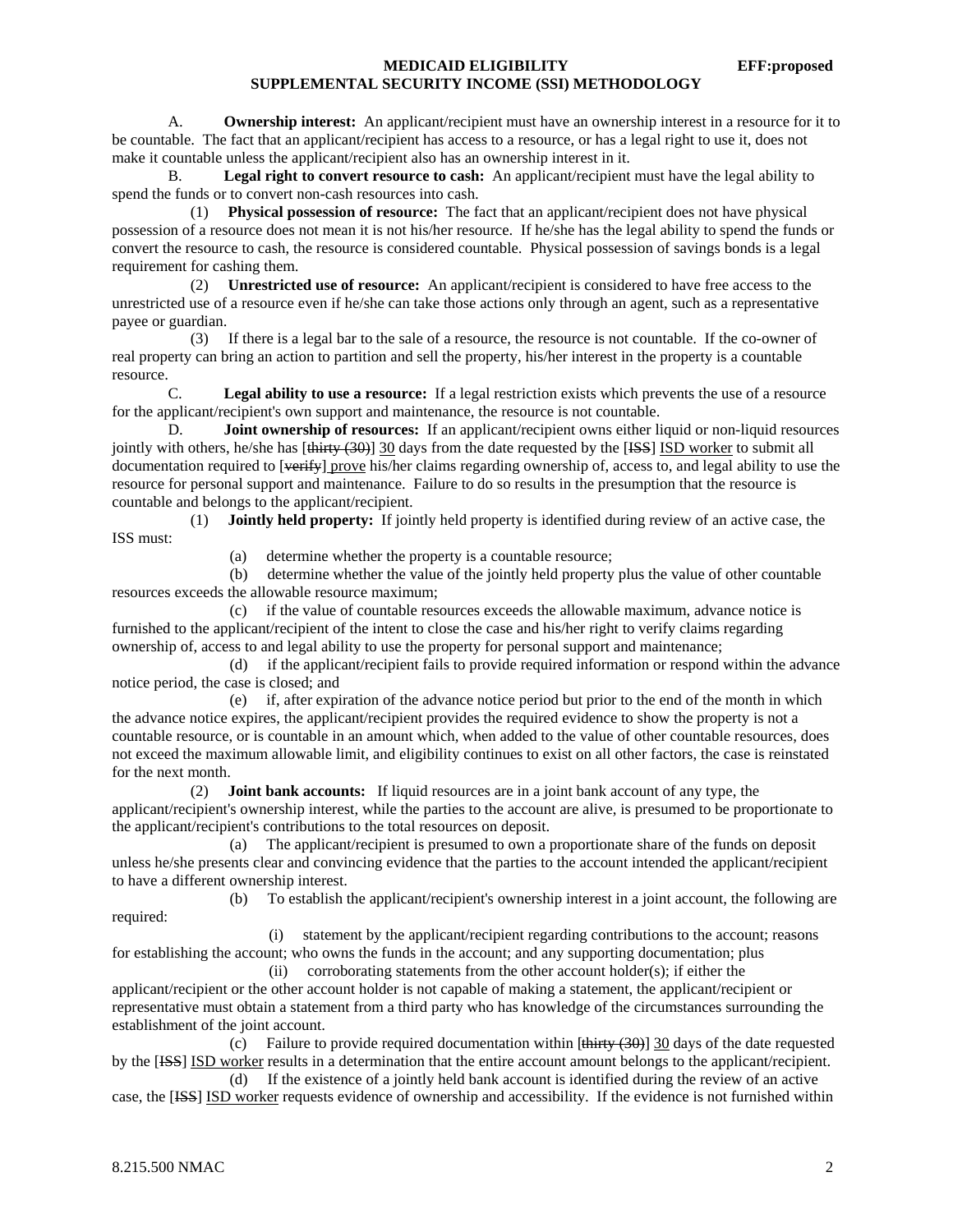[thirty (30)] 30 days of the request, the case is closed.

 E. **Other countable resources:** Other liquid or non-liquid resources must be considered in the calculation of total countable resources. Under certain circumstances, the following non-liquid resources may be included in the calculation of countable resources:

- (1) burial funds;
- (2) burial spaces;
- (3) life estates;
- (4) life insurance $[\frac{1}{2}]$  and other insurance products;
- (5) income-producing property[.] ;and
- (6) other financial investment products.

F **The home as a countable resource:** If the applicant/recipient or his/her representative states the applicant/recipient does not intend to return to the home and it is not the residence of the applicant/recipient's spouse or dependent relative, the home is considered a countable resource. If the applicant/recipient or his/her representative puts the home up for sale and it is not the primary residence of the applicant/recipient's spouse or a dependent relative, the home is considered a countable resource. Definition: "Relative" is defined as son/daughter; grandson/granddaughter; step-son/step-daughter; in-laws; mother/father; step-mother/step-father; half sister/half brother; grandmother/grandfather; aunt/uncle; sister/brother; step-brother/step-sister; and niece/nephew.

 G. **Value of property:** The applicant/recipient must supply the ISD worker with written documentation regarding the fair market value of the property from a real estate agent, title company or mortgage insurance company in and familiar with the area in which the property is located in addition to any encumbrances against the property. The ISD worker determines the equity value of the property by subtracting the amount of the encumbrances from the fair market value of the property.

[2-1-95, 7-31-97; 8.215.500.13 NMAC - Rn, 8 NMAC 4.SSI.512, 3-1-01; A/E, 2-1-07; A, 8-1-08]

**8.215.500.14 RESOURCE EXCLUSIONS:** Some types of resources can be excluded from the calculation of countable resources if they meet the specific criteria listed below.

A. **Burial fund exclusion:** Up to \$1,500 can be excluded from the countable liquid resources of an applicant/recipient if designated as burial funds. An additional amount of up to \$1,500 can be excluded from countable liquid resources if designated as burial funds for the spouse of the applicant/recipient. The burial fund exclusion is separate from the burial space exclusion.

 (1) **Retroactive designation of burial funds:** An applicant/recipient can retroactively designate funds for burial back to the first day of the month in which the applicant/recipient intended the funds to be set aside for burial. The applicant/recipient must sign a statement indicating the month the funds were set aside for burial.

 (2) **Limit on exclusion:** An applicant/recipient can designate as much of his/her liquid resources as he/she wishes for burial purposes. However, only one burial fund allowance of up to \$1,500 each for the applicant/recipient and his/her spouse can be excluded from countable resources. A burial fund does not continue from one period of eligibility to another (i.e., across a period of ineligibility). For each new period of eligibility, any exclusion of burial funds must be developed as for an initial application.

 (3) **Removal of designation:** An applicant/recipient cannot "undesignate" burial funds unless one of the following occurs:

(a) eligibility terminates;

(b) part, or all, of the funds can no longer be excluded because the applicant/recipient

purchased excluded life insurance or an irrevocable burial contract which partially or totally offsets the available burial fund exclusion; or

(c) the applicant/recipient uses the funds for another purpose.

(4) **Reduction of burial fund exclusion:** The \$1,500 burial fund exclusion is reduced by the following:

(a) the face value of excluded life insurance policies;

 (b) assets held in irrevocable burial trusts; irrevocable means the value paid cannot be returned to the applicant/recipient;

- (c) assets that are not burial space items held in irrevocable burial contracts;
- (d) assets held in other irrevocable burial arrangements.

 (5) **Interest from burial fund:** Interest derived from a burial fund is not considered a countable resource or income if all of the following conditions exist:

- (a) the original amount is excluded.
- (b) the excluded burial fund is not commingled with non-excluded burial funds; and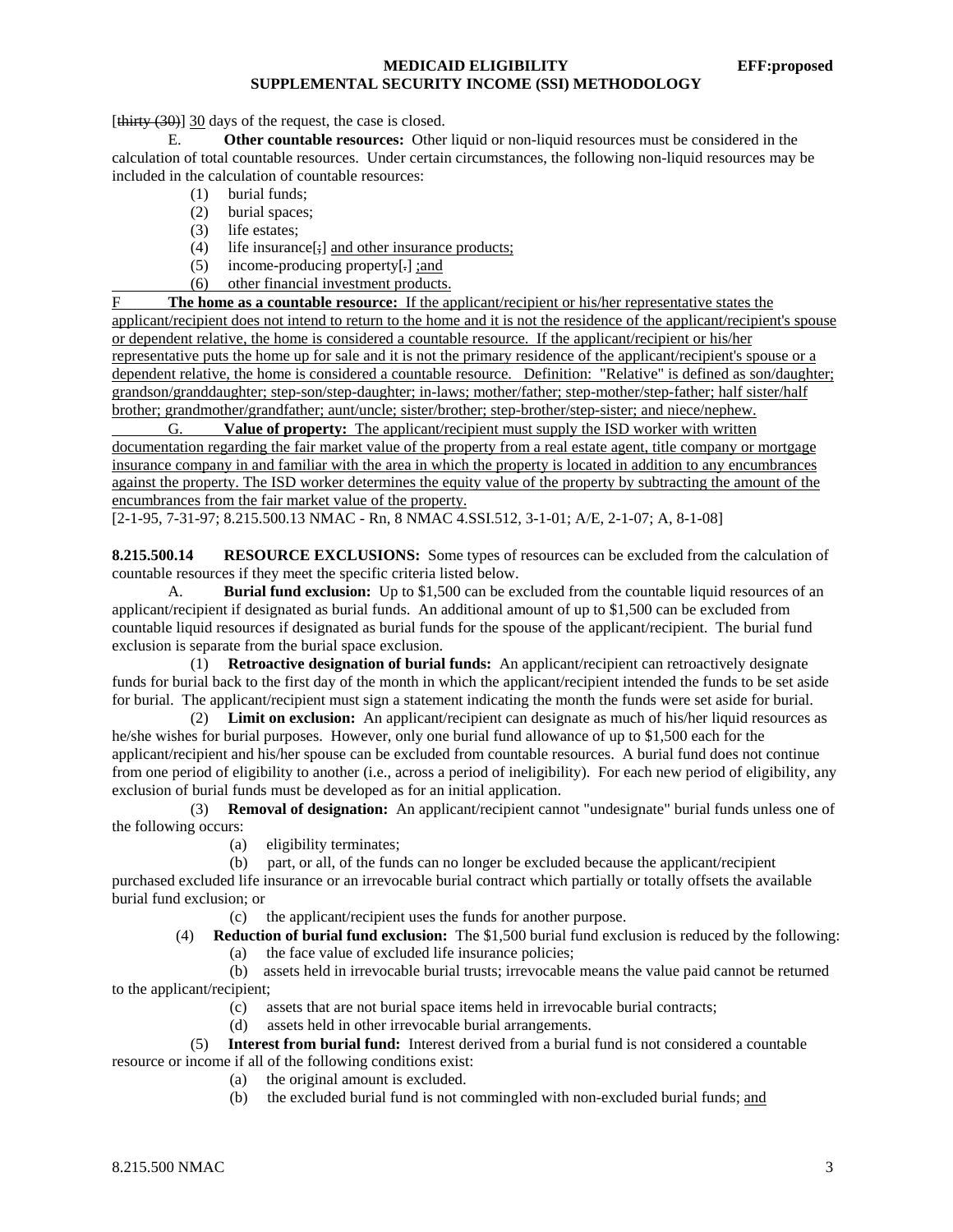(c) the interest earned remains with the excluded burial funds.

 (6) **Commingling of burial funds:** Burial funds cannot be commingled with non-burial funds. If only part of the funds in an account is designated for burial, the burial fund exclusion cannot be applied until the funds designated for burial expenses are separated from the non-burial funds. Countable and excluded burial funds can be commingled.

 (7) **Life Insurance policy designated as burial fund:** An applicant/recipient can designate a life insurance policy as a burial fund at the time of application. The [ISS] ISD worker must first analyze the [policy] rule according to 8.215.500.14.H NMAC and following subsections.

 (8) **Burial contracts:** If an applicant/recipient has a prepaid burial contract, the [ISS] ISD worker determines whether it is revocable or irrevocable and whether it is paid for. Until all payments are made on a burial contract, the amounts paid are considered burial funds and no burial space exclusions apply. An applicant/recipient may have a burial contract which is funded by a life insurance policy. The life insurance may be either revocably or irrevocably assigned to a funeral director or mortuary. A revocable contract exists if the value can be returned to the applicant/recipient. An irrevocable contract exists when the value cannot be returned.

(a) If the contract or insurance policy assignment is revocable, the following apply.

 (i) If the burial contract is funded by a life insurance policy, the policy is the resource which must be evaluated. The burial contract itself has no value. It exists only to explain the applicant/recipient's burial arrangements.

 (ii) No exclusions can be made for burial space items because the applicant/recipient does not have a right to them if the contract is not paid for or the policy is not paid up.

(b) If the assignment is irrevocable, the life insurance or burial contract  $\left[$  are not countable resources] is not a countable resource because the applicant/recipient does not own them.

 (i) The burial space exclusions can apply if the applicant/recipient has the right to the burial space items.

 (ii) The value of the irrevocable burial arrangement is applied against the \$1,500 burial fund exclusion only if the applicant/recipient has other liquid resources to designate for burial.

 B. **Burial space exclusion:** A burial space or an agreement which represents the purchase of a burial space held for the burial of an applicant/recipient, his/her spouse, or any other member of his/her immediate family, is an excluded resource regardless of value. Interest and accruals on the value of a burial space are excluded from consideration as countable income or resources. When calculating the value of resources to be deemed to an applicant/recipient from his/her parent(s) or spouse, the value of spaces held by the parent(s)/spouse which are to be used for the burial of the applicant/recipient or any other member of the applicant/recipient's immediate family, including the deemer parent/spouse, must be excluded. The burial space exclusion is separate from, and in addition to, the burial fund exclusion.

 (1) **Burial space definitions:** "Burial space" is defined as a(n) burial plot, gravesite, crypt, mausoleum, casket, urn, niche, or other repository customarily used for the deceased's bodily remains. A burial space also includes necessary and reasonable improvements or additions, such as vaults, headstones, markers, plaques, burial containers (e.g., caskets), arrangements for the opening and closing of a gravesite, and contracts for care and maintenance of the gravesite, sometimes referred to as endowment or perpetual care. Items that serve the same purpose are excluded once per individual, such as excluding a cemetery lot and a casket, but not a casket and an urn.

 (2) **Burial space contract:** An agreement which represents the purchase of a burial space is defined as a contract with a burial provider for a burial space held for the eligible applicant/recipient or a member of his/her immediate family. Until all payments are made on the contract, the amounts paid are considered burial funds and no burial space exclusions apply. An eligible applicant/recipient's immediate family includes:

- (a) the spouse;
- (b) natural or adoptive parents;
- (c) minor or adult children, including adoptive and stepchildren;
- (d) siblings, including adoptive and stepsiblings; and
- (e) spouse of any of the above relatives.

 (f) if a relative's relationship to an applicant/recipient is by marriage only, the relationship ceases to exist upon the dissolution of the marriage.

 (3) **Burial space "held" for an applicant/recipient:** A burial space is considered held for an applicant/recipient if:

(a) someone has title to and/or possesses a burial space intended for the use of the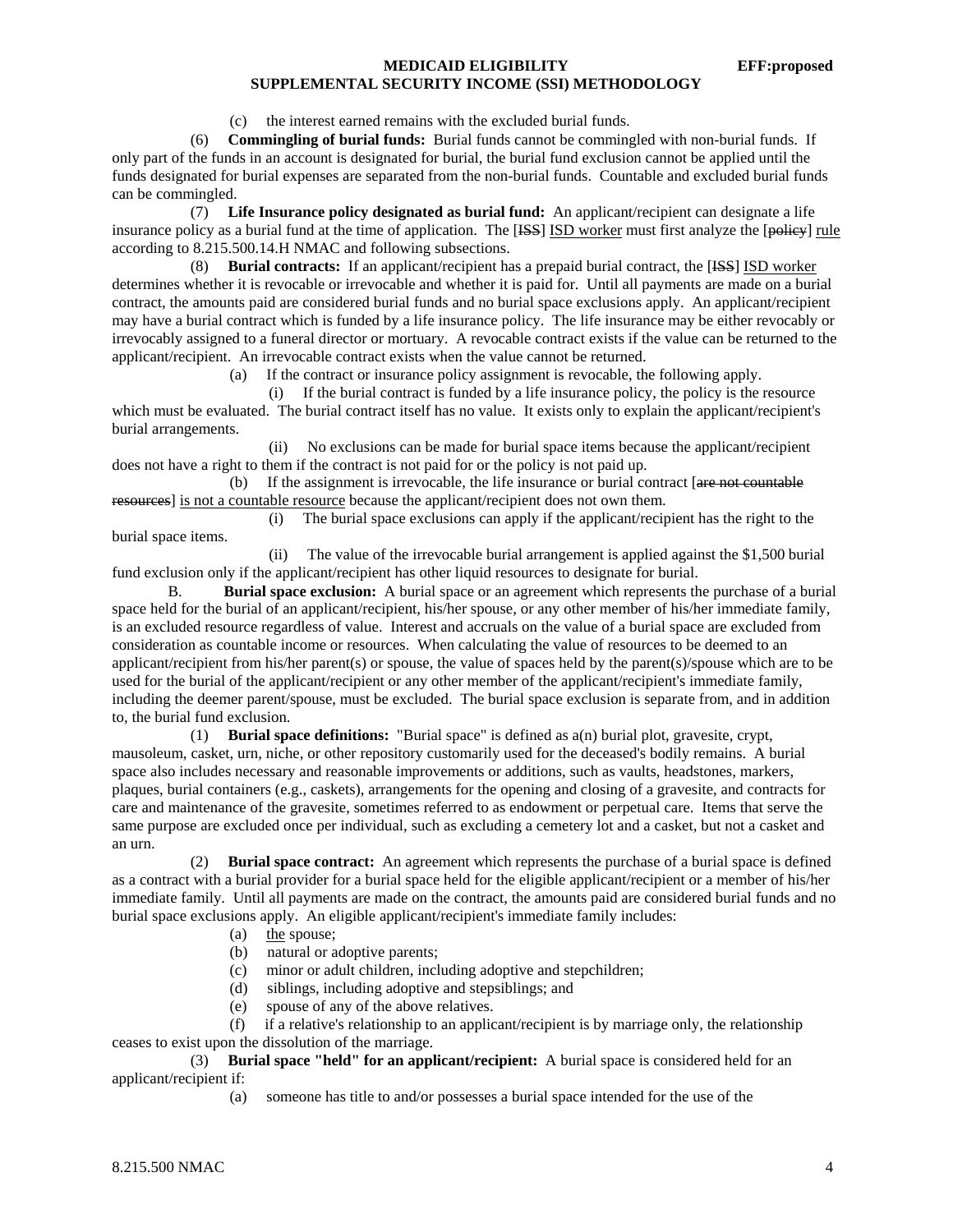applicant/recipient or a member of his/her immediate family; or

 (b) someone has a contract with a funeral service company for a specified burial space for the applicant/recipient or a member of his/her immediate family, such as an agreement which represents the individual's current right to the use of the items at the amount shown.

 (c) until the purchase price is paid in full, a burial space is not considered "held for" an individual under an installment sales contract or similar device if:

- (i) the individual does not currently own the space;
- (ii) the individual does not currently have the right to use the space; and
- (iii) the seller is not currently obligated to provide the space.

C. **Life estate exclusion:** A life estate gives an applicant/recipient certain rights to real property. These rights determine how the resource is treated in determining eligibility for medicaid.

 [ (1) **Possession:** An applicant/recipient has the right to live on the real property for the rest of his/her life. If it is his/her principal place of residence (home), the life estate is evaluated in accordance with 8.215.500.14.E NMAC and following subsections.

 (2) **Use and profit:** An applicant/recipient has the right to use and obtain profit from the real property. If it is income producing property, such as a rental or farm, the life estate is evaluated as income producing property. See 8.215.500.14.F NMAC and following subsections.

 (3) **Sale of the life estate interest:** An applicant/recipient has the right to sell his/her life estate interest. The value of this interest is less than the fair market value of the property and is similar to a lease because of the time frame involved. The value of the life estate is based on the age and life-expectancy of the applicant/recipient.

 (4) **Valuation of life estates:** The "unisex life estate and remainder interest tables" are used to determine the value of a life estate. See 8.200.520.14 NMAC. The value is computed by multiplying the current market value by the percentage reduction on the unisex table under the column for the applicant/recipient's age. If an applicant/recipient feels the value calculated based on this method is overstated, he/she can obtain a valuation of the life estate in the area for use as documentation of lesser value.

 (5) **Legal documentation establishing life estate:** The legal document establishing a life estate may affect one or more of the rights discussed above. Joint ownership of a life estate may require the co-owner's approval for sale. See 8.215.500.13 NMAC and following subsections for criteria to use in evaluating the countability of the resource.

#### D. **Settlement exclusions:**

 (1) Agent orange settlement payments made to veterans or their survivors are excluded from consideration as resources.

 (2) Payments made under the Radiation Exposure Compensation Act are excluded from consideration as resources.

 (3) Payments by the remembrance, responsibility and the future foundation to individual survivors forced into slave labor by the Nazis are excluded as resources.

 (4) Payments received from a state-administered fund established to aid victims of crime are excluded for nine (9) months, beginning the month after the month of receipt.

E. **Exclusions for real property and home:** A home is any shelter used by an applicant/recipient and/or his/her spouse as the principal place of residence. The home includes any buildings and contiguous land used in the operation of the home. A home is not considered a countable resource while in use by the applicant/recipient as his/her principal place of residence. The home continues to be excluded during periods when the applicant/recipient resides in an acute care or long term care medical facility if the applicant/recipient, or his/her representative, states that the applicant/recipient intends to return to the home.

 [(1) **Exclusion of home:**] If the applicant/recipient or his/her representative states the applicant/recipient does not intend to return to the home but the home is the residence of the applicant/recipient's spouse or dependent relative, the home is an excluded resource. If the applicant/recipient or his/her representative puts the home up for sale and it is *not* the primary residence of the applicant/recipient's spouse or a dependent relative, the home is considered a countable resource.

 [(2) **The home as a countable resource:** If the applicant/recipient or his/her representative states the applicant/recipient does not intend to return to the home and it is not the residence of the applicant/recipient's spouse or dependent relative, the home is considered a countable resource. If the applicant/recipient or his/her representative puts the home up for sale and it is not the primary residence of the applicant/recipient's spouse or a dependent relative, the home is considered a countable resource.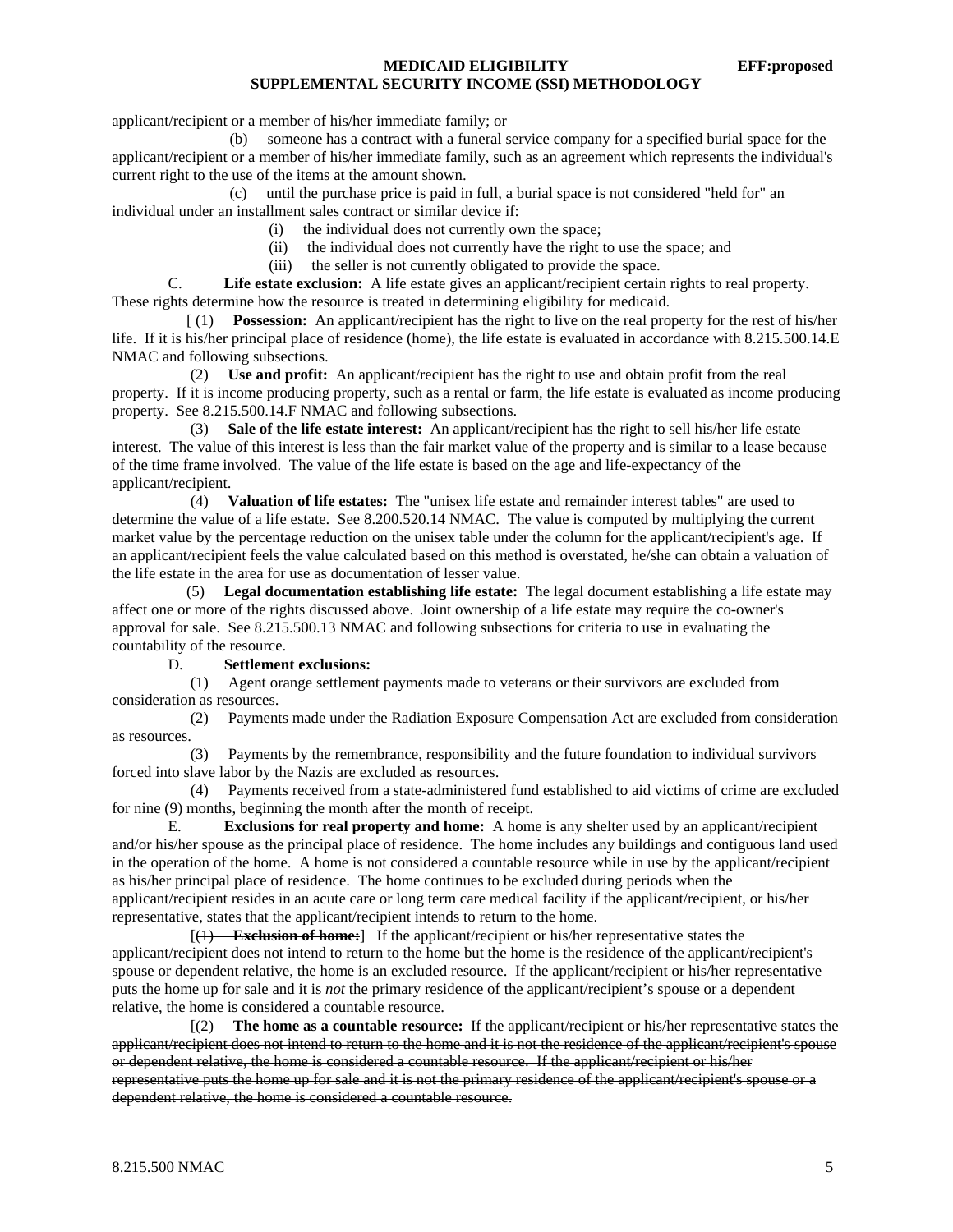(3) **Definitions:** "Relative" is defined as son/daughter; grandson/granddaughter; step-son/stepdaughter; in-laws; mother/father; step-mother/step-father; half sister/half brother; grandmother/grandfather; aunt/uncle; sister'brother; step-brother/step-sister; and niece/nephew.

 (4) **Value of property:** The ISS determines the fair market value of the home by obtaining the appraised value from a real estate agent, a title company or mortgage insurance company. An approximation of the fair market value using a calculation based on the tax-assessed value may be appropriate in some areas of the state. The ISS must develop several reliable sources, such as local newspaper aids, or "multiple listing" publications for determining the fair market value of the home.]

F. **Income-producing property exclusion:** To be excluded from consideration as a countable resource, income-producing property that does not qualify as a bona fide business (e.g., rental property or mineral rights) must have an equity value of no more than \$6,000 and an annual rate of return of at least  $[six]$  percent (6%) six percent of the equity value. See 8.215.500.14.F.(1)(b) below if the equity value exceeds \$6,000 but the rate of return is at least  $[six]$  percent  $(6%)$  is percent annually. The \$6,000 and  $[six]$  percent  $(6%)$  is percent limitation does not apply to property used in a trade or bona fide business, or to property used by an applicant/recipient as an employee which is essential to the applicant/recipient's self-support (e.g., tools used in employment as a mechanic, property owned or being purchased in conjunction with operating a business). Existence of a bona fide business can be established by documentation such as business tax returns.

 (1) **Determination of rate of return:** To calculate the annual rate of return for income producing property when the  $$6,000$  and  $[six]$  percent  $(6%)$  six percent limits apply, the previous year's income tax statement, or at least [three (3)] three months earnings is used to project the rate of return for the year.

(a) If the income is sporadic or has decreased from that needed to maintain a  $[s<sub>i</sub>$  percent (6%) six percent rate of return for the coming year, the property is reevaluated at appropriate intervals.

(b) If the annual rate of return is at least  $[s\ddot{x} + s\ddot{x} + s\ddot{x} + s\ddot{x} + s\ddot{x} + s\ddot{x} + s\ddot{x} + s\ddot{x} + s\ddot{x} + s\ddot{x} + s\ddot{x} + s\ddot{x} + s\ddot{x} + s\ddot{x} + s\ddot{x} + s\ddot{x} + s\ddot{x} + s\ddot{x} + s\ddot{x} + s\ddot{x} + s\ddot{x} + s\ddot{x} + s\ddot{x} + s\ddot{x} + s\ddot{x} +$ the equity exceeds \$6,000, only the excess equity is a countable resource.

(c) If the annual rate of return is less than  $[s\ddot{i}x]$  percent (6%)] six percent but the usual rate of return is more, the property is excluded as a countable resource if all of the following conditions are met:

 (i) unforeseeable circumstances, such as a fire, cause a temporary reduction in the rate of return;

 (ii) the previous year's rate of return, as documented by the income tax statement or several months receipts, is at least [six percent (6%)] six percent; and

(iii) the property is expected to produce a rate of return of at least  $[s<sub>ix</sub>$  percent (6<sup>%</sup>) within eighteen (18)] six percent within 18 months of the end of the year in which the adverse circumstances occurred; the [ISS] ISD worker records in the case narrative the plan of action which is expected to increase the rate of return.

 (d) The [ISS] ISD worker notifies the applicant/recipient in writing that the property is excluded based on its expected increase in return and that it will be reevaluated at the end of the [eighteen (18)] 18month grace period. When this period ends, the property must be producing an annual rate of at least [six percent (6%)] six percent to continue to be excluded as a countable resource.

(2) **Types of income-producing property:** Income- producing property includes:

 (a) a business, such as a farm or store, including necessary capital and operating assets such as land and buildings, inventory, or livestock. The property must be in current use or have been used with a reasonable expectation of resumed use within a year of its most recent use. The [ISS] ISD worker must account for the cash actually required to operate the business. Liquid business assets of any amount are excluded.

 (b) non-business property includes rental property, leased property, land leased for its mineral rights and property producing items for home consumption. Property which produces items solely for home use is assumed to be producing an annual rate of return of at least  $[s<sub>i</sub> \rightarrow s<sub>i</sub> \rightarrow s<sub>i</sub> \rightarrow s<sub>i</sub> \rightarrow s<sub>i</sub> \rightarrow s<sub>i</sub> \rightarrow s<sub>i</sub> \rightarrow s<sub>i</sub> \rightarrow s<sub>i</sub> \rightarrow s<sub>i</sub> \rightarrow s<sub>i</sub> \rightarrow s<sub>i</sub> \rightarrow s<sub>i</sub> \rightarrow s<sub>i</sub> \rightarrow s<sub>i</sub> \rightarrow s<sub>i</sub> \rightarrow s<sub>i</sub> \rightarrow s<sub>i</sub>$ 

 (c) employment-related property, such as tools or equipment. The applicant/recipient must provide a statement from his/her employer to establish that tools or equipment are required for continued employment. If the applicant/recipient is self-employed, only those tools normally required to perform the job adequately are excluded. The applicant/recipient must obtain a statement from someone in the same line of selfemployment to establish what is excludable.

 G. **Vehicle exclusion:** The term "vehicle" includes any mode of transportation, such as a passenger car, truck or special vehicle. Included in this definition are vehicles which are unregistered, inoperable, or in need of repair. Vehicles used solely for purposes other than transportation, such as disassembly to resell parts, racing, or as an antique are not included in this definition. Recreational vehicles and boats are classified as personal effects and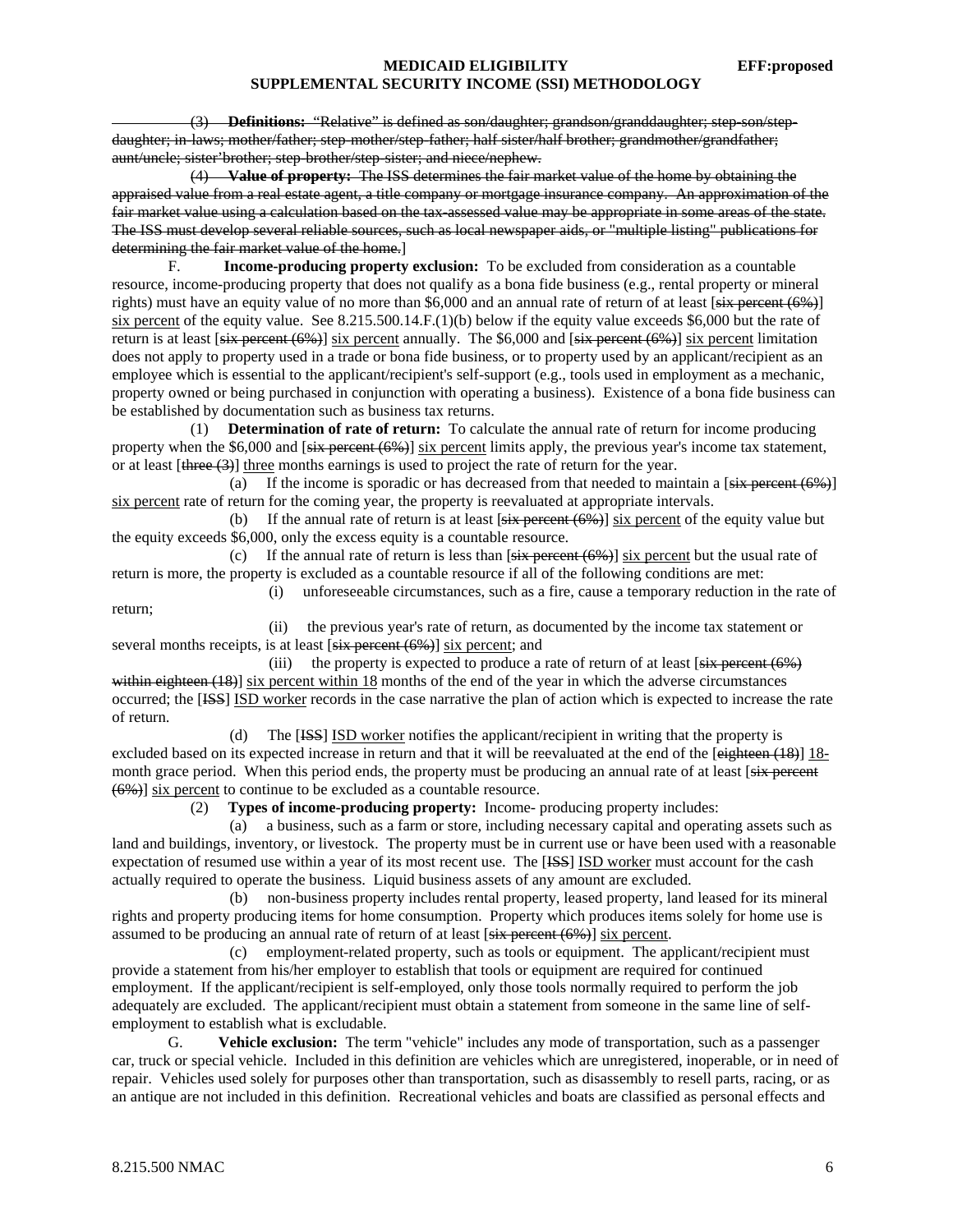are evaluated under the household goods and personal effects exclusion. One vehicle is totally excluded regardless of value if it is used for transportation for the individual or a member of the individual's household. Any other automobiles are considered to be nonliquid resources. Equity in the other automobiles is counted as a resource.

 H. **Life insurance exclusion:** The value of life insurance policies is not considered a countable resource if the total cumulative face value of all policies owned by the applicant/recipient does not exceed \$1,500. A policy is considered to be "owned" by the applicant/recipient if the applicant/recipient is the only one who can surrender the policy for cash.

 (1) **Consideration of burial insurance and term insurance:** Burial insurance and term insurance are not considered when computing the cumulative face value because this insurance is redeemable only upon death.

 (2) **Calculation when value exceeds limit:** If the total cumulative face value of all countable life insurance policies owned by the applicant/recipient exceeds \$1,500, the [<del>ISS</del>] ISD worker:

 (a) verifies the total cash surrender value of all policies and considers the total amount a countable resource; and

 (b) informs the applicant/recipient that the insurance policies can be converted to term insurance or ordinary life insurance of lower face value at his/her option, if the cash surrender value, alone or in combination with other countable resources, exceeds the resource standard.

 I. **Produce for home consumption exclusion:** The value of produce for home consumption is totally excluded.

 J. **Exclusion of settlement payments from the department of housing and urban development:** Payments from the department of housing and urban development (HUD) as defined in Underwood v. Harris are excluded as income and resources. These one-time payments were made in the spring of 1980 to certain eligible tenants of subsidized housing [Section 236 of the National Housing Act].

 (1) **Segregation of payment:** To be excluded as a resource, payments retained by an applicant/recipient must be kept separate. These payments must not be combined with any other countable resources.

 (2) **Income from segregated funds:** Interest or dividend income received from segregated payment funds is not excluded from income, or, if retained, is not an excluded resource. This interest or dividend income must be kept separate from excludable payment funds.

 K. **Lump sum payments exclusion:** SSI and social security lump sum payments for retroactive periods are excluded as countable resources for  $[\frac{m}{n} + \frac{m}{n}]$  nine months after the month in which they are received. See 8.215.500.16.A.(4) NMAC for policy regarding SSI and social security lump sums which are placed into the ownership of a medicaid qualifying trust. Social security lump sum payments are considered infrequent income.

L. **Home replacement exclusion:** The value of a promissory note or similar installment sales contract which constitutes proceeds from the sale of an excluded home is excluded from countable resources if all of the following conditions are met:

 (1) the note results from the sale of the applicant/recipient's home as described in 8.215.500.14.E. NMAC and following subsections;

(2) within  $[t|tree(3)]$  three months of receipt (execution) of the note, the applicant/recipient purchases a replacement home which meets the definition of a home in 8.215.500.14.E NMAC and following subsections; and

(3) all note-generated proceeds are reinvested in the replacement home within three (3) months of

receipt.

 (4) **Additional exclusions:** In addition to excluding the value of the note itself, the down payment received from the sale of the former home, as well as that portion of any installment amount constituting payment on the principal are also excluded from countable resources.

 (5) **Failure to purchase another excluded home timely:** If the applicant/recipient does not purchase another home which can be excluded under the provisions of 8.215.500.14.E NMAC and following subsections within  $[\frac{three}{3}]$  three months, the value of the promissory note or similar installment sales contract received from the sale of an excluded home becomes a countable resource as of the first moment of the first day of the month following the month the note is executed. If the applicant/recipient purchases a replacement home after the expiration of the  $[\frac{three}{3}]$  three-month period, the value of the promissory note or similar installment sales contract becomes an excluded resource effective the month following the month of purchase of the replacement home provided that all other proceeds are fully and timely reinvested.

 (6) **Failure to reinvest proceeds timely:** If the proceeds from the sale of an excluded home under a promissory note or similar installment sales contract are not reinvested fully within  $[three (3)]$  three months of receipt in a replacement home, the following resources become countable as of the first moment of the first day of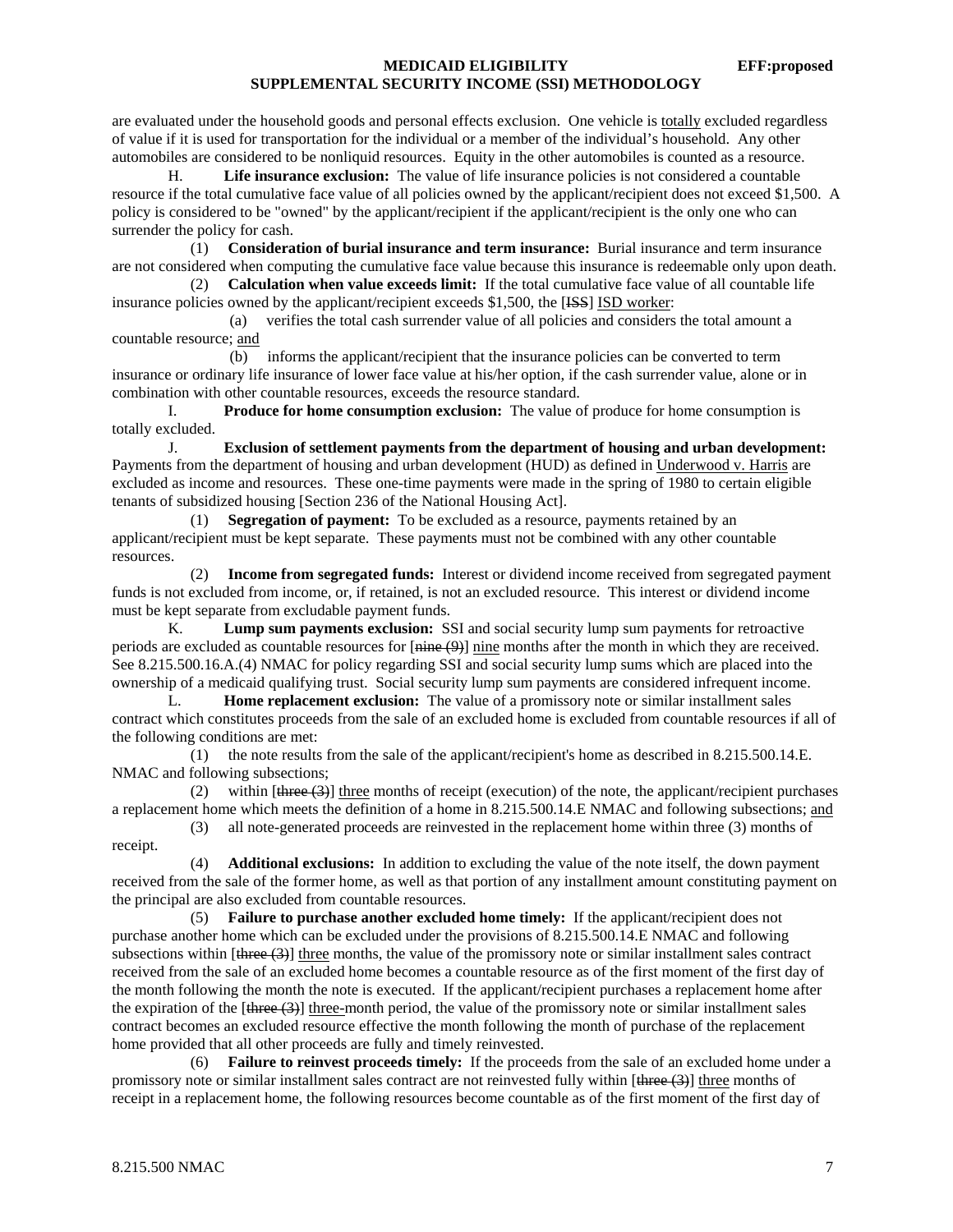the month following receipt of the payment:

(a) the fair market value of the note;  $[and]$ 

(b) the portion of the proceeds, retained by the individual, which was not timely reinvested; and

(c) the fair market value of the note remains a countable resource until the first moment of the

first day of the month following the receipt of proceeds that are fully and timely reinvested in the replacement home; failure to reinvest proceeds for a period of time does not permanently preclude exclusion of the promissory note or installment sales contract; however, previously received proceeds that were not timely reinvested remain countable resources to the extent they are retained.

 (7) **Interest payments:** If interest is received as part of an installment payment resulting from the sale of an excluded home under a promissory note or similar installment sales contract, the interest payments are considered countable unearned income in accordance with 8.215.500.20.C.(3) NMAC.

**When the home replacement exclusion does not apply:** If the home replacement exclusion does not apply, the market value of a promissory note or sales contract as well as the portion of the payment received on the principal are considered countable resources.

 M. **Household goods and personal effects exclusion:** Household goods and personal effects are excluded if they meet one of the following four criteria. They are:

 (1) items of personal property, found in or near the home, which are used on a regular basis. Items may include but are not limited to: furniture, appliances, recreational vehicles (i.e. boats and RVs), electronic equipment (i.e. computers and television sets), and carpeting.

 (2) items needed by the householder for maintenance, use and occupancy of the premises as a home. Items may include but are not limited to: cooking and eating utensils, dishes, appliances, tools, and furniture.

 (3) items of personal property ordinarily worn or carried by the individual. Items may include but are not limited to: clothing, shoes, bags, luggage, personal jewelry including wedding and engagement rings, and personal care items.

 (4) items otherwise having an intimate relation to the individual. Items may include but are not limited to: prosthetic devices, educational or recreational items such as books or musical instruments, items of cultural or religious significance to an individual; or items required because of an individual's impairment. [2-1-95, 7-31-97; 8.215.500.14 NMAC - Rn, 8 NMAC 4.SSI.513, 3-1-01; A, 5-1-01; A, 7-1-05; A, 1-1-06; A, 8-1- 08]

**8.215.500.16 TRUSTS:** In some instances, an applicant/recipient with a trust can be eligible for SSI cash benefits but not be automatically eligible for medicaid. If the social security administration (SSA) determines that an SSI recipient has a trust, SSI notifies the human services department (HSD) of the existence of the trust. The recipient is then notified that the trust document must be submitted to and reviewed by HSD before medicaid eligibility is determined.

 A. **Medicaid qualifying trusts:** A "medicaid-qualifying trust" (MQT) is a trust or similar legal device established prior to August 11, 1993, other than by will, by an applicant/recipient or spouse, under which the applicant/recipient may be the beneficiary of all or part of the payments from the trust. The distribution of trust payments is determined by one or more trustees who are permitted to exercise discretion with respect to the distribution of payments to the applicant/recipient. When the use of an attorney is solicited to establish a trust, the beneficiary of that trust is not exempt from the requirements of MQT provisions. Legal instruments such as trusts are almost always drafted by an attorney. It is the grantor him/herself who actually establishes of creates the trust when he/she signs or executes it.

 (1) **Amount deemed available from an MQT:** The amount from an MQT that is deemed available to an applicant/recipient is the maximum amount that could be distributed to the applicant/ recipient, or for the care of the applicant/ recipient, regardless of restrictions imposed by the trust on the allowable use of the funds. If, for example, the trustee can make payments to a health care provider for medical services, the applicant/recipient beneficiary is considered to be receiving benefits from the trust even though these benefits are not paid directly to the beneficiary. This provision applies regardless of whether the MQT was set up for the purpose of qualifying for medicaid or whether the trust is irrevocable.

 (2) **Revocable trusts:** Revocable trusts that limit access to the assets held in trust must be dissolved and the assets spent down before eligibility can be established.

 (3) **Beneficiary of trust lives in an ICF-MR:** If the beneficiary of a trust is an applicant/recipient who is mentally retarded and resides in an intermediate care facility for the mentally retarded (ICF-MR), that applicant/recipient's trust is not considered an MQT if the trust or trust decree was established prior to April 7, 1986,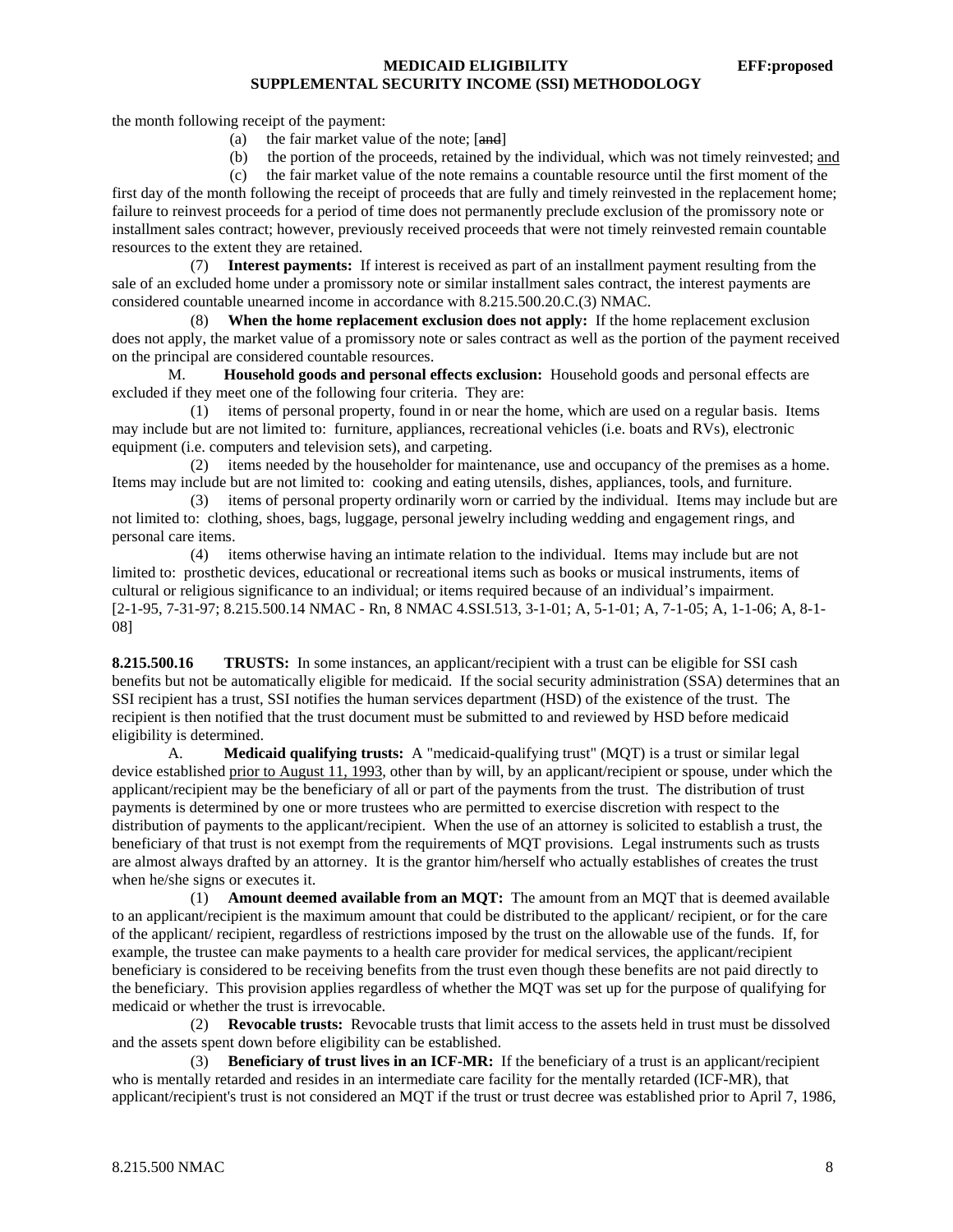and is solely for the benefit of that applicant/recipient.

 (4) **Treatment of SSI or social security lump sum payments:** SSI or social security lump sum payments for retroactive periods which are placed into an MQT do not qualify for the  $[s\ddot{i}x(6)]$  nine-month exclusion from countable resources.

B. **Trusts creating medicaid eligibility: [Reserved]**

[2-1-95, 7-31-97; 8.215.500.16 NMAC - Rn, 8 NMAC 4.SSI.517, 3-1-01; A, 8-1-08]

# **8.215.500.18 INCOME:**

 A. An applicant/recipient's gross countable monthly income must be less than the maximum allowable monthly standard for the applicable medicaid category. Income may be in the form of cash, checks, money orders, or in-kind, including personal property or food. If income is not received in the form of cash, the cash value of the item is determined and counted as income. Income is counted in the month received. Income is considered available throughout the month, regardless of when in the month it is received. The [ISS] ISD worker verifies and documents all income.

 B. **Types of income:** Countable income is the sum of unearned income and/or earned income, less disregards and/or exclusions, plus deemed income.

 (1) **Earned income:** Earned income consists of the total gross income received by an individual for services performed as an employee or as a result of self-employment.

 (a) Royalties earned in connection with the publication of the applicant/recipient's work and any honorarium/fees received for services rendered are considered earned income.

 (b) The self-employed applicant/recipient must provide an estimate of his/her current income based on the tax return filed for the previous year and/or current records maintained in the regular course of business. The estimate of net earnings for the entire previous taxable year is prorated equally among all months of the current year, even if the business is seasonal.

 (i) Consideration is given to the applicant/recipient's explanation as to why he/she believes the estimated net earnings for the current year vary substantially from the information shown on his/her tax return for past years.

 (ii) A satisfactory explanation is that the business suffered heavy loss or damage from fire, flood, burglary, serious illness or disability of the owner, or other such catastrophic events. Documentation must include copies of newspaper accounts or medical reports and must be filed in the case record to substantiate the need for a reduced estimate of current self-employment income.

 (2) **Unearned income:** Unearned income consists of all other income (minus exclusions and disregards) that is not earned in the course of employment or self-employment.

 (3) **Deemed income:** Deemed income is income which must be considered available to the assistance unit and counted in determining eligibility whether or not the income is actually made available. For household member(s) who are not members of the assistance unit but who have a support obligation to the assistance unit, income can only be deemed from a parent to his/her minor child(ren) who live in the same household and from one spouse to the other when both live in the same household.

[2-1-95, 7-31-97; 8.215.500.18 NMAC - Rn, 8 NMAC 4.SSI.520, 3-1-01; A, 8-1-08]

### **8.215.500.20 UNEARNED INCOME:**

A. Unearned income includes all income not earned in the course of employment or self-employment. B. Income paid to one spouse is considered the income of that spouse. One-half the total income paid to a couple is considered available to each member of the couple.

 (1) If payment is made in the name of either or both spouses and another party, only the applicant/recipient's proportionate share is considered available to him/her.

 (2) If income is derived from property for which ownership is not established, such as unprobated property, one-half of the income is considered available to each member of a married couple.

 C. **Standards for unearned income:** Unearned income is computed on a monthly basis. If there are no expenses incurred with the receipt of unearned income, such as annuities, pensions, retirement payments or disability benefits, the gross amount is considered countable unearned income.

 (1) **Social security overpayments:** If the social security administration withholds an amount because of an overpayment, the gross social security payment amount is used to determine eligibility.

 (2) **Rental income:** If an applicant/recipient has rental property, the [ISS] ISD worker allows the cost of real estate taxes, maintenance and repairs, advertising, mortgage insurance and interest payments on the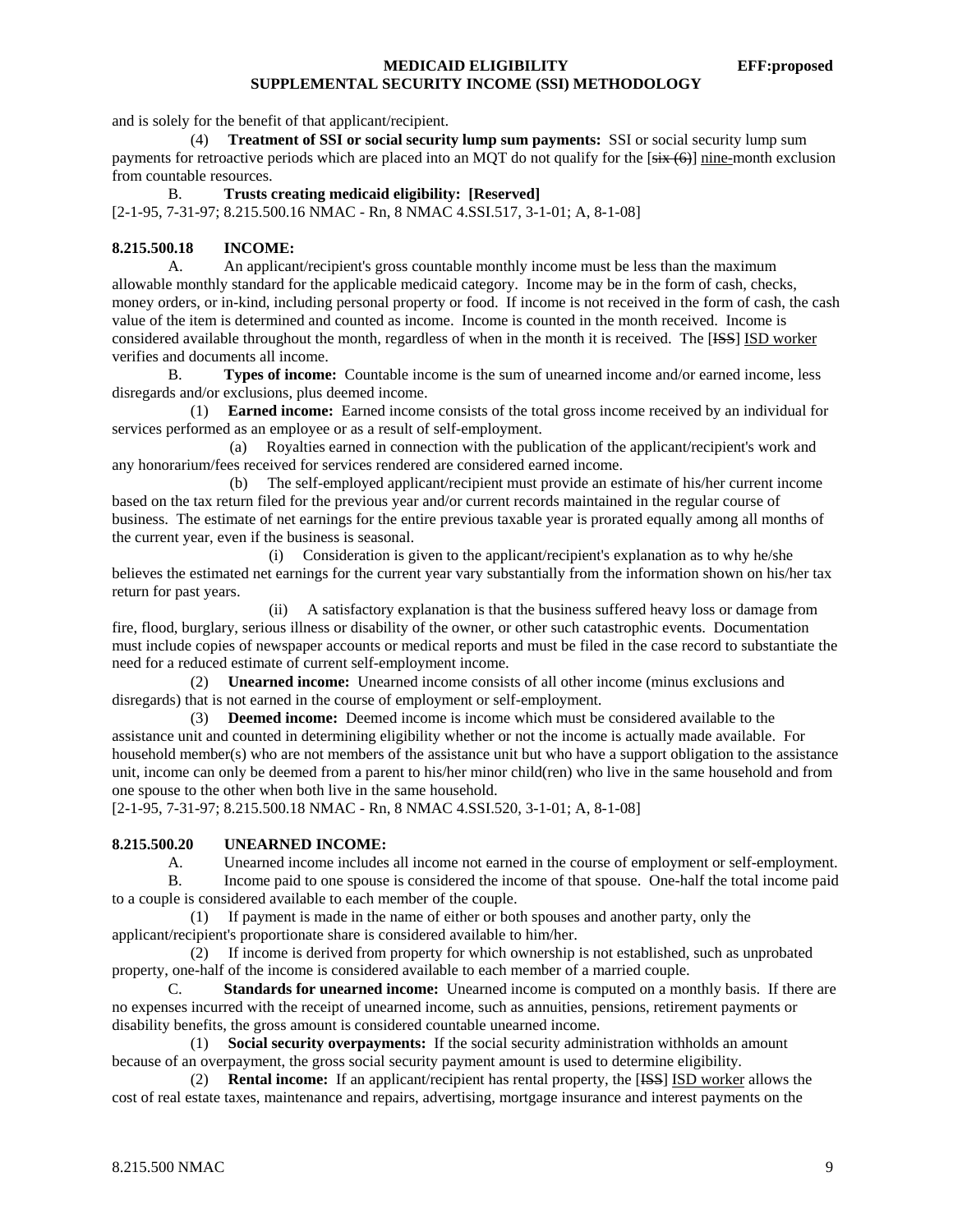mortgage as deductions from the amount received as rent.

 (3) **Interest on promissory note or sales contract:** The portion of the payment representing interest received from a promissory note or sales contract is considered unearned income. The market value of promissory notes or sales contracts and the portion of the payment representing payment of the principal are considered resources. See also 8.215.500.14.L NMAC, *Home Replacement Exclusion*.

# D. **Unearned Income Exclusions:**

 (1) **Interest from an excluded burial fund:** Interest from an excluded burial fund is not considered unearned income if the interest is applied toward the fund balance. If the interest is paid to the applicant/recipient, it is considered unearned income.

 (2) **Tax refunds and earned income tax credit:** Tax refunds from any public agency for property taxes or taxes on food purchases are totally excluded. Any portion of a federal income tax return which constitutes an earned income tax credit is excluded.

 (3) **Grants, scholarships and fellowships:** All grants, scholarships and fellowships used to pay tuition and fees at an educational institution, including vocational and technical schools, are totally excluded. Any portion of a grant, scholarship or fellowship used to pay any other expense, such as food, clothing or shelter, is not excluded.

 (4) **Veterans payments:** Veterans aid and attendance (A&A) payments are excluded from unearned income for determination of eligibility.

 (a) If an applicant/recipient receives an augmented VA payment as a veteran or veteran's widow or widower, the payment amount may include an increment for a dependent. If so, the VA must be contacted to provide documentation of the portion of the payment which represents the dependent's increment. When verified, this amount of the VA payment is considered the dependent's income.

 (b) The portion of a veterans administration improved pension (VAIP) benefit intended for unreimbursed medical expenses is excluded for purposes of eligibility determination.

 (5) **Payments by a third party:** Third party payments are excluded as income if made directly to the applicant/recipient's creditor.

 (a) Third party payments may include mortgage payments by credit life or credit disability insurance and installment payments by a family member on a burial plot or prepaid burial contract.

 (b) Interest from a burial contract that is automatically applied to the outstanding balance is excluded from unearned income. If the payment or interest is sent to the individual, it is counted as unearned income regardless of the sender's (third party's) intentions. This applies even if the sender specifies the purpose of the payment on the check.

 (c) This provision does not apply if the signature of the creditor and the individual must both be present in order to negotiate the check (two-party check).

 (6) **Indian tribe per capita payments:** Funds held in trust by the secretary of the interior for an indian tribe and distributed on a per capita basis and any interest and investment income from these funds are excluded as income and resources in the eligibility determination process.

 (7) **Plans for achieving self-support:** Income derived from, or necessary to, an approved plan for achieving self-support for a blind or disabled applicant/recipient under [sixty-five (65)] 65 years of age is excluded.

 (a) For an applicant/recipient who is blind or disabled and over [sixty-five (65)] 65 years of age, this exclusion applies only if he/she received medicaid for the month preceding his/her 65th birthday.

(b) The self-support plan must be in writing and contain the following:

(i) designated occupational objective;

 (ii) specification of any savings (resource) or earnings needed to complete the plan, such as amounts needed for purchase of equipment or for financial independence;

(iii) identification and segregation of any income saved to meet the occupational goal;

and

(iv) designation of a time period for completing the plan and achieving the occupational

goal.

 (c) Plans for achieving self-support are developed by vocational rehabilitation counselors. If a self-support plan is not in place, the [HSS] ISD worker makes a referral to the division of vocational rehabilitation (DVR).

 (d) The [ISS] ISD worker forwards the written plan and documentation to the MAD eligibility unit. The plan must be approved by that unit.

(e) An approved plan is valid for the following specified time periods: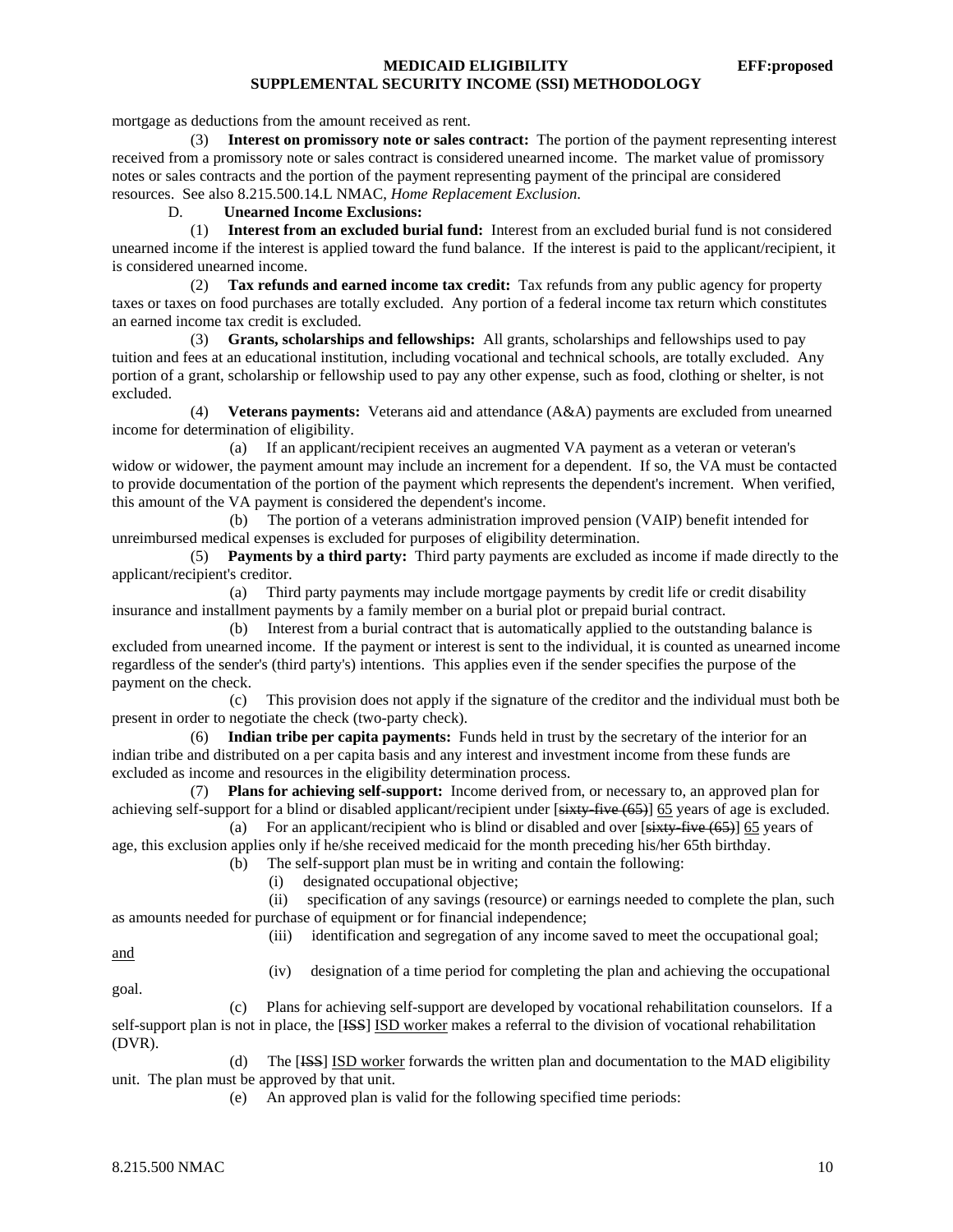- (i) initial period of no more than  $[eightharpoonup e]$  (18)  $18$  months;
- (ii) extension period of no more than  $[*e*]<sub>eth</sub>(*e* + 18)<sub>h</sub>]$  18 months;
- (iii) final period of no more than  $[$ twelve  $(12)$ ] 12 months; and
- (iv) total period of no more than  $[$ forty-eight  $(48)$ ] 48 months.

 (8) **Agent orange settlement payments:** Agent orange settlement payments made to veterans or their survivors are excluded from consideration as income in determining eligibility.

 (9) **Radiation exposure compensation act payments:** Payments made under the radiation exposure compensation act are excluded from consideration as income in determining eligibility.

 (10) **Remembrance, responsibility and the future foundation**: Payments to individual survivors forced into slave labor by the Nazis are excluded.

 [(10)](11) **Victims compensation payments:** Payments made by a state-administered fund established to aid victims of crime are excluded from consideration as income in determining eligibility.

 [(11)](12) **SSI lump sums for retroactive periods:** Supplemental security income (SSI) lump sum payments for retroactive periods are excluded from consideration as countable income in the month received.

 $\frac{1}{2}$  $\frac{1}{2}$  $\frac{13}{13}$  Life insurance and other burial benefits: Life insurance and other burial benefits are unearned income to the beneficiary (not the owner). The [ISS] ISD worker must subtract the amount spent on the insured individual's last illness and/or burial up to \$1,500. Any excess is counted as unearned income.

 [(13)](14) **100% state-funded assistance payment:** Any 100% state-funded assistance payment based on need, such as general assistance (GA), is excluded. Any interim payments made by a state or municipality from all state or local funds while an SSI application is pending are excluded.

[2-1-95, 7-31-97; 8.215.500.20 NMAC - Rn, 8 NMAC 4.SSI.522, 3-1-01; A, 8-1-08]

#### **8.215.500.21 DEEMED INCOME:**

 A. **Availability:** Deemed income is income which must be considered available to members of an assistance unit regardless of whether the income is actually made available.

 B. **Situations in which deeming occurs:** For household member(s) who are not members of the assistance unit but who have a support obligation to the assistance unit member(s), income can only be deemed from a parent(s) to his/her minor child(ren) who live in the same household and from one spouse to the other when both live in the same household.

 C. **Parent or spouse receiving benefits based on economic need:** In a deeming situation where one parent or the spouse is receiving a needs benefit, the benefit plus all of the income of the spouse/parent who receives the benefit is excluded from the deeming process. This exclusion applies only to the income of the individual who receives the benefit.

 (1) **Needs benefit defined:** "Needs benefit" is any benefit or assistance which is paid by a governmental agency on the basis of economic need.

 (2) **Consideration of household membership:** Even if the income of one parent is excluded from the deeming process, the parent is considered a member of the household for purposes of determining the parental allocation. This does not apply to benefits received under the [aid to families with dependent children (AFDC)] Temporary Assistance to Needy Families (TANF) program. No income is allocated to a parent or child if that parent or child is receiving [AFDC] TANF assistance.

### D. **Applicant living with ineligible spouse:**

 (1) If an applicant/recipient is living in the same household with an ineligible spouse, income may be deemed from the ineligible spouse to the applicant/recipient.

 (2) The methodology described below does not apply to the qualified medicare beneficiaries (QMB) program. See Sections QMB 523.2 through QMB 523.23 for methodology applicable to the QMB program only.

 (a) **Evaluation of applicant's income:** Determine the amount of income available to the applicant using only the applicant's own income and allow the  $[\text{twenty dollar ($20)}]$  \$20 disregard. If the applicant/recipient has earned income, the first  $[sixty$ -five dollars  $($65)$ ] \$65 plus one-half of the remainder is also disregarded.

 (i) If an applicant/recipient's own income exceeds the income standard for an individual, the applicant/recipient is ineligible. No further calculation needs to be done.

 (ii) If an applicant/recipient's countable income is less than the standard for an individual, determine the ineligible spouse's gross income.

 (b) **Evaluation of ineligible spouse's gross income:** Determine the ineligible spouse's gross income (both earned and unearned). Subtract the  $\frac{1}{2}$  [sequenty dollar (\$20)] \$20 general disregard plus the first  $\frac{1}{2}$  [sixty-five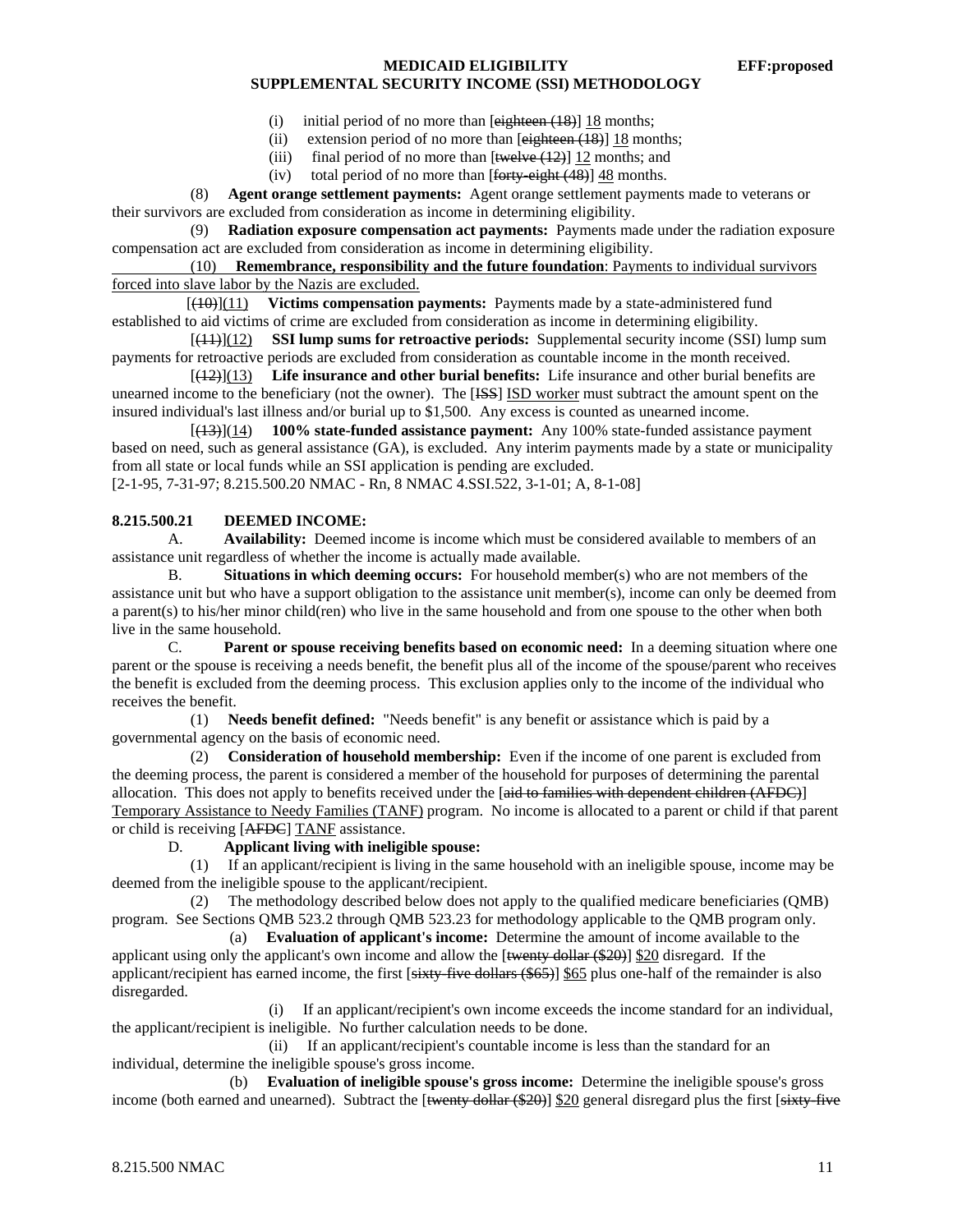dollars (\$65)] \$65 and one-half of the remainder from any earned income. If there are no children in the household, compare the ineligible spouse's countable income to one-half of the SSI federal benefit rate (FBR) for an individual not living in the household of others. If the ineligible spouse's countable income is less than one-half of the SSI FBR, no income is deemed from the ineligible spouse to the applicant/recipient. If the ineligible spouse's countable income equals or exceeds one-half of the SSI FBR, income is deemed from the ineligible spouse to the applicant.

# E. **Applicant living with ineligible spouse and children:**

(1) A "child" is under  $[$ eighteen  $(18)$ ] 18 years of age or under  $[$ twenty-one  $(21)]$  21 years of age if a full-time student at an accredited institution of learning.

 (2) If there are children in the household, subtract a living allowance for each ineligible child from the ineligible spouse's countable income. The living allowance is one-half of the monthly SSI FBR for an individual not living in a household with others less any income attributable to the child. If the remaining amount is less than one-half of the SSI FBR, no income is deemed from the ineligible spouse to the applicant/recipient. If the remaining amount equals or exceeds one-half of the SSI FBR, income is deemed from the ineligible spouse to the applicant/ recipient.

 (3) **Determination of countable income:** Add the total gross unearned income of the ineligible spouse to the total gross unearned income of the applicant/recipient. The [twenty dollar (\$20)] \$20 disregard is deducted from the combined total of the couple's unearned income. If the total unearned income is less than [twenty dollars (\$20)] \$20, the remainder is deducted from the combined total of the couple's earned income. The first [sixty-five dollars (\$65)] \$65 and 1/2 of the remainder is subtracted from the combined total of the couple's earned income. After all applicable disregards have been subtracted, the remaining earned and unearned income amounts are combined to arrive at the total countable income. If the total countable income is less than the income standard for a couple, the applicant/recipient is eligible.

 F. **Applicant child living with ineligible parents:** A "child" applicant/recipient is under [eighteen (18)] 18 years of age. The [FAA] ISD worker determines the total gross monthly amount of parental income, both unearned and earned. The [FAA] ISD worker applies appropriate income disregards to calculate the countable deemed income. See 8.200.520.18 NMAC, *Deemed Income Worksheet*. If the deemed income plus the child's separate income exceeds the income standard for an applicant/recipient, the child is not eligible for that month.

 G. **Applicant/recipient parent and applicant/recipient child(ren):** If a household is composed of an applicant/recipient parent and an applicant/recipient child(ren), the income is deemed from the ineligible spouse to the applicant/recipient spouse if appropriate. See Subsection B of 8.215.500.21 NMAC.

 (1) If there is enough total income to make the applicant/recipient parent ineligible, the remainder of the income is carried over to be deemed to the child(ren). Deemed income is divided equally among the applicant/recipient children.

 (2) If the total countable income of the child, including the deemed income, is more than the applicable income standard, the child is ineligible.

[2-1-95, 7-31-97; 8.215.500.21 NMAC - Rn, 8 NMAC 4.SSI.523, 3-1-01; A, 6-1-04; A, 8-1-08]